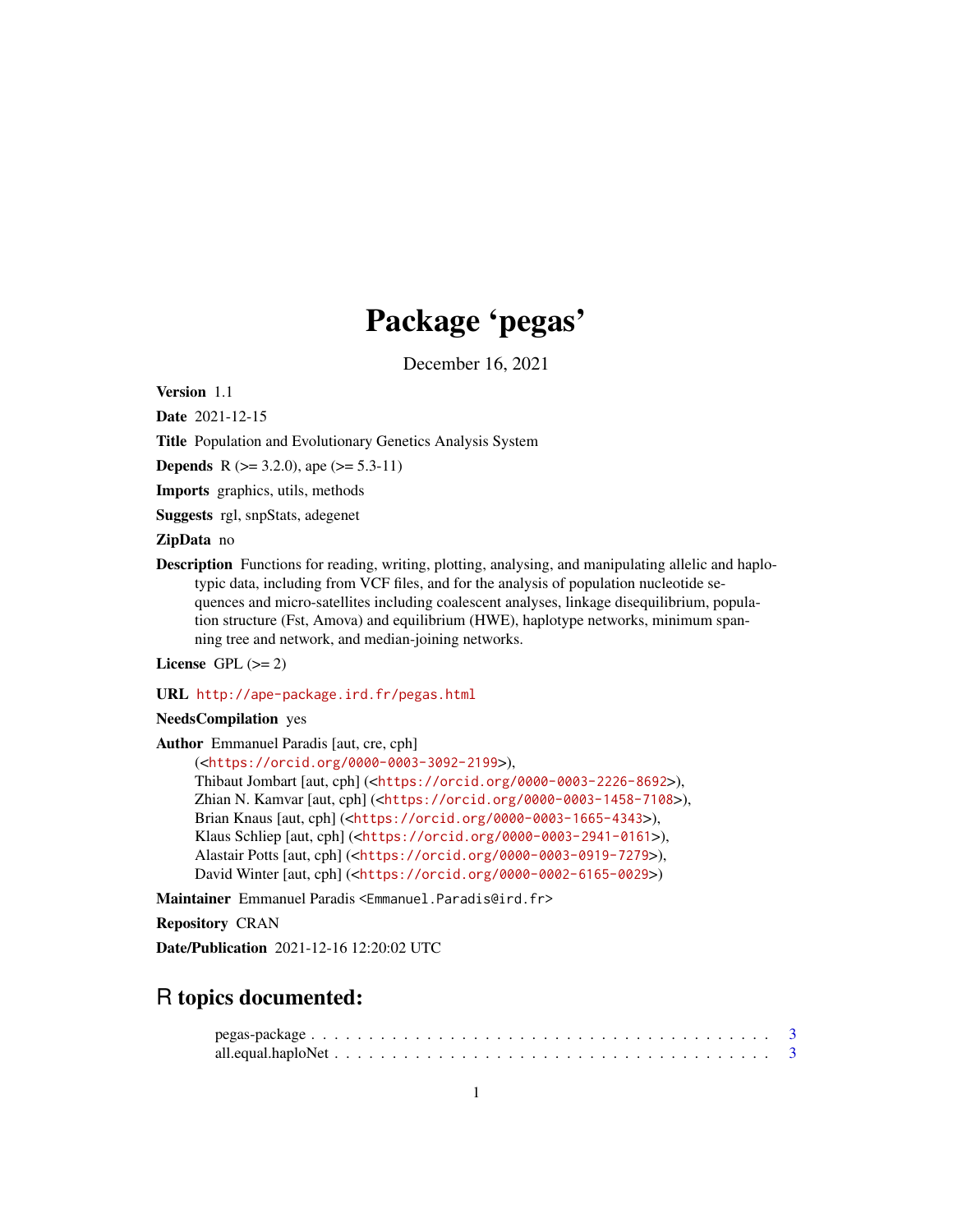|                                 | $\overline{4}$ |
|---------------------------------|----------------|
|                                 | 6              |
|                                 | $\overline{7}$ |
|                                 | 9              |
|                                 | 11             |
|                                 | 12             |
|                                 | 13             |
|                                 | 14             |
|                                 | 15             |
|                                 | 16             |
|                                 | 17             |
| F <sub>4</sub>                  | 18             |
|                                 | 19             |
|                                 | 20             |
|                                 | 21             |
|                                 | 23             |
|                                 | 24             |
|                                 | 25             |
|                                 | 27             |
|                                 | -30            |
|                                 | -33            |
|                                 | -34            |
|                                 | 35             |
|                                 |                |
|                                 | 37             |
|                                 | 38             |
|                                 | 39             |
| mjn                             | 42             |
|                                 | 44             |
|                                 | 45             |
|                                 | 46             |
|                                 | 48             |
|                                 | 49             |
|                                 | 50             |
|                                 | 51             |
| read.gtx                        | 52             |
|                                 | 53             |
| read.vcf                        | 54             |
| replot<br>$\ddot{\phantom{a}}$  | 56             |
| rr.test<br>$\ddot{\phantom{0}}$ | 58             |
| site.spectrum<br>$\cdots$       | 59             |
| stairway $\ldots$               | 61             |
| subset.haplotype                | 62             |
| summary.loci<br>$\ddotsc$       | 63             |
| SW.<br>$\ddot{\phantom{0}}$     | 65             |
| tajima.test.<br>$\sim$          | 67             |
| theta.h<br>$\sim$               | 68             |
| theta. $k$ .                    | 69             |
| theta.msat                      | 70             |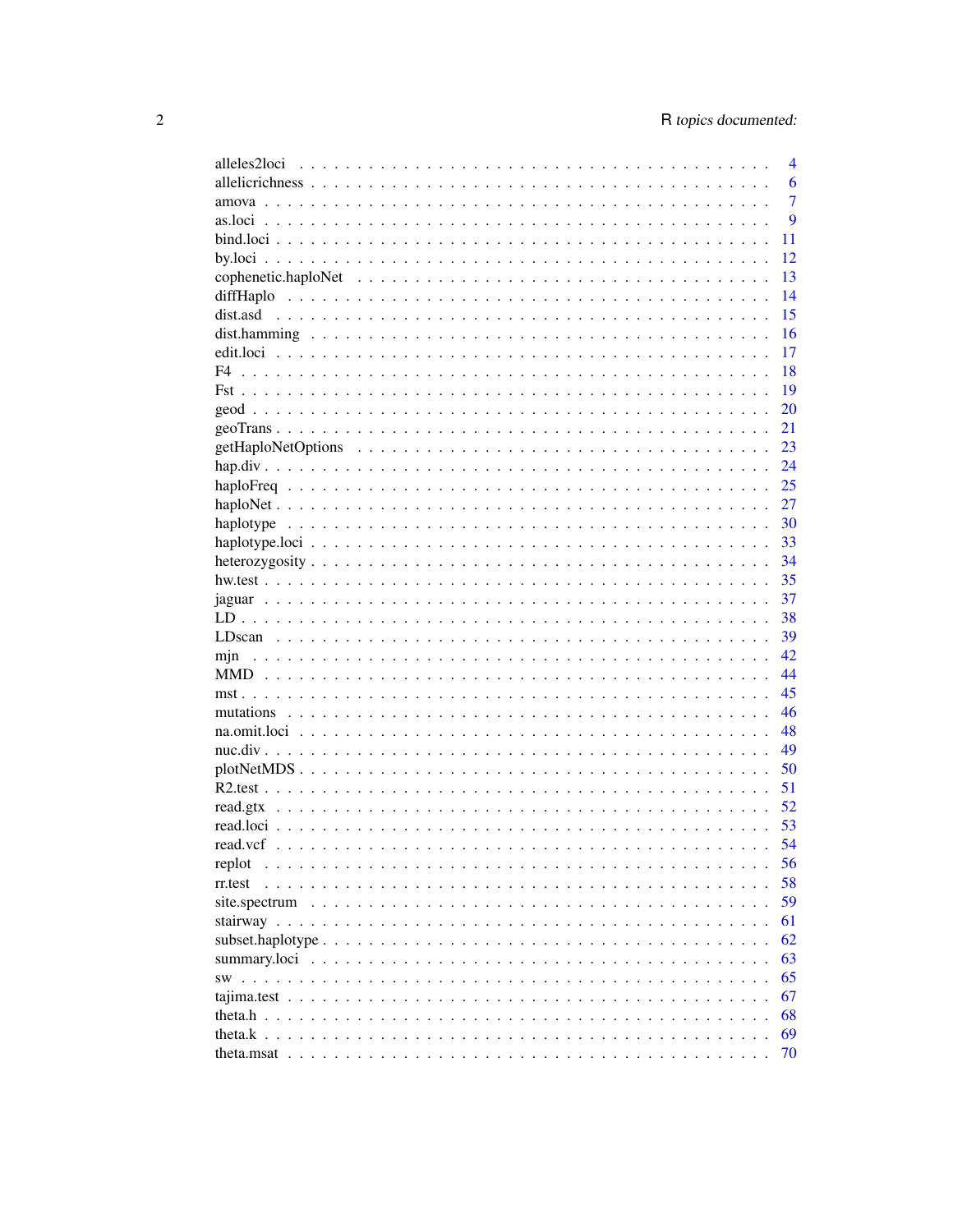## <span id="page-2-0"></span>pegas-package 3

pegas-package *Population and Evolutionary Genetics Analysis System*

#### Description

pegas provides functions for the analysis of allelic data and of haplotype data from DNA sequences. It requires and complements two other R-packages: ape and adegenet.

The complete list of functions can be displayed with library(help = pegas).

More information on **pegas** can be found at  $http://ape-package.ird.fr/pegas.html.$  $http://ape-package.ird.fr/pegas.html.$ 

#### Author(s)

Emmanuel Paradis, Thibaut Jombart, Zhian N. Kamvar, Brian Knaus, Alastair Potts, Klaus Schliep, David Winter

Maintainer: Emmanuel Paradis

all.equal.haploNet *Compare Two Haplotype Networks*

#### Description

This function compares two haplotype networks and returns either TRUE or a description of the differences.

## Usage

## S3 method for class 'haploNet' all.equal(target, current, use.steps = TRUE, ...)

#### Arguments

| target, current |                                                                                    |
|-----------------|------------------------------------------------------------------------------------|
|                 | two objects of class "haplotype".                                                  |
| use.steps       | a logical value: whether to consider the number of steps (or length) in each link. |
| $\cdots$        | (unused).                                                                          |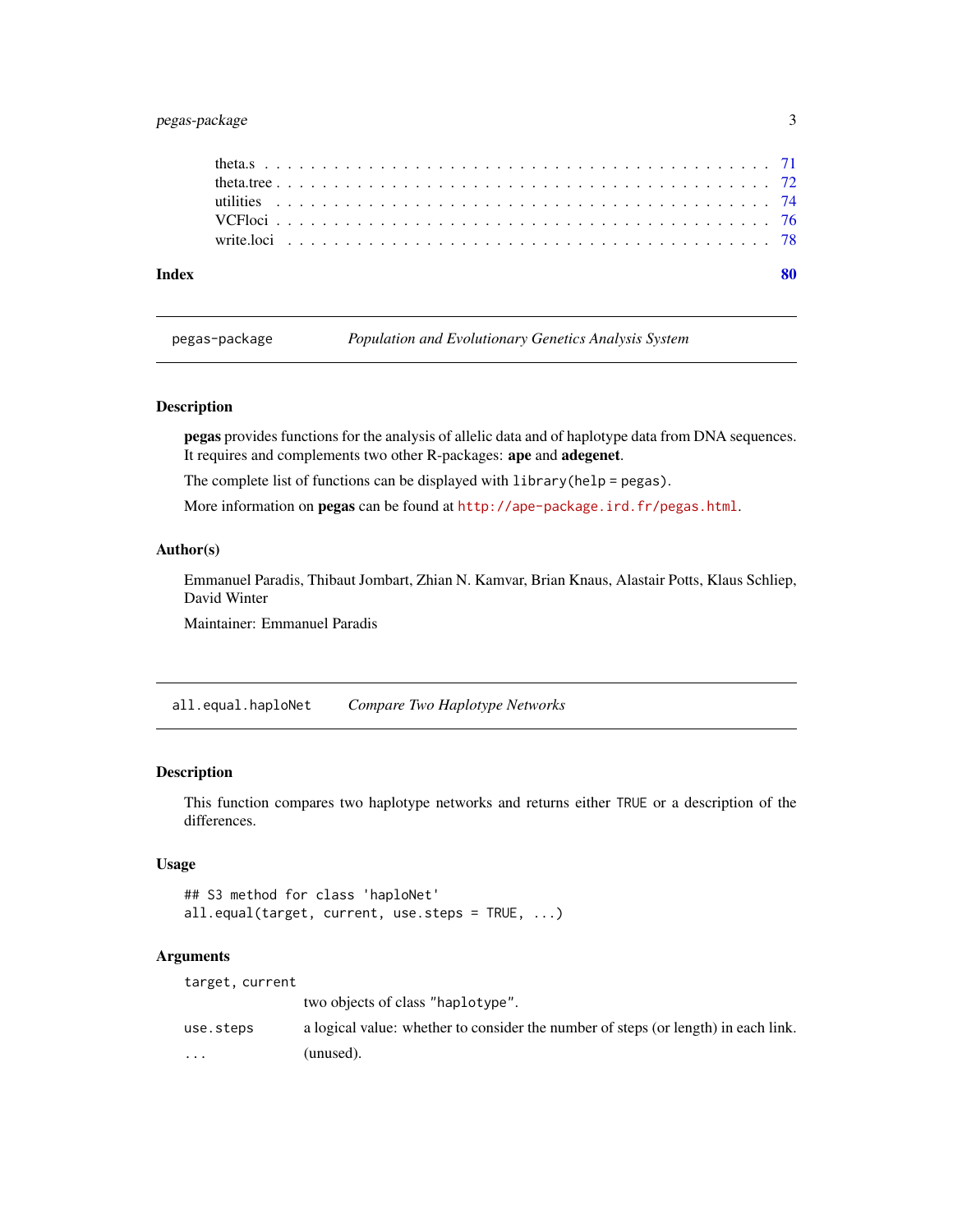## <span id="page-3-0"></span>Details

This function should return TRUE if the two networks are identical even if the links are ordered differently. In all other situations, a vector of character strings describing the differences is returned.

As usual with the [all.equal](#page-0-0) function, this cannot be used directly to return a TRUE/FALSE value (see examples).

## Value

either a logical value (TRUE), or a vector of mode character.

#### Author(s)

Emmanuel Paradis

#### See Also

[haploNet](#page-26-1), [mst](#page-44-1)

## Examples

```
data(woodmouse)
d <- dist.dna(woodmouse, "n")
nt1 < -mst(d)nt2 < -msn(d)(comp <- all.equal(nt1, nt2)) # clearly different
## how to use all.equal to return TRUE/FALSE:
isTRUE(comp) # FALSE
```
## <span id="page-3-1"></span>alleles2loci *Build Loci Object From Matrix of Alleles*

## Description

These functions transform a matrix of alleles into an object of class "loci", or the reverse operation.

## Usage

```
alleles2loci(x, ploidy = 2, rownames = NULL, population = NULL,
            phase = FALSE)
loci2alleles(x)
```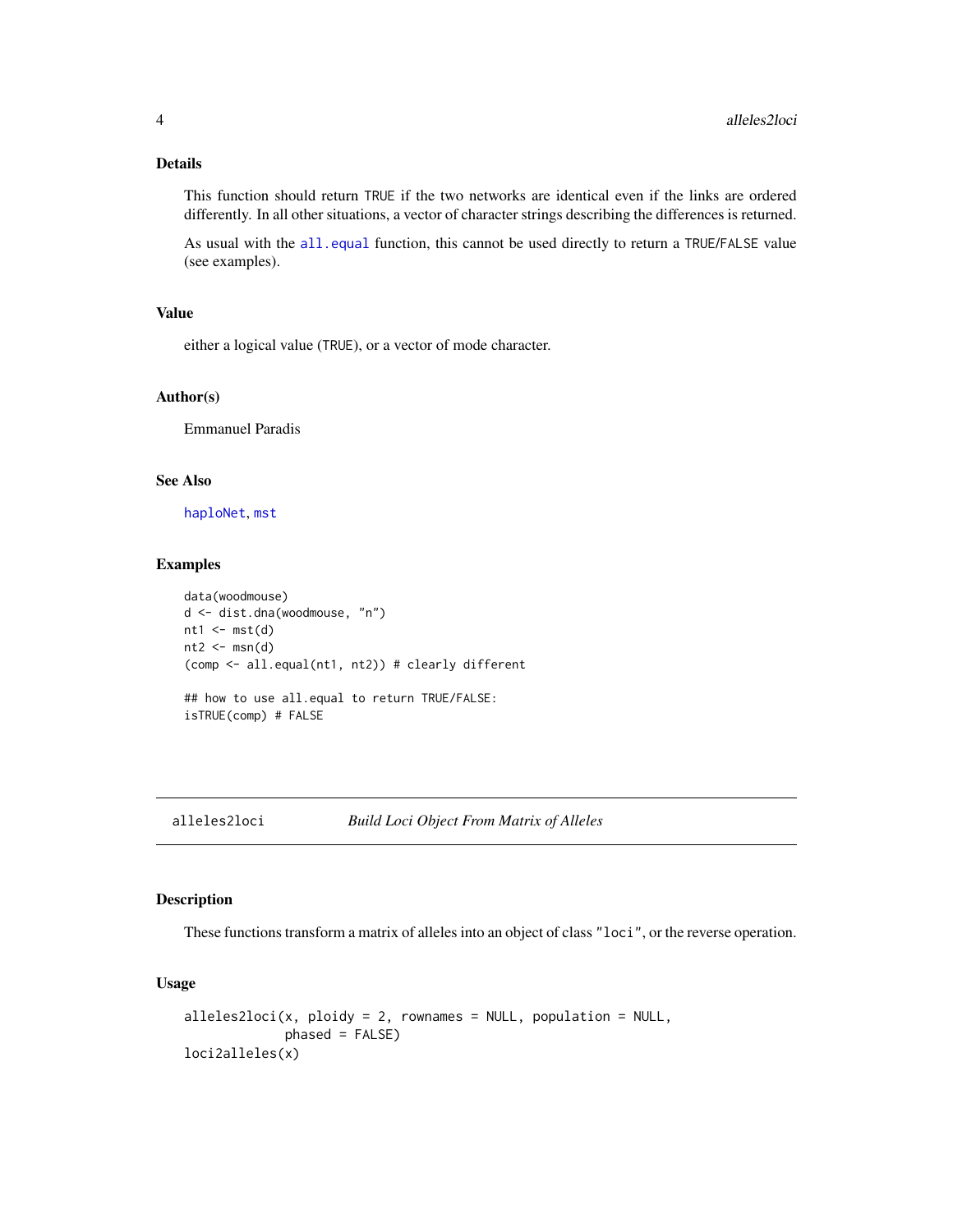#### alleles2loci 5

#### **Arguments**

| $\mathsf{x}$ | a matrix or a data frame where each column is an allele, or an object of class<br>"loci".                  |
|--------------|------------------------------------------------------------------------------------------------------------|
| ploidy       | an integer specifying the level of ploidy.                                                                 |
| rownames     | an integer giving the column number to be used as rownames of the output.                                  |
| population   | an integer giving the column number to be used as population (if any).                                     |
| phased       | a logical specifying whether the genotypes should be output as phased. By de-<br>fault, they are unphased. |

#### Details

Genetic data matrices are often arranged with one allele in each column of the matrix (particularly for micro-satellites), so that the number of columns is equal to the number of loci times the level of ploidy. alleles2loci transforms such matrices into a "loci" object.

If the rownames of the input matrix are already set, they are used in the output. Alternatively, it is possible to specify which column to use as rownames (this column will be deleted before creating the genotypes).

If the input matrix has colnames, then the names of the first column of each genotype is used as names of the output loci (see examples).

loci2alleles checks that all individuals have the ploidy for a given locus (if not an error occurs), but ploidy can vary among loci.

#### Value

an object of class "loci" or a matrix.

#### Author(s)

Emmanuel Paradis

#### See Also

[read.loci](#page-52-1), [as.loci](#page-8-1)

The vignette "ReadingFiles" explains how to read such a data set from Dryad ([https://datadryad.](https://datadryad.org/stash) [org/stash](https://datadryad.org/stash)).

#### Examples

```
x \le - matrix(c("A", "A", "A", "a"), 2)
\text{columns}(x) \leq c("Loc1", \text{NA})y <- alleles2loci(x)
print(y, details = TRUE)
loci2alleles(y)
```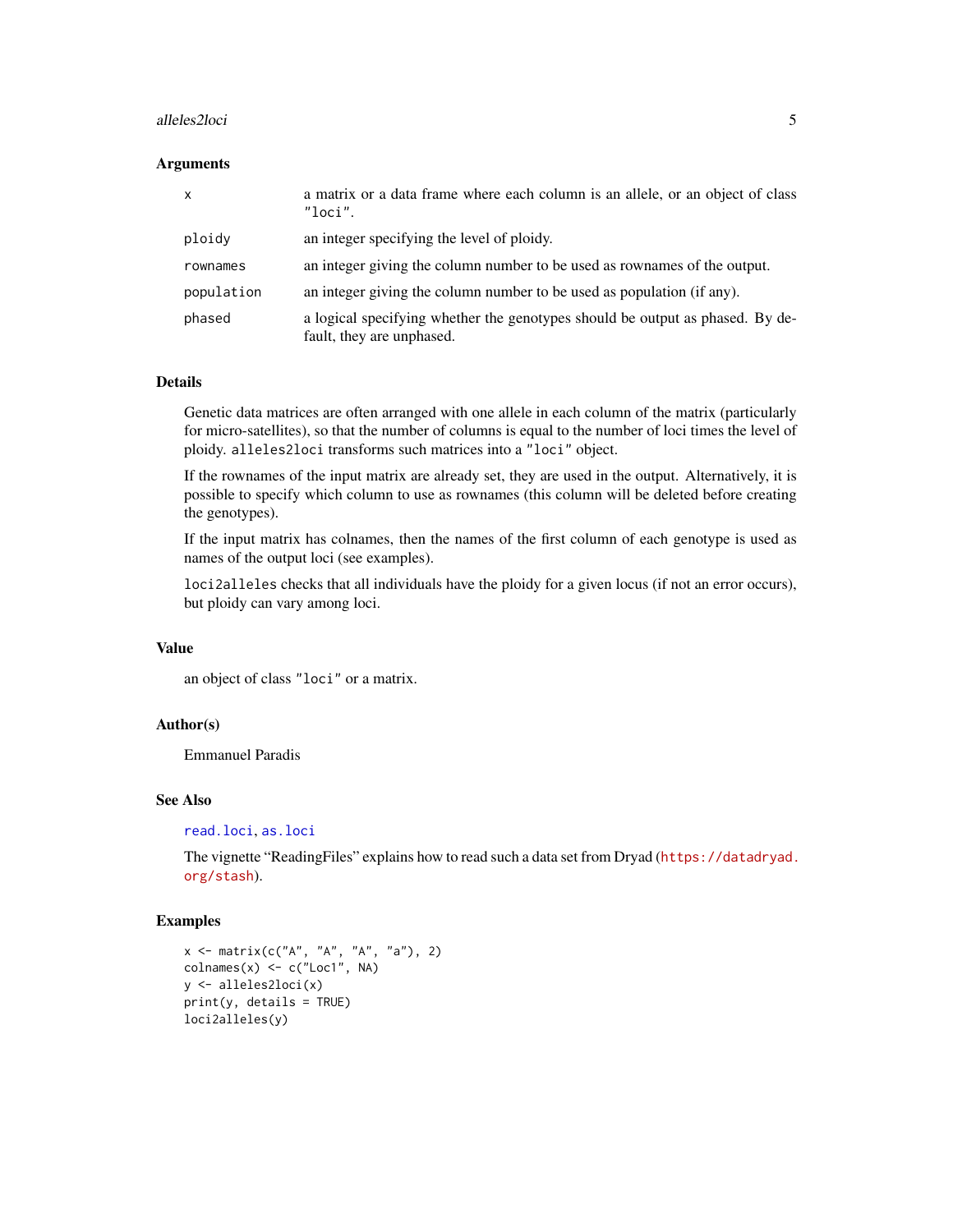<span id="page-5-0"></span>

#### Description

These functions analyse allelic richness.

## Usage

```
allelicrichness(x, pop = NULL, method = "extrapolation", min.n = NULL)
rarefactionplot(x, maxn = nrow(x), type = "l", xlab = "Sample size",
                ylab = "Expected number of alleles", plot = TRUE, \ldots)
rhost(x, pop = NULL, method = "extrapolation")
```
#### Arguments

| X                | an object of class "loci".                                                                                                                                                                                               |
|------------------|--------------------------------------------------------------------------------------------------------------------------------------------------------------------------------------------------------------------------|
| pop              | a vector or factor giving the population assignment of each row of x, or a single<br>numeric value specifying which column of x to use as population indicator. By<br>default, the column labelled "population" is used. |
| method           | a character string which should be one of "extrapolation", "rarefaction", "raw"<br>or an unambiguous abbreviation of these.                                                                                              |
| min.n            | the value of $n$ used in the rarefaction method; by default, the smallest observed<br>number of genotypes within a population.                                                                                           |
| maxn             | the largest sample size used to calculate the rarefaction curve.                                                                                                                                                         |
| type, xlab, ylab |                                                                                                                                                                                                                          |
|                  | arguments passed to plot.                                                                                                                                                                                                |
| plot             | a logical value specifying whether to do the rarefaction plot (TRUE by default).                                                                                                                                         |
| .                | arguments passed to and from methods.                                                                                                                                                                                    |

## Details

allelicrichness computes for each locus in x the estimated allelic richness. Three methods are available: the extrapolation method (Foulley and Ollivier 2006), the rarefaction method (Hurlbert 1971), and the raw numbers of alleles.

rarefactionplot computes the rarefaction curves of the number of alleles with respect to sample size using Hurlbert's (1971) method. A plot is made by default.

#### Value

allelicrichness returns a numeric matrix.

rarefactionplot returns invisibly a list of matrices with the coordinates of the rarefaction plots for each locus.

rhost returns a numeric vector.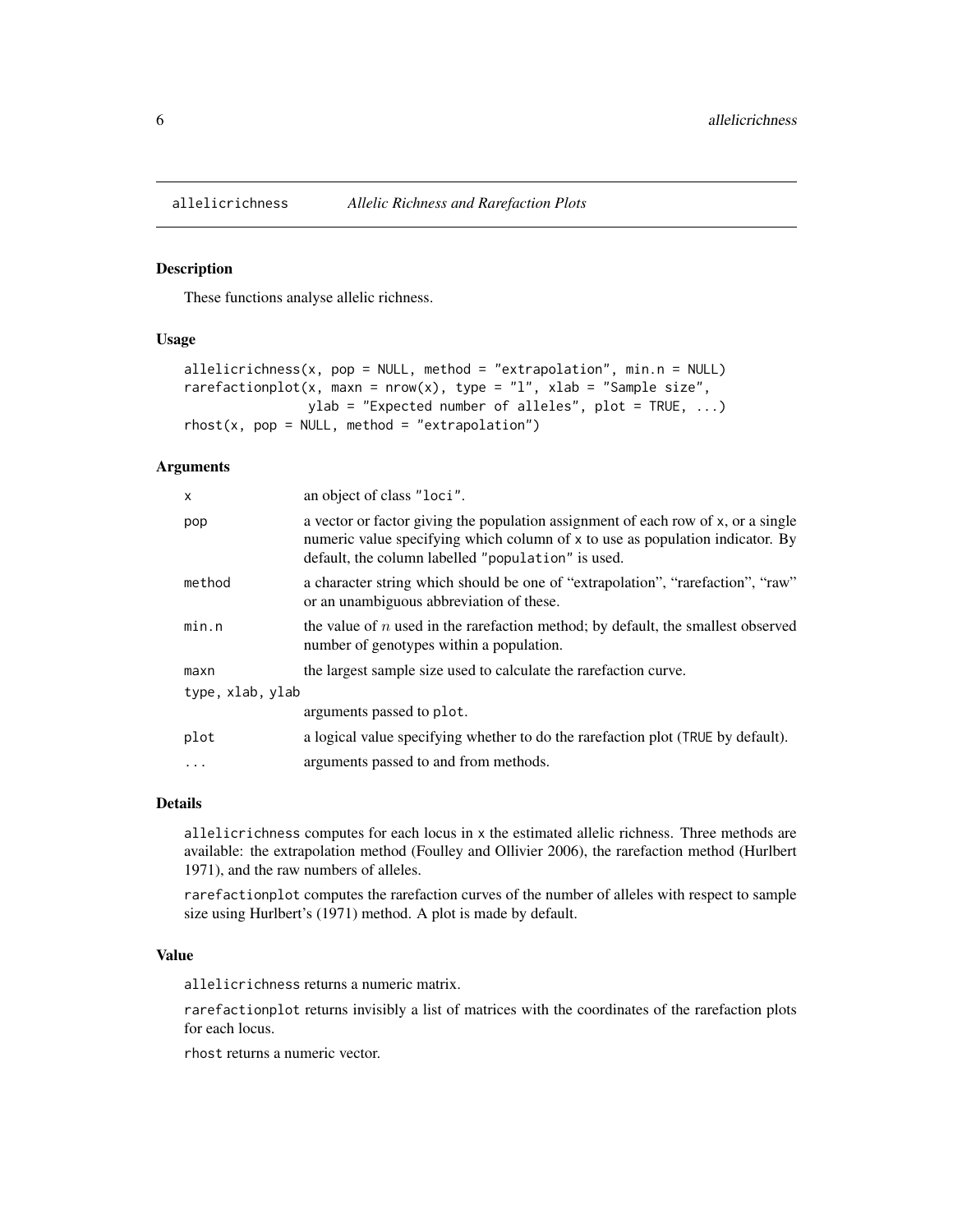<span id="page-6-0"></span>amova amova anticometric control of the control of the control of the control of the control of the control of the control of the control of the control of the control of the control of the control of the control of the co

#### Author(s)

Emmanuel Paradis

#### References

El Mousadik, A. and Petit, R. J. (1996) High level of genetic differentiation for allelic richness among populations of the argan tree [Argania spinosa (L. Skeels)] endemic to Morocco. *Theoretical and Applied Genetics*, 92, 832–836.

Foulley, J. L. and Ollivier, L. (2006) Estimating allelic richness and its diversity. *Livestock Science*, 101, 150–158.

Hurlbert, S. H. (1971) The nonconcept of species diversity: a critique and alternative parameters. *Ecology*, 52, 577–586.

## Examples

```
data(jaguar)
rarefactionplot(jaguar)
allelicrichness(jaguar)
rhost(jaguar)
```
amova *Analysis of Molecular Variance*

## Description

This function performs a hierarchical analysis of molecular variance as described in Excoffier et al. (1992). This implementation accepts any number of hierarchical levels.

#### Usage

```
amova(formula, data = NULL, nperm = 1000, is.squared = FALSE)
## S3 method for class 'amova'
print(x, \ldots)getPhi(sigma2)
write.pegas.amova(x, file = "")
```
#### Arguments

| formula    | a formula giving the AMOVA model to be fitted with the distance matrix on the<br>left-hand side of the $\sim$ , and the population, region, etc, levels on its right-hand<br>side (see details). |
|------------|--------------------------------------------------------------------------------------------------------------------------------------------------------------------------------------------------|
| data       | an optional data frame where to find the hierarchical levels; by default they are<br>searched for in the user's workspace.                                                                       |
| nperm      | the number of permutations for the tests of hypotheses (1000 by default). Set<br>this argument to 0 to skip the tests and simply estimate the variance components.                               |
| is.squared | a logical specifying whether the distance matrix has already been squared.                                                                                                                       |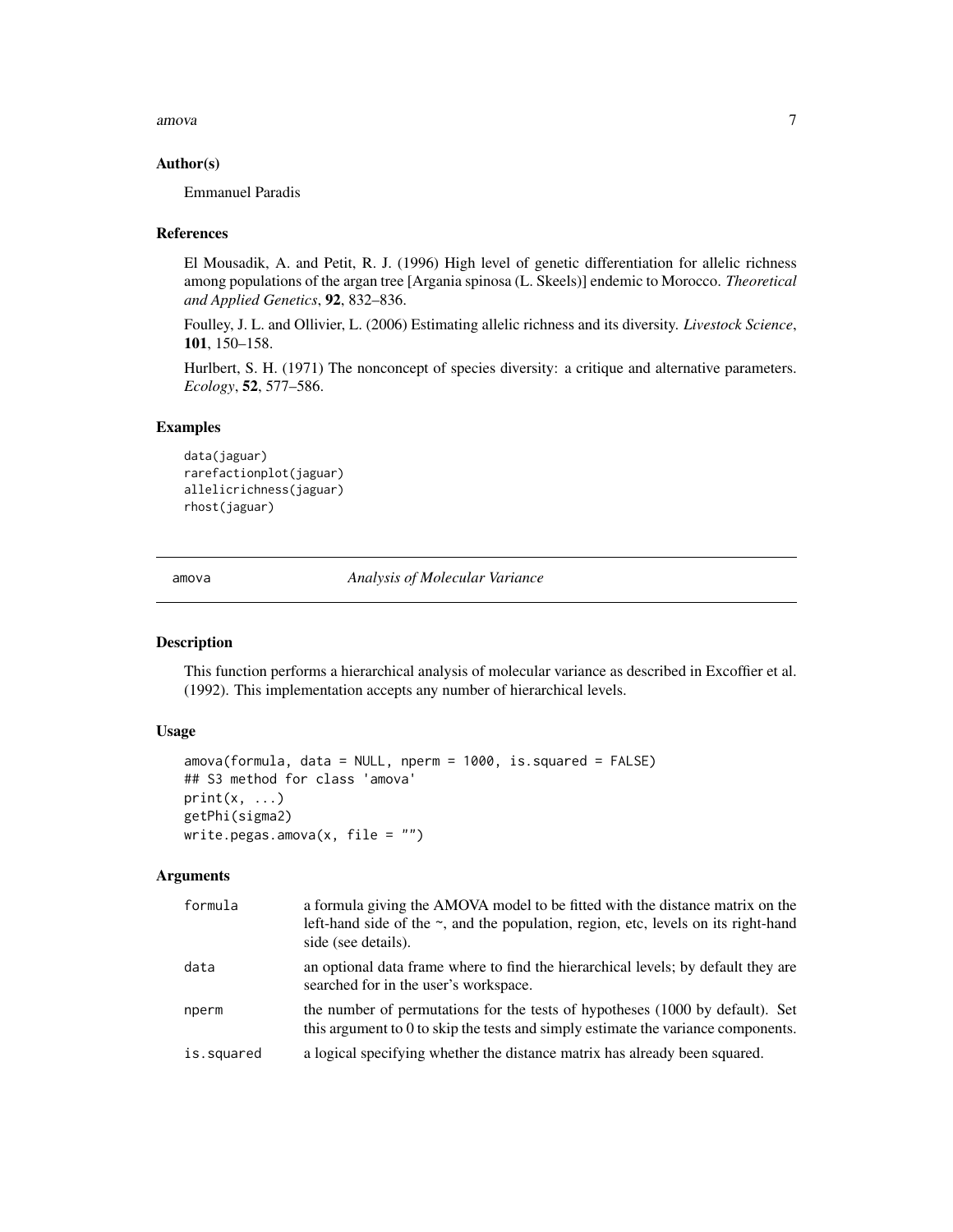8 amova amova and the set of the set of the set of the set of the set of the set of the set of the set of the set of the set of the set of the set of the set of the set of the set of the set of the set of the set of the se

| x      | an object of class "amova".            |
|--------|----------------------------------------|
| sigma2 | a named vector of variance components. |
| file   | a file name.                           |
|        | unused (here for compatibility.        |

#### Details

The formula must be of the form  $d \sim A/B/$ ... where d is a distance object, and A, B, etc, are the hierarchical levels from the highest to the lowest one. Any number of levels is accepted, so specifying d ~ A will simply test for population differentiation.

It is assumed that the rows of the distance matrix are in the same order than the hierarchical levels (which may be checked by the user).

The function getPhi() is a convenience function for extracting a table of hierarchical Phi-statistics for reporting. This will be an N+1 by N matrix where N is the number of hierarchcial levels and GLOBAL is always the first row of the matrix. The matrix can read as COLUMN in ROW.

If the variance components passed to getPhi() are not named, they will be reported as "level 1", "level 2", etc.

## Value

An object of class "amova" which is a list with a table of sums of square deviations (SSD), mean square deviations (MSD), and the number of degrees of freedom, and a vector of variance components.

#### Note

If there are more than three levels, approximate formulae are used to estimate the variance components.

If there is an error message like this:

Error in FUN(X[[1L]],...) : 'bin' must be numeric or a factor

it may be that the factors you use in the formula were not read correctly. You may convert them with the function factor, or, before reading your data files, do this command (in case this option was modified):

```
options(stringsAsFactors = TRUE)
```
#### Author(s)

Emmanuel Paradis, Zhian N. Kamvar, and Brian Knaus

#### References

Excoffier, L., Smouse, P. E. and Quattro, J. M. (1992) Analysis of molecular variance inferred from metric distances among DNA haplotypes: application to human mitochondrial DNA restriction data. *Genetics*, 131, 479–491.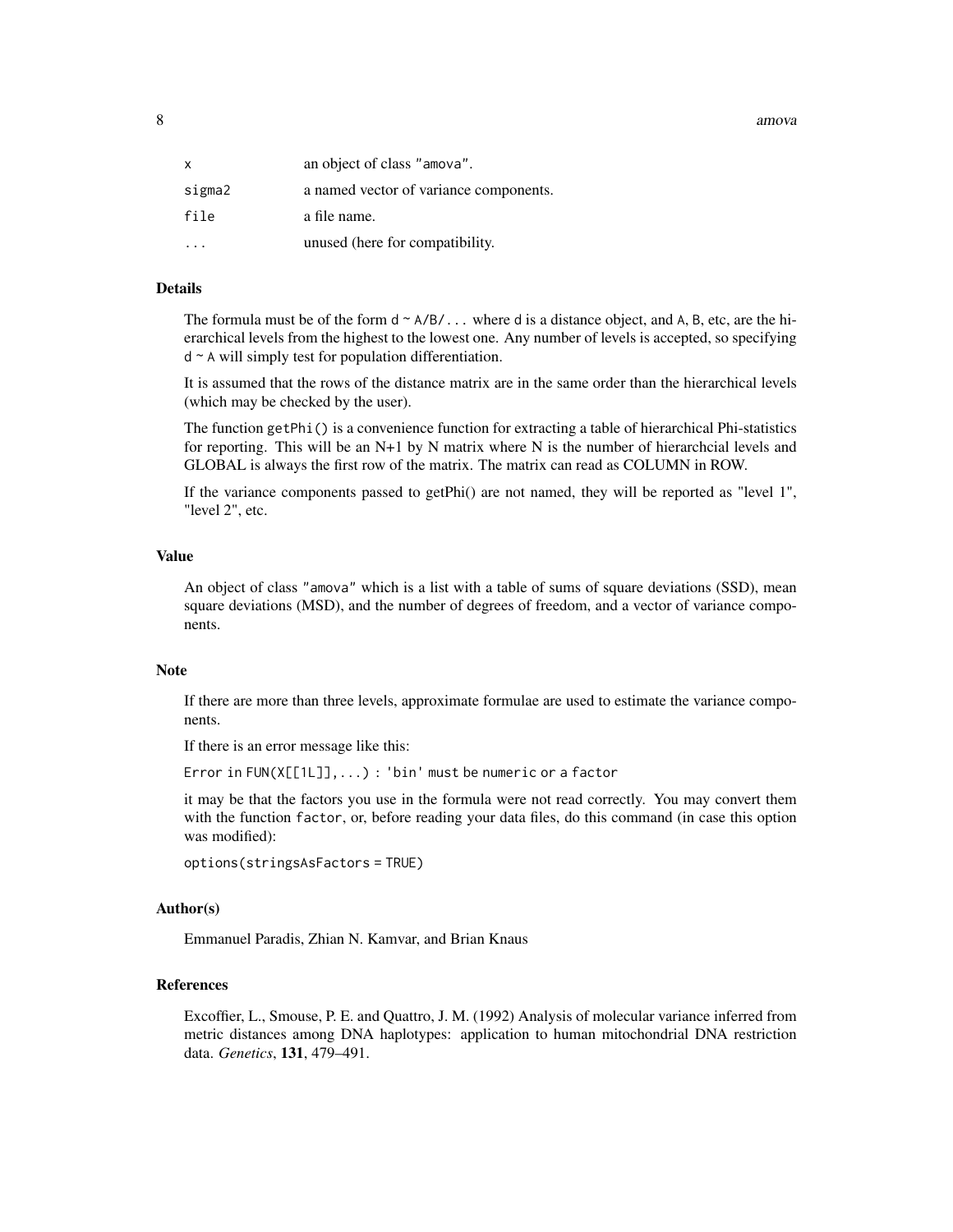#### <span id="page-8-0"></span>as.loci 9

#### See Also

amova in **ade4** for an implementation of the original Excoffier et al.'s model; adonis in **vegan** for a general (multivariate) implementation of an ANOVA framework with distances.

#### Examples

```
### All examples below have 'nperm = 100' for faster execution times.
### The default 'nperm = 1000' is recommended.
require(ape)
data(woodmouse)
d <- dist.dna(woodmouse)
g <- factor(c(rep("A", 7), rep("B", 8)))
p \leq - factor(c(rep(1, 3), rep(2, 4), rep(3, 4), rep(4, 4)))
(d_gp \leftarrow \text{amova}(d \sim g/p, \text{nperm} = 100)) # 2 levels
sig2 <- setNames(d_gp$varcomp$sigma2, rownames(d_gp$varcomp))
getPhi(sig2) # Phi table
amova(d ~ p, nperm = 100) # 1 level
amova(d \sim g, nperm = 100)
## 3 levels (quite slow):
## Not run:
pop \leq g1(64, 5, labels = paste0("pop", 1:64))region \leq gl(16, 20, labels = paste0("region", 1:16))
conti \leq gl(4, 80, labels = paste0("conti", 1:4))
dd <- as.dist(matrix(runif(320^2), 320))
(dd_crp \leq -amova(dd \sim conti/region/pop, nperm = 100)sig2 <- setNames(dd_crp$varcomp$sigma2, rownames(dd_crp$varcomp))
getPhi(sig2)
## End(Not run)
```
<span id="page-8-1"></span>

as.loci *Conversion Among Allelic Data Classes*

#### Description

These functions do conversion among different allelic data classes.

#### Usage

```
as.loci(x, \ldots)## S3 method for class 'genind'
as.loci(x, \ldots)genind2loci(x)
## S3 method for class 'data.frame'
as.loci(x, allele.sep = ''/|", col.pop = NULL, col.loci = NULL, ...)
locizgenind(x, ploidy = 2, na.alleles = c("0", "."), unphase = TRUE)
## S3 method for class 'factor'
as.loci(x, allele.sep = ''/|'', ...)
```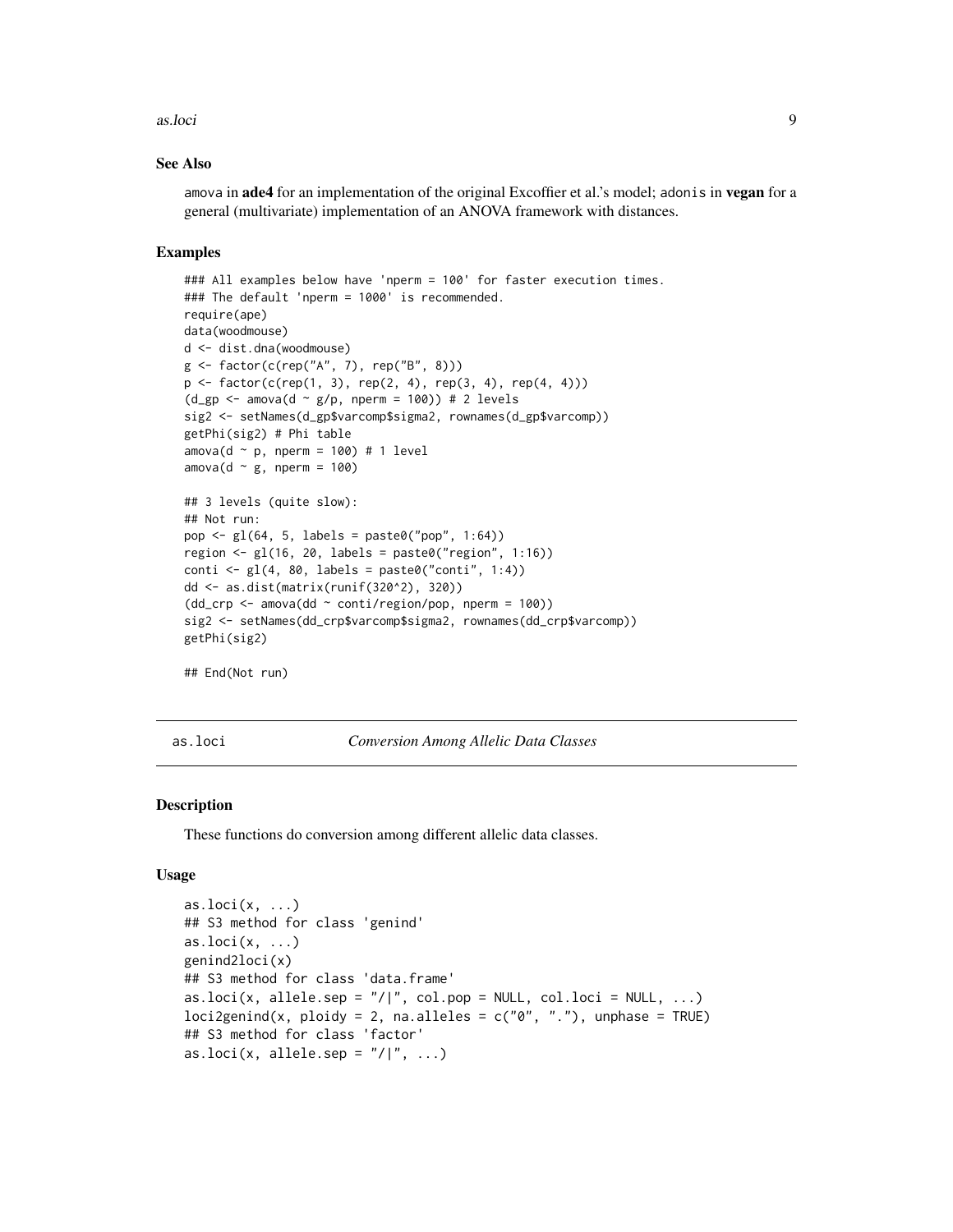```
## S3 method for class 'character'
as.loci(x, allele.sep = ''/|'', ...)
loci2SnpMatrix(x, checkSNP = TRUE)
```
#### Arguments

| X          | an object of class "loci" or "genind", a data frame, a factor, or a vector of<br>mode character.                                                                                                                       |
|------------|------------------------------------------------------------------------------------------------------------------------------------------------------------------------------------------------------------------------|
| allele.sep | the character(s) separating the alleles for each locus in the data file (a forward<br>slash by default).                                                                                                               |
| col.pop    | specifies whether one of the column of the data file identifies the population;<br>default NULL, otherwise an integer or a character giving the number or the name<br>of the column.                                   |
| col.loci   | a vector of integers or of characters specifying the indices or the names of the<br>columns that are loci. By default, all columns are taken as loci except the one<br>labelled "population", if present or specified. |
| ploidy     | the ploidy level (see details).                                                                                                                                                                                        |
| na.alleles | a vector of charater strings giving the alleles to be treated as missing data.                                                                                                                                         |
| unphase    | a logical value; by default, the genotypes are unphased before conversion (this<br>should not be changed).                                                                                                             |
| $\ddotsc$  | further arguments to be passed to or from other methods.                                                                                                                                                               |
| checkSNP   | a logical value. If you are sure that all data in the "loci" object are SNPs, using<br>$checkSNP = FALSE makes it faster.$                                                                                             |

#### Details

The main objectives of these functions is to provide easy conversion between the data structures of adegenet and pegas, so both packages can be used together smoothly. In addition, it is possible to create a "loci" object directly from a data frame, a vector, or a factor.

genind2loci(x) and as.loci(x) are the same if  $x$  is of class "genind".

The ploidy level specified in loci2genind can be a vector in which case it should be of length equal to the number of individuals and will be interpreted as giving the ploidy of each of them. Note that this is different from [getPloidy](#page-73-1) which returns the ploidy level of each locus.

#### Value

An object of class c("loci","data.frame") for as.loci and genind2loci; an object of class "genind" for loci2genind; an object of class "SnpMatrix" for loci2SnpMatrix.

#### Author(s)

Emmanuel Paradis

## See Also

[read.loci](#page-52-1), [genind](#page-0-0), [df2genind](#page-0-0) for converting data frames to "genind", [alleles2loci](#page-3-1)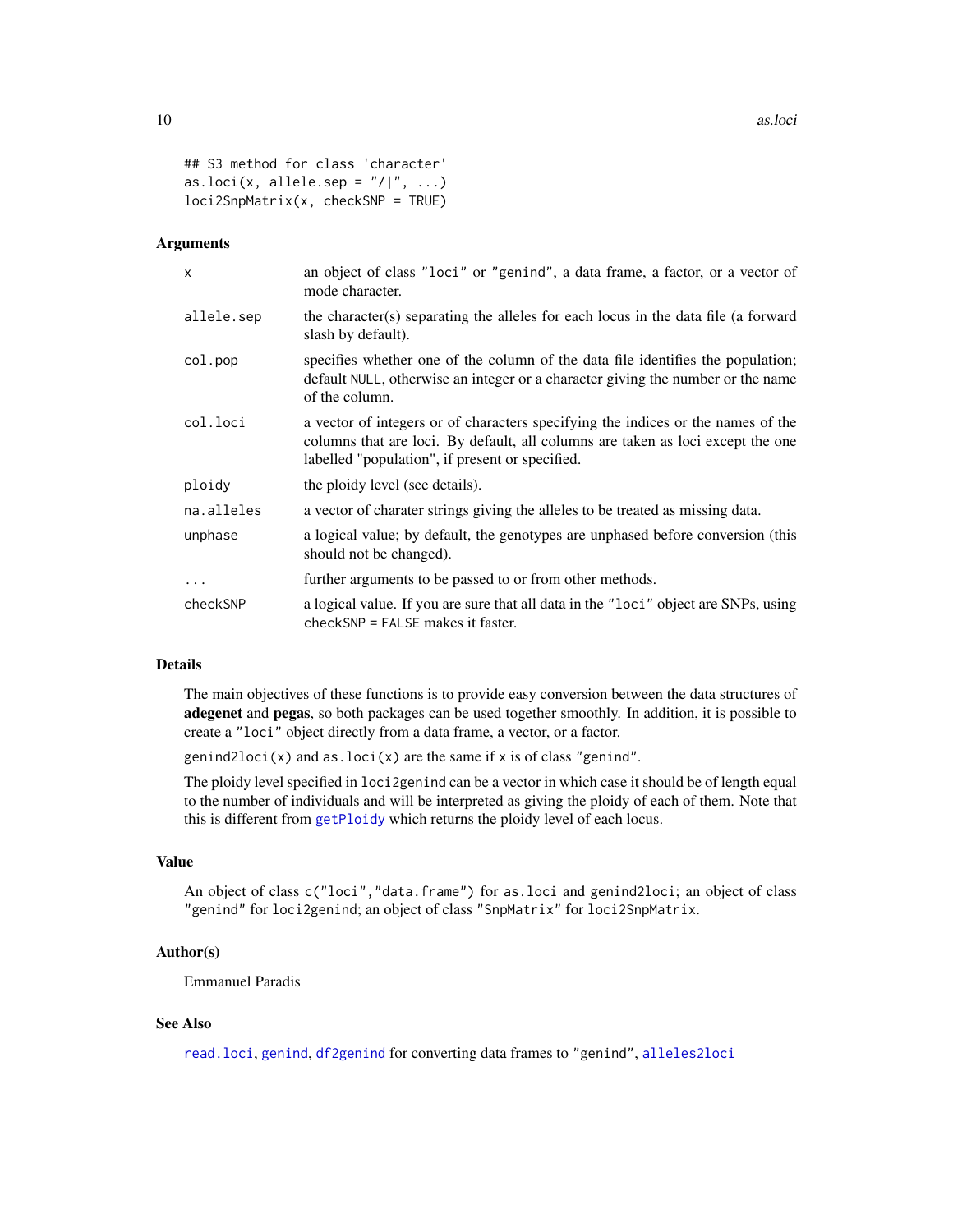#### <span id="page-10-0"></span>bind.loci and the state of the state of the state of the state of the state of the state of the state of the state of the state of the state of the state of the state of the state of the state of the state of the state of

## Examples

```
x \le -c("A-A", "A-a", "a-a")as.loci(x, allele.sep = "-")
## Not run:
require(adegenet)
data(nancycats)
x <- as.loci(nancycats)
y \le -\text{loci2genind}(x) \# \text{back to "genind"}identical(nancycats@tab, y@tab)
identical(nancycats@pop, y@pop)
```
## End(Not run)

bind.loci *Bind Loci Objects*

## Description

These functions combine objects of class "loci" by binding their rows or their columns.

## Usage

```
## S3 method for class 'loci'
rbind(...)
## S3 method for class 'loci'
cbind(...)
```
#### Arguments

... some object(s) of class "loci", separated with commas.

#### Details

These two methods call [rc]bind.data.frame and take care to respect the attribute "locicol" of the returned object.

You can pass a data frame in the ..., but then you should bypass the generic by calling cbind.loci directly. Do not try to pass a vector: this will mess the "locicol" attribute. Instead, make a data frame with this vector (see examples).

## Value

An object of class "loci".

## Author(s)

Emmanuel Paradis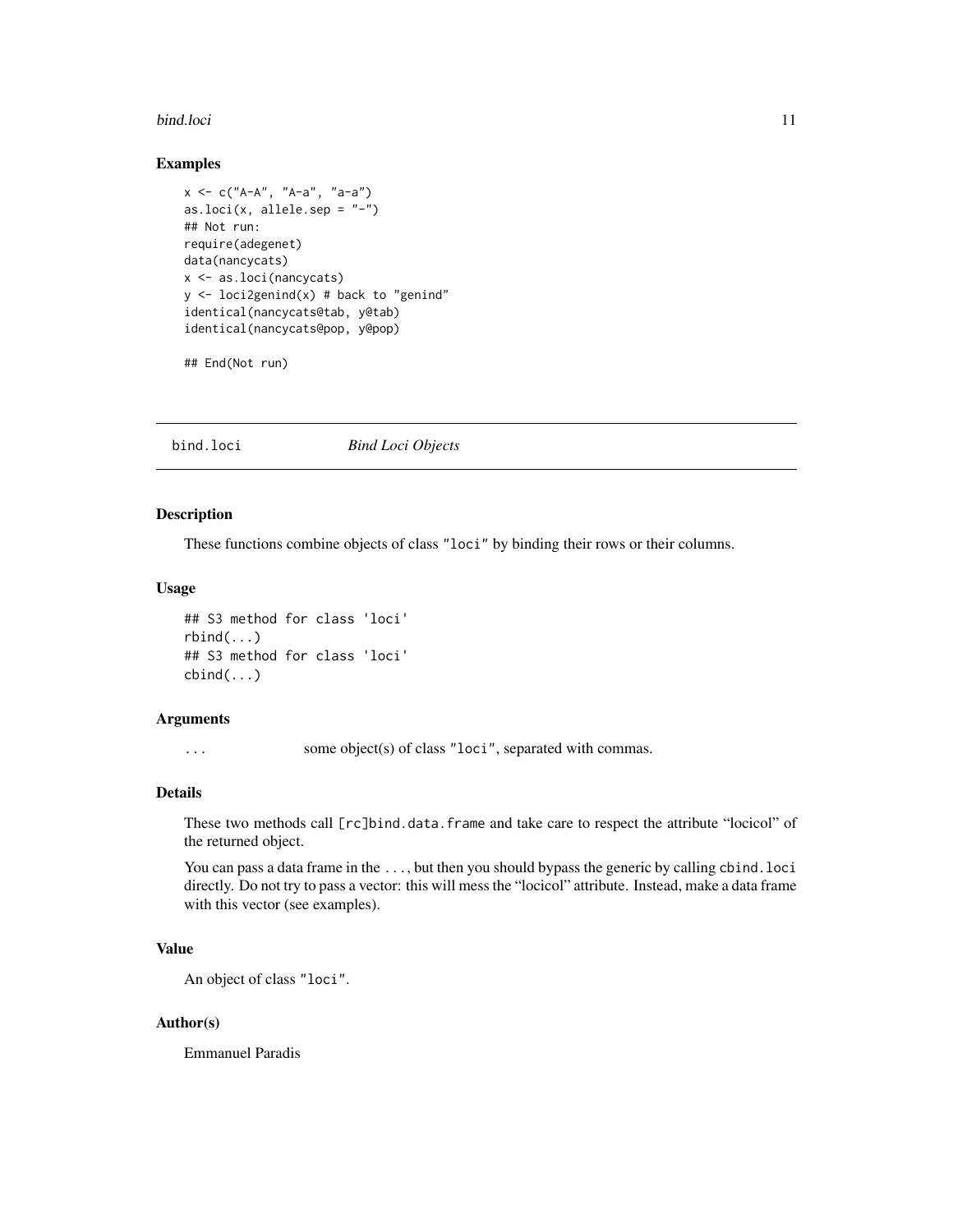## <span id="page-11-0"></span>See Also

[.loci

## Examples

```
a \leftarrow as. loci(data.frame(x = "A/a", y = 1), col. loci = 1)b \leftarrow as. loci(data.fname(y = 2, x = "A/A"), col. loci = 2)## rbind.loci reorders the columns if necessary:
str(rbind(a, b))
## cbind sets "locicol" correctly:
str(cbind(a, b))
str(cbind(b, a))
## Unexpected result...
str(cbind(a, data-frame(z = 10)))## ... bypass the generic:
str(pegas:::cbind.loci(a, data.frame(z = 10)))
## ... or much better: a$z <- 10
## Here "locicol" is not correct...
str(pegas:::cbind.loci(z = 10, a))## ... instead
str(pegas:::cbind.loci(data.frame(z = 10), a))
```
<span id="page-11-1"></span>

by.loci *Summary by Population or Other Factor*

## Description

This is an implementation of the generic [by](#page-0-0) function which applies a function to some data for a each level of a categorical factor.

## Usage

```
## S3 method for class 'loci'
by(data, INDICES = data$population, FUN = NULL, \ldots, simplify = TRUE)
```
## Arguments

| data     | an object of class "loci".                                 |
|----------|------------------------------------------------------------|
| INDICES  | a vector of the same length as the number of rows in data. |
| FUN      | a function                                                 |
| .        | (currently unused).                                        |
| simplify | (currently unused).                                        |

## Details

The default FUN = NULL calculates allele frequencies for each population in data.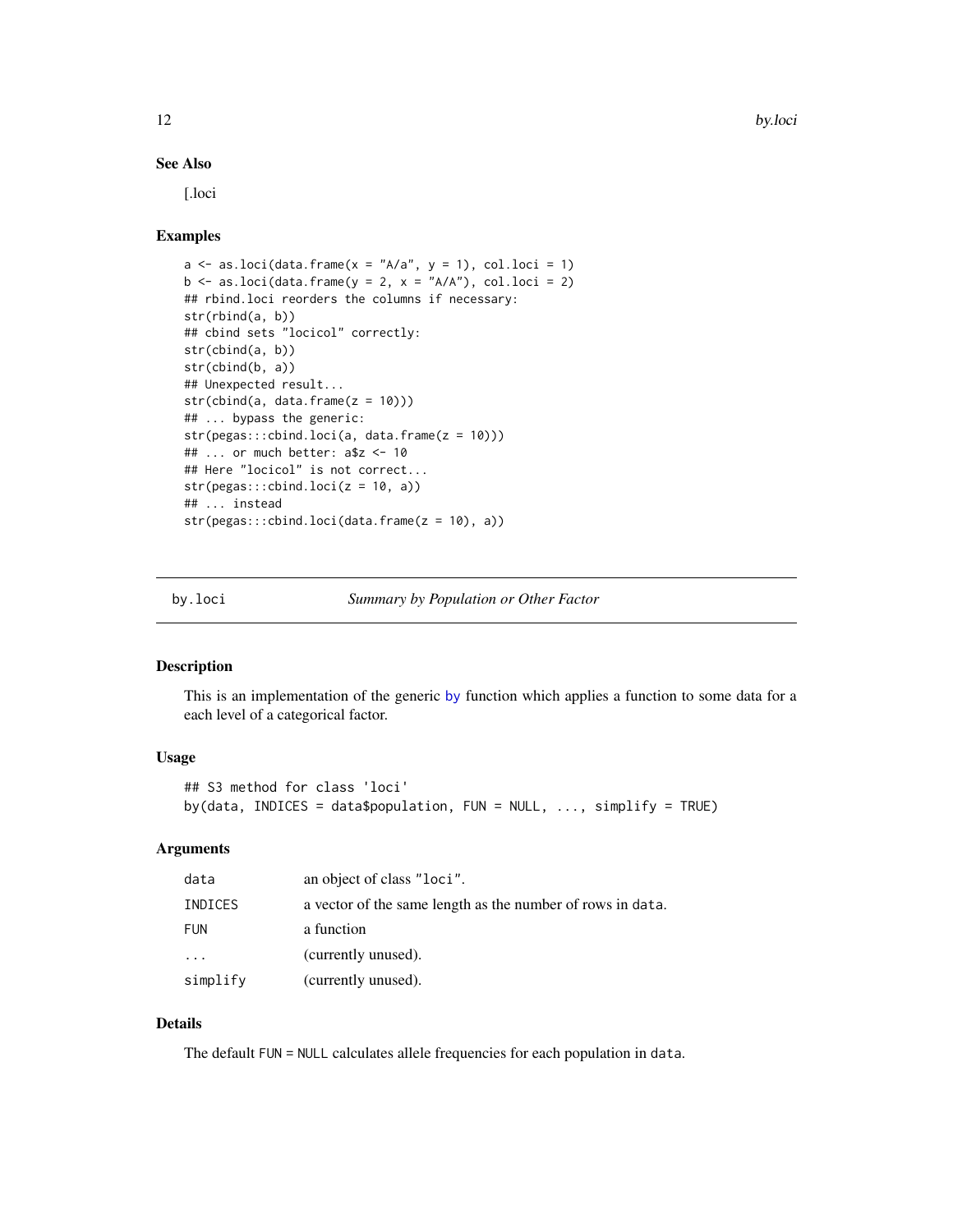<span id="page-12-0"></span>cophenetic.haploNet 13

## Value

a list by default indexed by locus.

## Author(s)

Emmanuel Paradis

## See Also

[by](#page-0-0)

## Examples

```
data(jaguar)
by(jaguar)
by(na.omit(jaguar))
```
cophenetic.haploNet *Cophenetic Matrix on Haplotype Networks*

## Description

This function calculates the cophenetic distance on a network. The output can be used to find nodes with short distances to most nodes.

## Usage

```
## S3 method for class 'haploNet'
cophenetic(x)
```
#### Arguments

x an object of class "haploNet".

## Details

The results of the function are likely to be approximate in most cases with reticulations in the network. In the case of MSTs, the results are exact.

## Value

a numeric matrix with colnames and rownames set to the labels of the network nodes.

## Author(s)

Emmanuel Paradis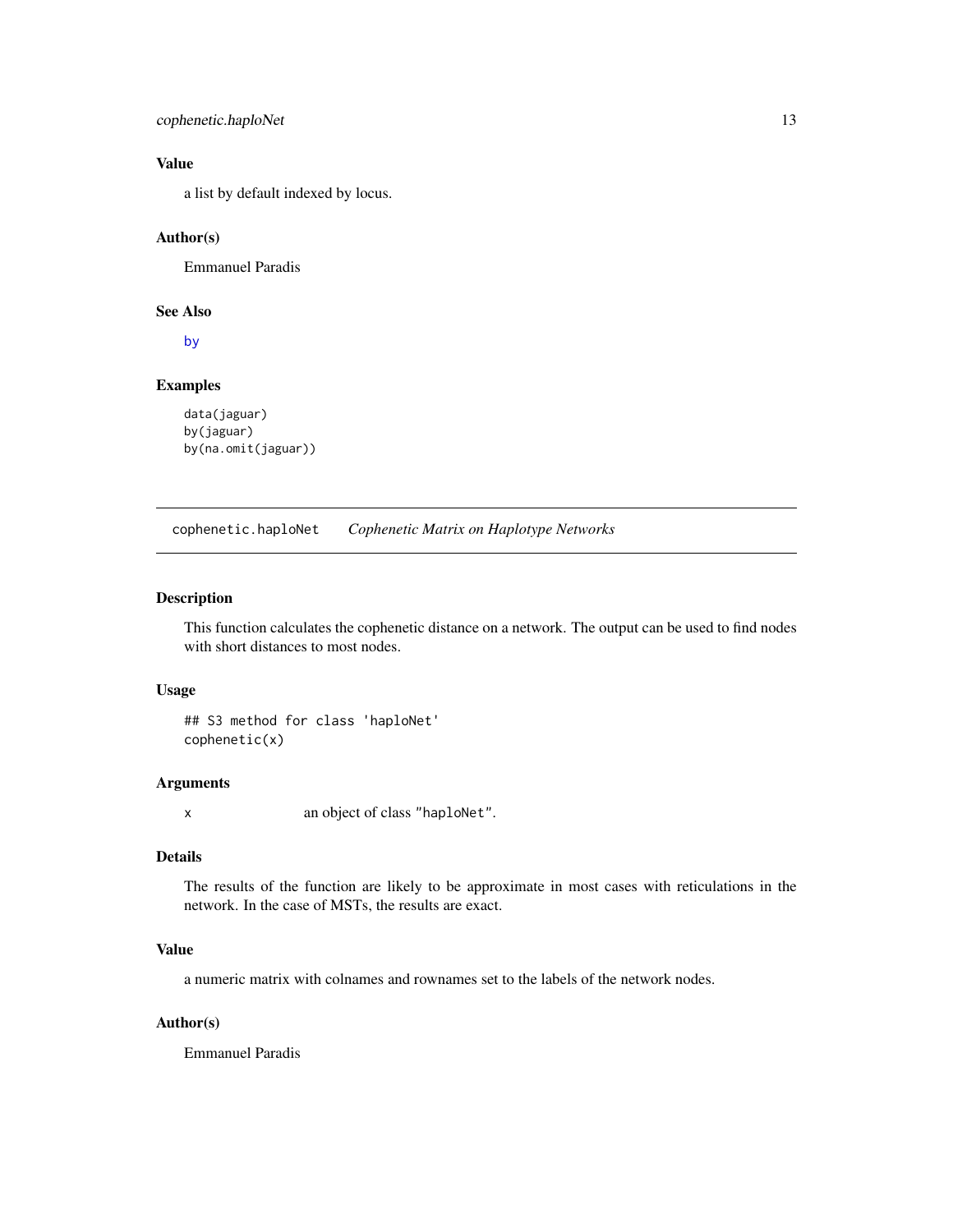## See Also

[cophenetic.phylo](#page-0-0) in ape, [cophenetic](#page-0-0) for the generic function

## Examples

```
example(mst)
coph <- cophenetic(r)
rowSums(coph)
```
<span id="page-13-1"></span>diffHaplo *Comparison Between Two Haplotypes*

## Description

This function compares two haplotypes and returns a summary of the differences.

#### Usage

diffHaplo(h,  $a = 1$ ,  $b = 2$ , strict = FALSE, trailingGapsAsN = TRUE)

## Arguments

| h               | an object of class "haplotype".                                                                                                                                                |
|-----------------|--------------------------------------------------------------------------------------------------------------------------------------------------------------------------------|
| a, b            | two integers (or character strings) giving the indices (or labels) of the two hap-<br>lotypes to be compared.                                                                  |
| strict          | a logical value; if TRUE, ambiguities and gaps in the sequences are ignored and<br>treated as separate characters.                                                             |
| trailingGapsAsN |                                                                                                                                                                                |
|                 | a logical value; if TRUE (the default), the leading and trailing alignment gaps<br>are considered as unknown bases (i.e., N). This option has no effect if $strict =$<br>TRUE. |

## Details

The options strict and trailingGapsAsN are passed to seg. sites.

## Value

a data frame with three columns named pos (position of the differences) and the labels of the two haplotypes compared.

## Author(s)

Emmanuel Paradis

## See Also

[haploNet](#page-26-1), [haplotype](#page-29-1)

<span id="page-13-0"></span>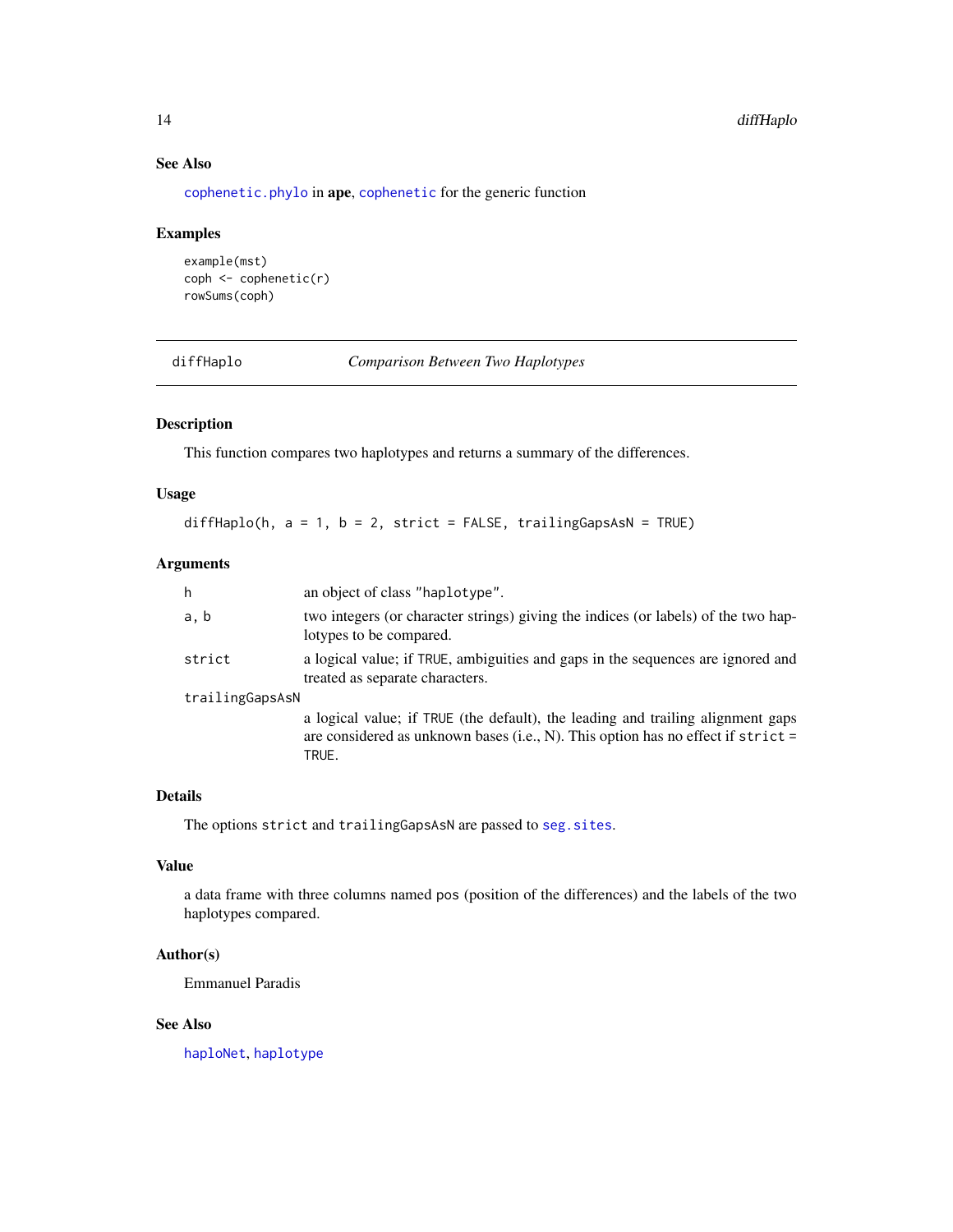#### <span id="page-14-0"></span>dist.asd 15

#### Examples

```
data(woodmouse)
h <- haplotype(woodmouse)
diffHaplo(h) # compares the 1st and 2nd haplotypes
diffHaplo(h, 1, 3)
diffHaplo(h, "I", "III") # same than above but using labels
```
dist.asd *Allelic Sharing Distance*

## Description

This function computes the allelic sharing distance (ASD) for diploid genotypes.

#### Usage

 $dist.add(x, scaled = TRUE)$ 

#### Arguments

|        | an object of class "loci".                                                                  |
|--------|---------------------------------------------------------------------------------------------|
| scaled | a logical value specifying whether the distances should be scaled by the number<br>of loci. |

#### Details

The ASD between two diploid genotypes is (Gao and Martin, 2009):

$$
\frac{1}{L} \sum_{j=1}^{L} d_j
$$

where L is the number loci,  $d_j$  is the value for the jth locus: 0 if both genotypes are identical, 1 if they have one allele in common, or 2 if they have no allele in common.

dist.asd works for all diploid genotypes (phased or unphased, with two alleles or more). Note that the required conditions are not checked by the present function: see the functions below.

## Value

an object of class "dist".

## Author(s)

Emmanuel Paradis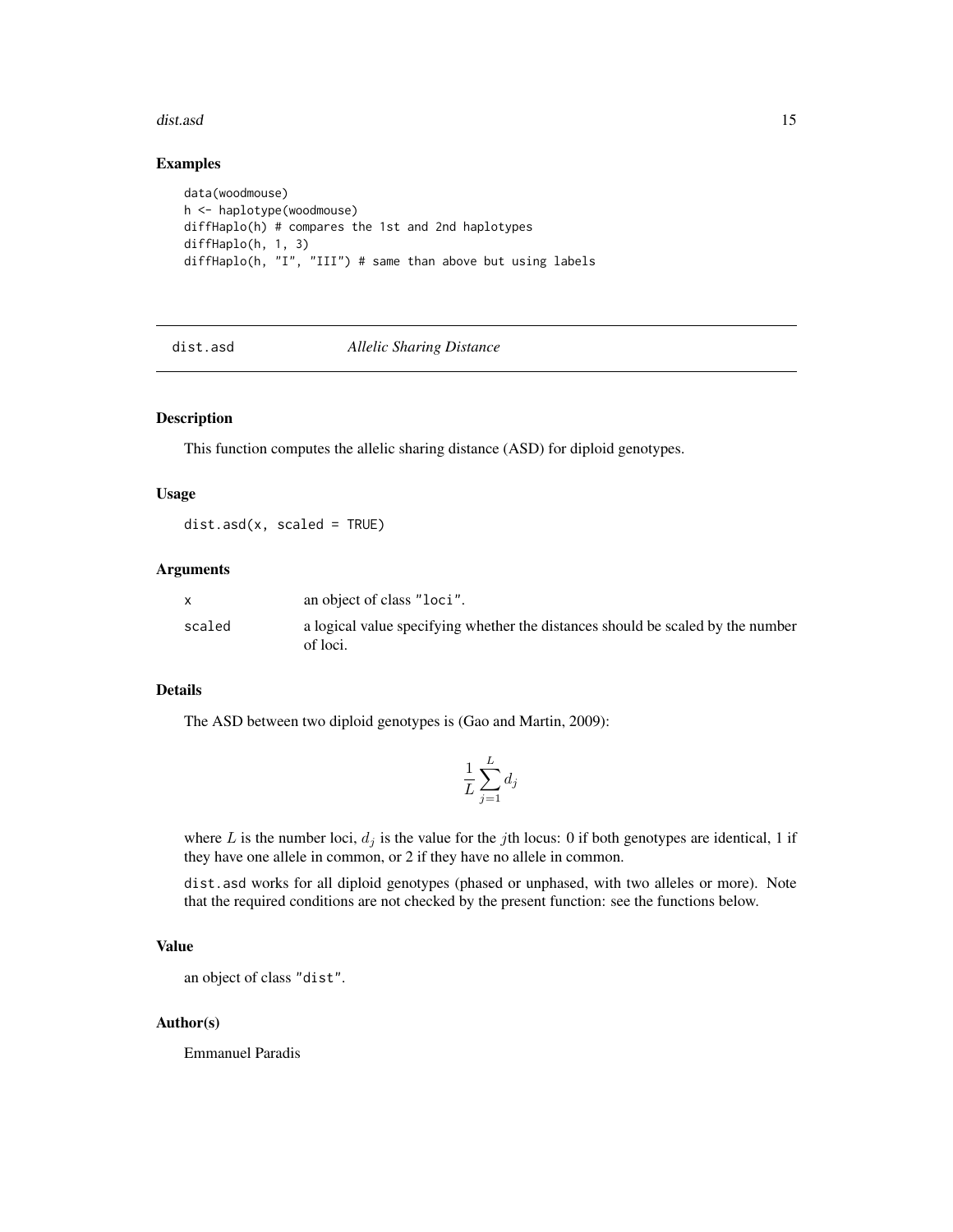## <span id="page-15-0"></span>References

Gao, X. and Martin, E. R. (2009) Using allele sharing distance for detecting human population stratification. *Human Hederity*, 68, 182–191.

## See Also

[is.snp](#page-73-1), [is.phased](#page-73-1), [getPloidy](#page-73-1)

#### Examples

```
data(jaguar)
## ASD for micro-satellites:
d <- dist.asd(jaguar)
co <- rainbow(nlevels(jaguar$pop))
plot(nj(d), "u", tip-color = col[jaguar$pop], font = 2, lab4 = "a")legend("topleft", legend = levels(jaguar$pop), text.col = co, text.font = 2)
```
dist.hamming *Hamming Distance*

#### Description

This function implements a general purpose Hamming distance.

#### Usage

```
dist.hamming(x)
```
#### Arguments

x a matrix or a data frame.

#### Details

This function should work for a wide range of data types. A typical usage would be with an object of class c("haplotype","character").

For objects of class  $c("haplotype", "DNAbin"),$  it is better to use dist.dna(x,"n") to compute the Hamming distances.

## Value

an object of class "dist".

## Author(s)

Emmanuel Paradis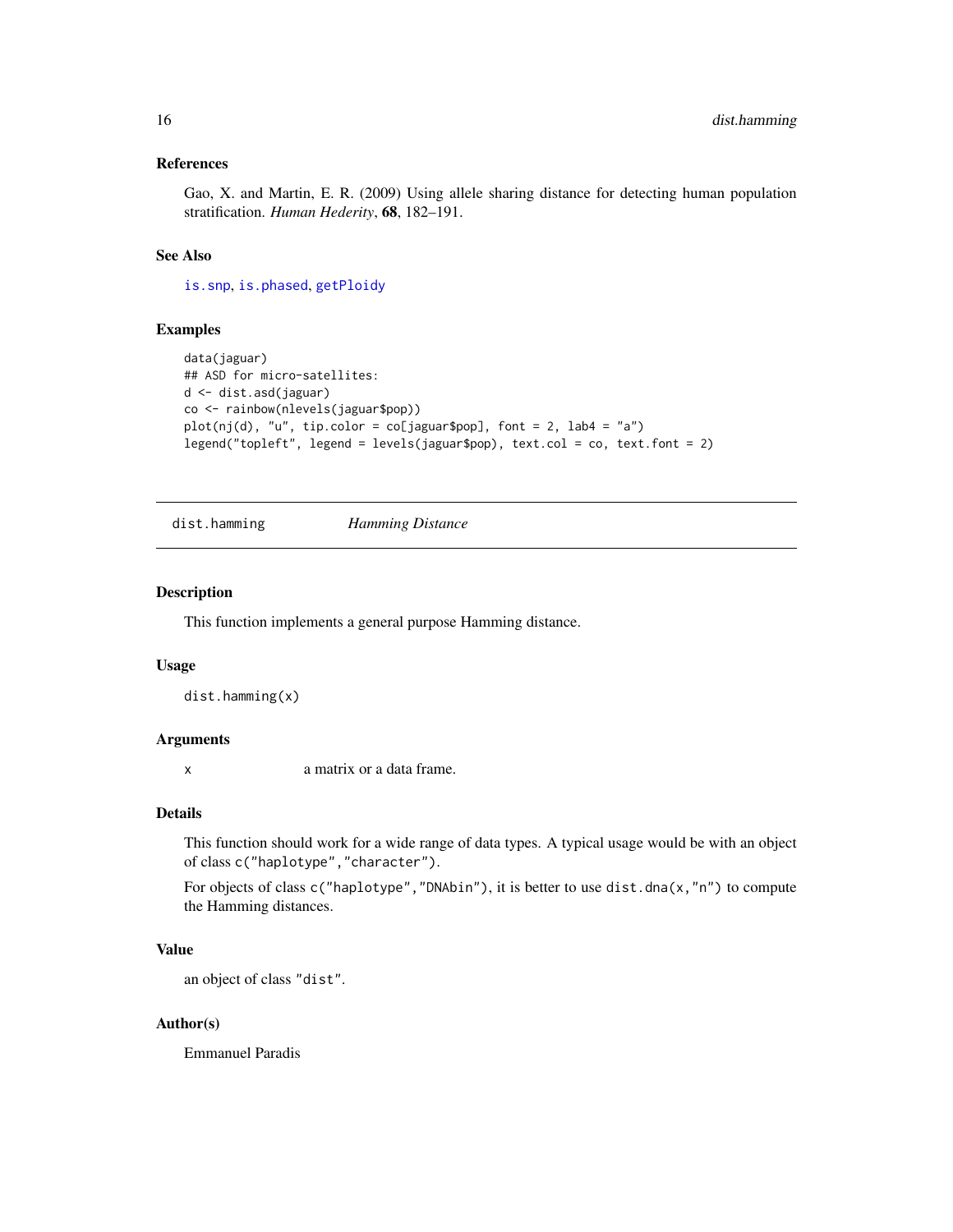<span id="page-16-0"></span>edit.loci il suome suome suome suome suome suome suome suome suome suome suome suome suome suome suome suome s

## See Also

[haplotype](#page-29-1), [dist.haplotype.loci](#page-32-1)

## edit.loci *Edit Allelic Data with R's Data Editor*

## Description

This allows to edit a data frame of class "loci" with R's spreadsheet-like data editor.

## Usage

```
## S3 method for class 'loci'
edit(name, edit.row.names = TRUE, ...)
```
#### Arguments

| name                    | an object of class "loci".                                                                                            |
|-------------------------|-----------------------------------------------------------------------------------------------------------------------|
|                         | edit. row. names a logical specifying to allow editing the rownames, TRUE by default (by contrast<br>to data frames). |
| $\cdot$ $\cdot$ $\cdot$ | further arguments to be passed to or from other methods.                                                              |

## Details

This 'method' of the generic edit respects the class and the attribute "locicol" of the allelic data frame.

## Value

A data frame with class c("loci","data.frame").

## Author(s)

Emmanuel Paradis

## See Also

[read.loci](#page-52-1), [summary.loci](#page-62-1)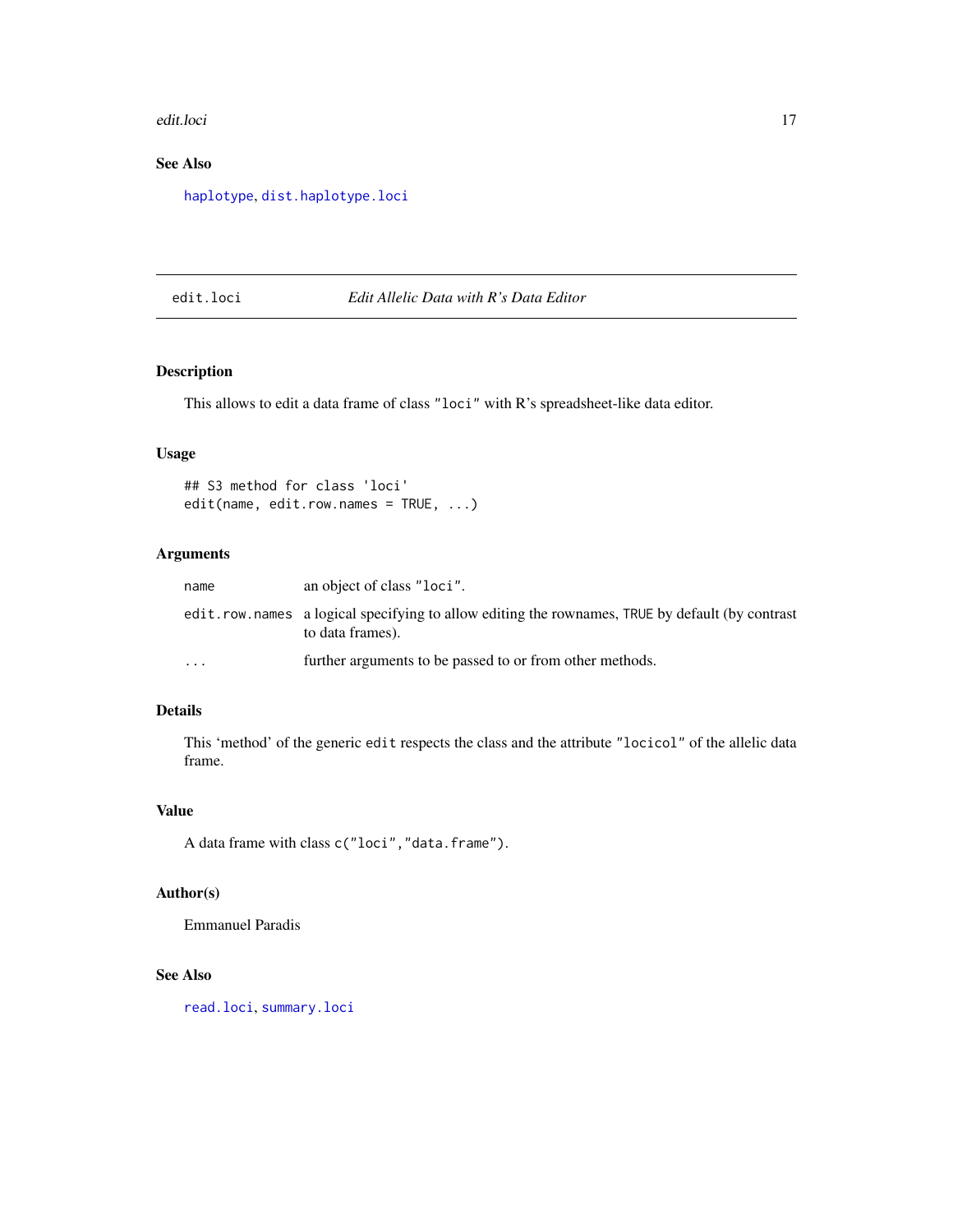#### <span id="page-17-0"></span>Description

These functions compute the *F*-statistics developed by Patterson et al. (2012).

## Usage

```
F2(x, allele.freq = NULL, population = NULL, check.data = TRUE,
   pops = NULL, jackknife.block.size = 10, B = 1e4)
F3(x, allele.freq = NULL, population = NULL, check.data = TRUE,
   pops = NULL, jackknife.block.size = 10, B = 1e4)
F4(x, allele.freq = NULL, population = NULL, check.data = TRUE,pops = NULL, jackknife.block.size = 10, B = 1e4)
```
## Arguments

| $\mathsf{x}$         | an object of class "loci".                                                                                                                                                                                                                                                                                                                 |
|----------------------|--------------------------------------------------------------------------------------------------------------------------------------------------------------------------------------------------------------------------------------------------------------------------------------------------------------------------------------------|
| allele.freq          | alternatively, a list of allele (absolute) frequencies as output by by loci (if this<br>is used, x is ignored).                                                                                                                                                                                                                            |
| population           | a column name or number giving which column of x should be treated as the<br>population variable. By default, the column named "population" is used.                                                                                                                                                                                       |
| check.data           | if FALSE, it is assumed that the user checked that all loci are strict SNPs. By<br>default, the data are checked for the number of alleles and the non-SNP loci are<br>dropped with a warning.                                                                                                                                             |
| pops                 | a vector giving two, three, or four population names depending on the function.<br>The order of these names is important (see Patterson et al. 2012). By default,<br>the populations in x are taken in the order they appear, and an error is returned if<br>the number of populations does not match the number required by the function. |
| jackknife.block.size |                                                                                                                                                                                                                                                                                                                                            |
|                      | the size of the block used in the jackknife to assess the significance of the $F-$<br>statistic (this should be around one thousandth of the number of loci, or not less<br>than $10$ .                                                                                                                                                    |
| <sub>B</sub>         | the number of replications of the bootstrap used to assess the significance of the<br>$F$ -statistic.                                                                                                                                                                                                                                      |

#### Details

These functions are provisional versions.

It is much better to compute the allele frequencies, and then use allele.freq with different combinations of pops.

## Value

A vector with names.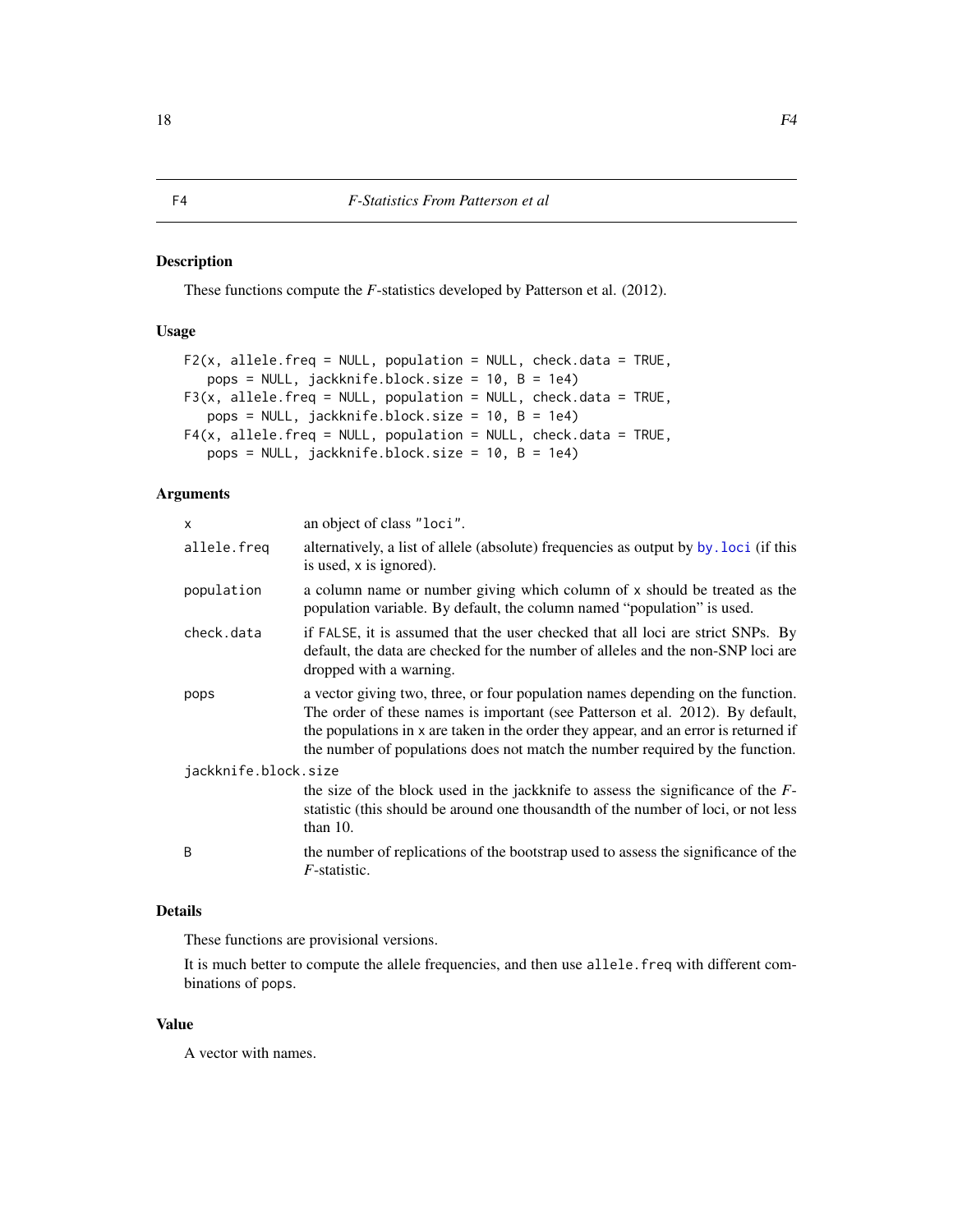## <span id="page-18-0"></span>Author(s)

Emmanuel Paradis

#### References

Patterson, N., Moorjani, P., Luo, Y., Mallick, S., Rohland, N., Zhan, Y., Genschoreck, T., Webster, T. and Reich, D. (2012) Ancient admixture in human history. *Genetics*, 192, 1065–1093.

#### See Also

[by.loci](#page-11-1), [Fst](#page-18-1), the package admixturegraph that can draw graphs from the output of this function.

<span id="page-18-1"></span>

| Fst | <i>F-Statistics</i> |  |
|-----|---------------------|--|
|     |                     |  |

## Description

Fst computes the  $F_{IT}$ ,  $F_{ST}$  and  $F_{IS}$  for each locus in the data. Rst computes the  $R_{ST}$  for microsatellites.

#### Usage

Fst(x, pop = NULL, quiet = TRUE, na.alleles =  $"$ )  $Rst(x, pop = NULL, quiet = TRUE, na. alleles = "")$ 

## Arguments

| x          | an object of class "loci".                                                                                                                                                                                               |
|------------|--------------------------------------------------------------------------------------------------------------------------------------------------------------------------------------------------------------------------|
| pop        | a vector or factor giving the population assignment of each row of x, or a single<br>numeric value specifying which column of x to use as population indicator. By<br>default, the column labelled "population" is used. |
| quiet      | a logical value: should calculations be quiet?                                                                                                                                                                           |
| na.alleles | by default, only genotypes coded as NA are considered as missing data. This<br>option is to specify if some alleles code for missing data.                                                                               |

#### Details

Fst uses the formulae in Weir and Cockerham (1984) for each allele, and then averaged within each locus over the different alleles as suggested by these authors.

Rst uses the formulae in Slatkin (1995).

#### Value

A matrix with genes (loci) as rows and the three *F*-statistics as columns.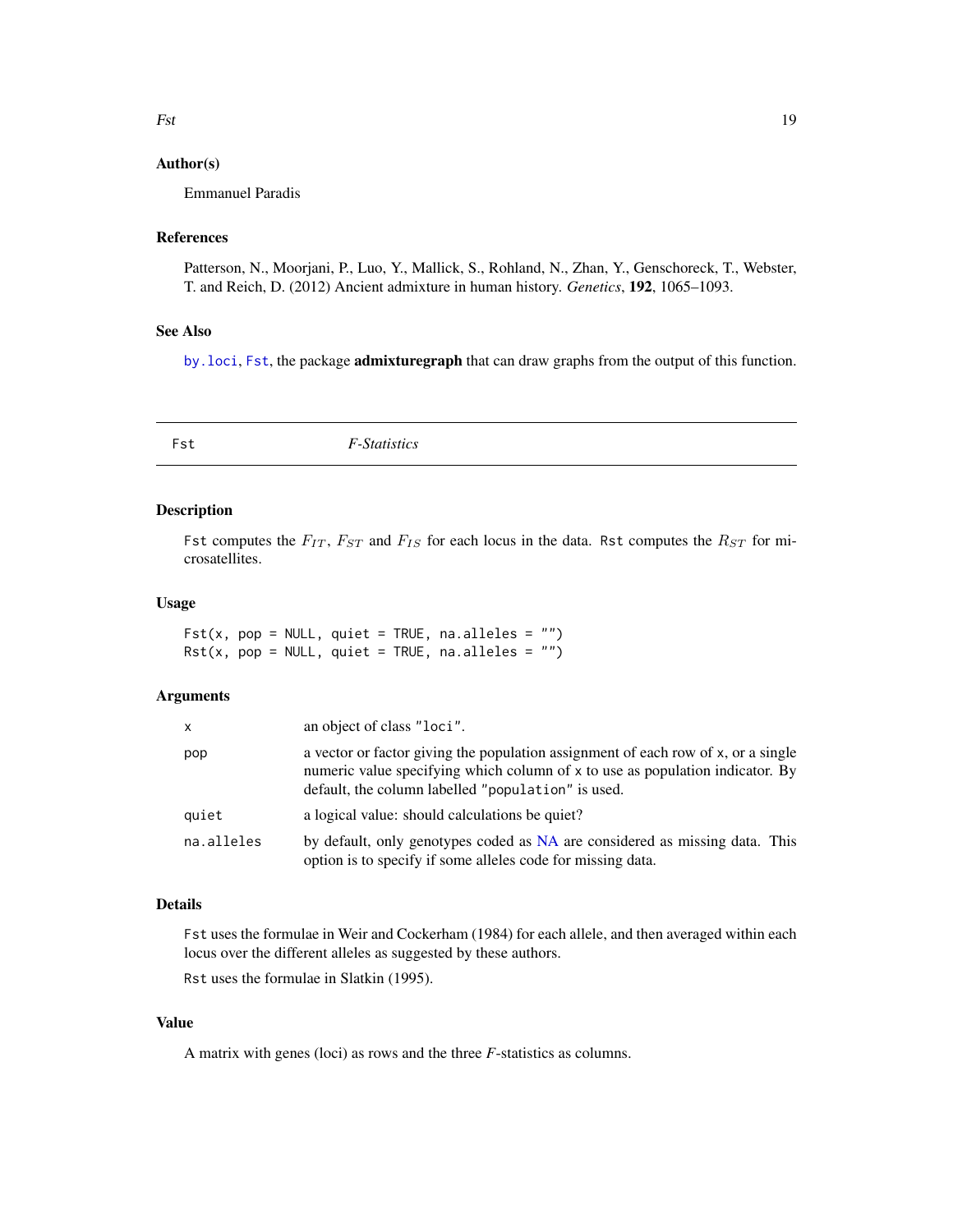#### <span id="page-19-0"></span>Author(s)

Emmanuel Paradis

#### References

Slatkin, M. (1995) A measure of population subdivision based on microsatellite allele frequencies. *Genetics*, 139, 457–462.

Weir, B. S. and Cockerham, C. C. (1984) Estimating *F*-statistics for the analysis of population structure. *Evolution*, 38, 1358–1370.

Weir, B. S. and Hill, W. G. (2002) Estimating *F*-statistics. *Annual Review of Genetics*, 36, 721–750.

#### See Also

fstat in package hierfstat; package dirmult on CRAN that implements various estimators of the Dirichlet-multinomial distribution, including maximum likekihood and the moments estimator of Weir and Hill (2002); Fst in Biodem that caculates  $F_{ST}$  from a "kinship matrix".

#### Examples

```
data(jaguar)
Fst(jaguar)
Rst(jaguar)
```

```
## no Fst but Fit and Fis in case of single population:
jaguar_corridor <- jaguar[jaguar$population == "Green Corridor", ]
Fst(jaguar_corridor)
```
<span id="page-19-1"></span>

geod *Geodesic Distances*

#### Description

This function calculates geodesic (or great-circle) distances between pairs of points with their longitudes and latitudes given in (decimal) degrees.

## Usage

 $geod(lon, lat = NULL, R = 6371)$ 

#### Arguments

| lon | either a vector of numeric values with the longitudes in degrees, or, if lat =<br>NULL, a matrix giving the longitudes (first column) and the latitudes (second<br>column). |
|-----|-----------------------------------------------------------------------------------------------------------------------------------------------------------------------------|
| lat | a vector with the latitudes.                                                                                                                                                |
| R   | the mean radius of the Earth (see details).                                                                                                                                 |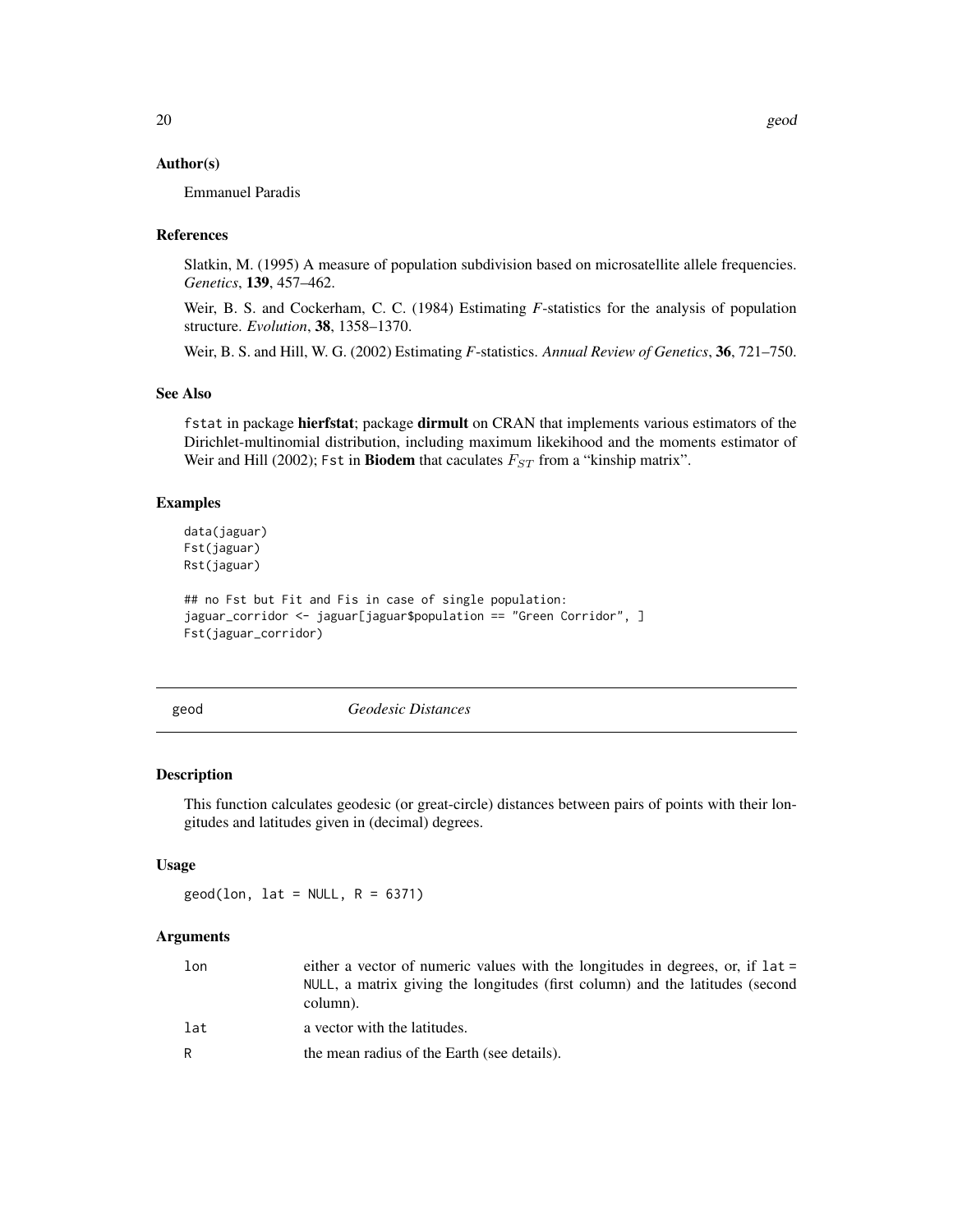#### <span id="page-20-0"></span>geoTrans 21

## Details

The default value of R is the mean radius of the Earth which is slightly smaller than the radius at the equator (6378.1 km).

#### Value

a numeric symmetric matrix with the distances between pairs of points in kilometres.

## Author(s)

Emmanuel Paradis

## References

```
https://en.wikipedia.org/wiki/Great-circle_distance
https://en.wikipedia.org/wiki/Earth
```
## See Also

[geoTrans](#page-20-1), [as.dist](#page-0-0)

#### Examples

```
## the distance between 0N 0E and 0N 180E...
geod(c(0, 180), c(0, 0)) # ~ 20015.09 km
## ... the same using the radius of the Earth at the equator:
geod(c(0, 180), c(0, 0), 6378.1) # ~ 20037.39 km
## The same comparison for two points 5 degrees apart:
geod(c(0, 5), c(0, 0)) # ~ 555.9746 km
geod(c(0, 5), c(0, 0), 6378.1) # ~ 556.5942 km
```
<span id="page-20-1"></span>geoTrans *Manipulate Geographical Coordinates*

#### Description

geoTrans transforms geographical coordinates in degrees, minutes and seconds input as characters (or a factor) into numerical values in degrees. geoTrans2 does the reverse operation.

## Usage

```
geoTrans(x, degsym = NULL, minsym = "'", secsym = "\"")
geoTrans2(lon, lat = NULL, degsym = NULL, minsym = "'",
          secsym = "\verb|"", dropzero = FALSE, digits = 3,
          latex = FALSE)
```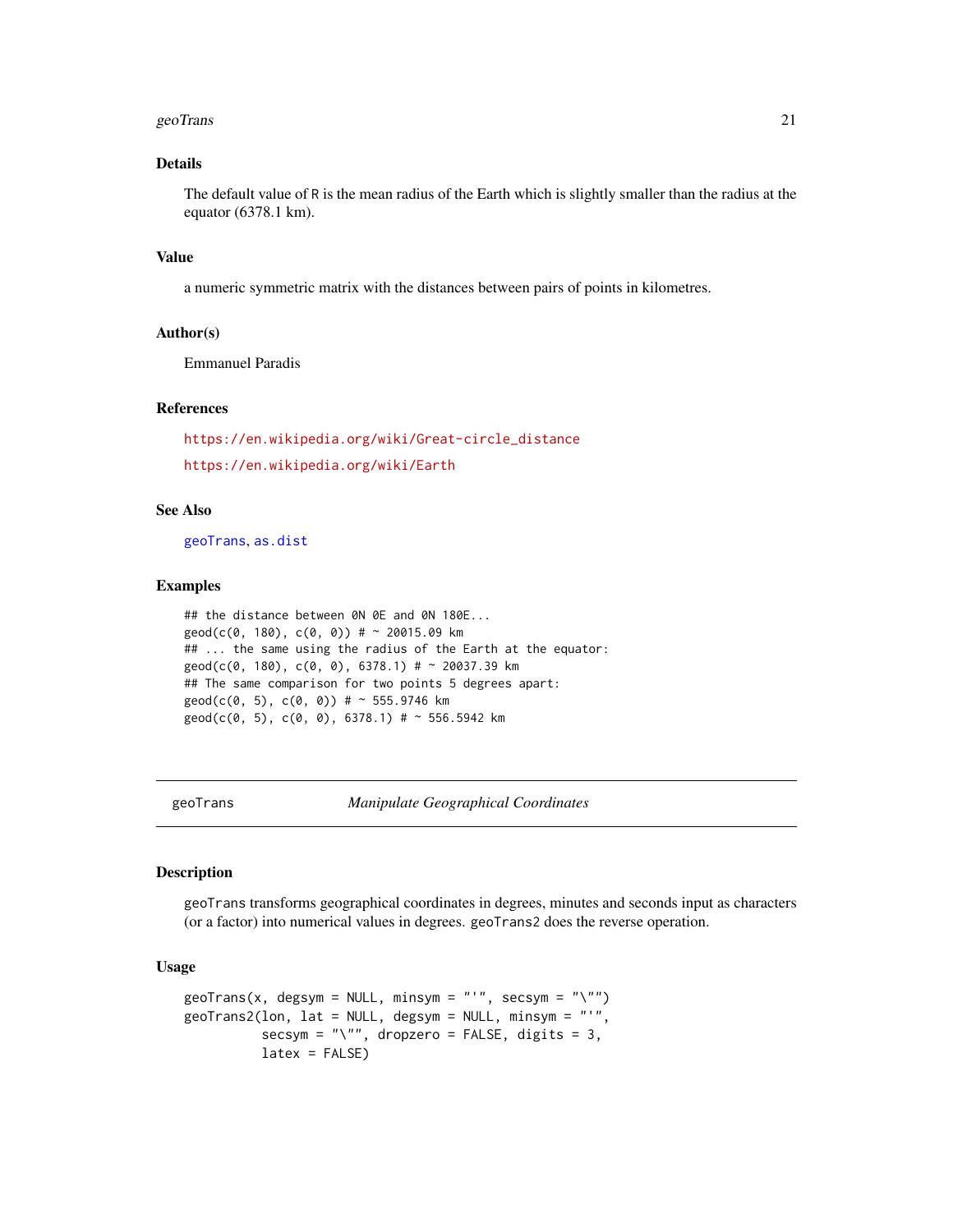#### Arguments

| $\mathsf{x}$           | a vector of character strings storing geographical coordinates; this can be a factor<br>with the levels correctly set.                                                                                    |
|------------------------|-----------------------------------------------------------------------------------------------------------------------------------------------------------------------------------------------------------|
| degsym, minsym, secsym |                                                                                                                                                                                                           |
|                        | a single character giving the symbol used for degrees, minutes and seconds,<br>respectively.                                                                                                              |
| lon                    | either a vector of numeric values with the longitudes in degrees, or, if $lat =$<br>NULL, a matrix (or a data frame) giving the longitudes in the first column and the<br>latitudes in the second column. |
| lat                    | a vector with the latitudes.                                                                                                                                                                              |
| dropzero               | a logical value: if TRUE, the number of arc-seconds is dropped if it is zero;<br>similarly for the number of arc-minutes if the number of arc-seconds is also<br>zero.                                    |
| digits                 | an integer used for rounding the number of arc-seconds.                                                                                                                                                   |
| latex                  | a logical value: if TRUE, the returned character is formatted with LaTeX code.                                                                                                                            |

## Details

geoTrans should be robust to any pattern of spacing around the values and the symbols (see examples). If the letter S, W, or O is found is the coordinate, the returned value is negative. Note that longitude and latitude should not be mixed in the same character strings.

geoTrans2 can be used with [cat](#page-0-0) (see examples).

The default for degsym (NULL) is because the degree symbol (°) is coded differently in different character encodings. By default, the function will use the appropriate character depending on the system and encoding used.

## Value

geoTrans returns a numeric vector with the coordinates in degrees (eventually as decimal values). geoTrans2 returns a character vector.

## Author(s)

Emmanuel Paradis

## See Also

[geod](#page-19-1)

## Examples

```
coord <- c("N 43°27'30\"", "N43°27'30\"", "43°27'30\"N",
           "43° 27' 30\" N", "43 ° 27 ' 30 \" N",
           "43°27'30\"", "43°27.5'")
cat(cord, sep = "n")geoTrans(coord)
geoTrans("43 D 27.5'", degsym = "D")
```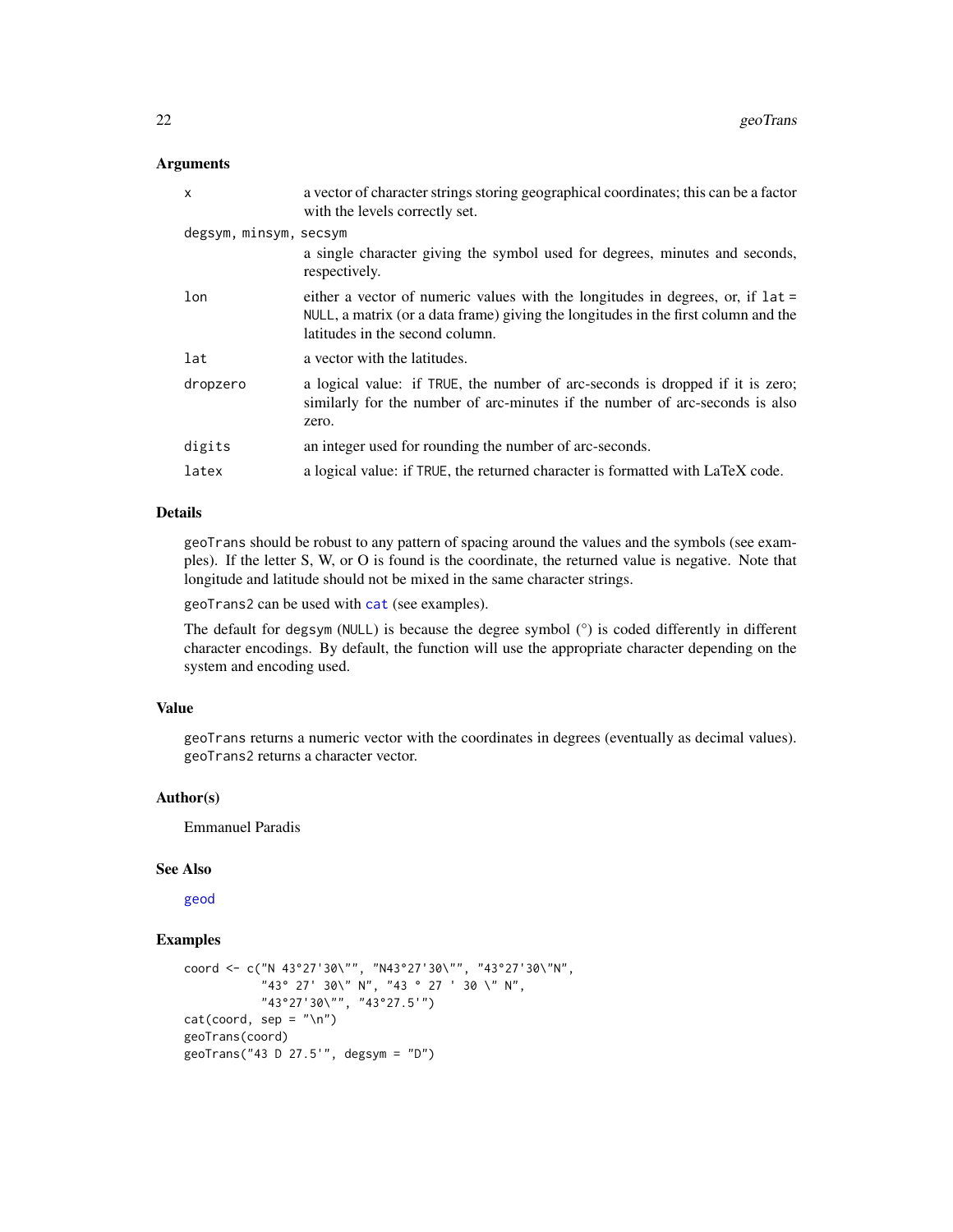## <span id="page-22-0"></span>getHaploNetOptions 23

```
geoTrans("43° 27' 30\" S")
XL <- c(100.6417, 102.9500)
YL <- c(11.55833, 14.51667)
cat(geoTrans2(XL, YL, dropzero = TRUE), sep = "\\n")cat(geoTrans2(XL, YL, latex = TRUE), sep = "\\ \n\langle \rangle
```
getHaploNetOptions *Options to Plot haploNet Objects*

#### **Description**

These functions change the graphical options to plot haplotype networks.

## Usage

getHaploNetOptions() setHaploNetOptions(...)

#### Arguments

... option(s) and value(s) to be changed (separated by commas if several).

## Details

The options are listed below with their default values. Most of these values use the standard R graphical paramters (see [par](#page-0-0)).

- bg = "transparent"the background colour of the plot.
- labels = TRUE whether to show the haplotype labels.
- labels.cex = 1size of the haplotype labels.
- labels.font = 2font of the haplotype labels.
- link.color = "black" colour of the links.
- link.type = 1type of line for the links.
- link.type.alt = 2type of lines for the alternative links.
- link.width  $=$  1 line width for the links.
- link.width.alt = 1line width for the alternative links.
- haplotype.inner.color = "white" colour used inside the haplotype symbols.
- haplotype.outer.color = "black"colour used for the border of the haplotype symbols.
- mutations.cex = 1 size of the mutation annotations.
- mutations.font = 1 font of the mutation annotations.
- mutations.frame.background = "#0000FF4D"transparent blue.
- mutations.frame.border = "black"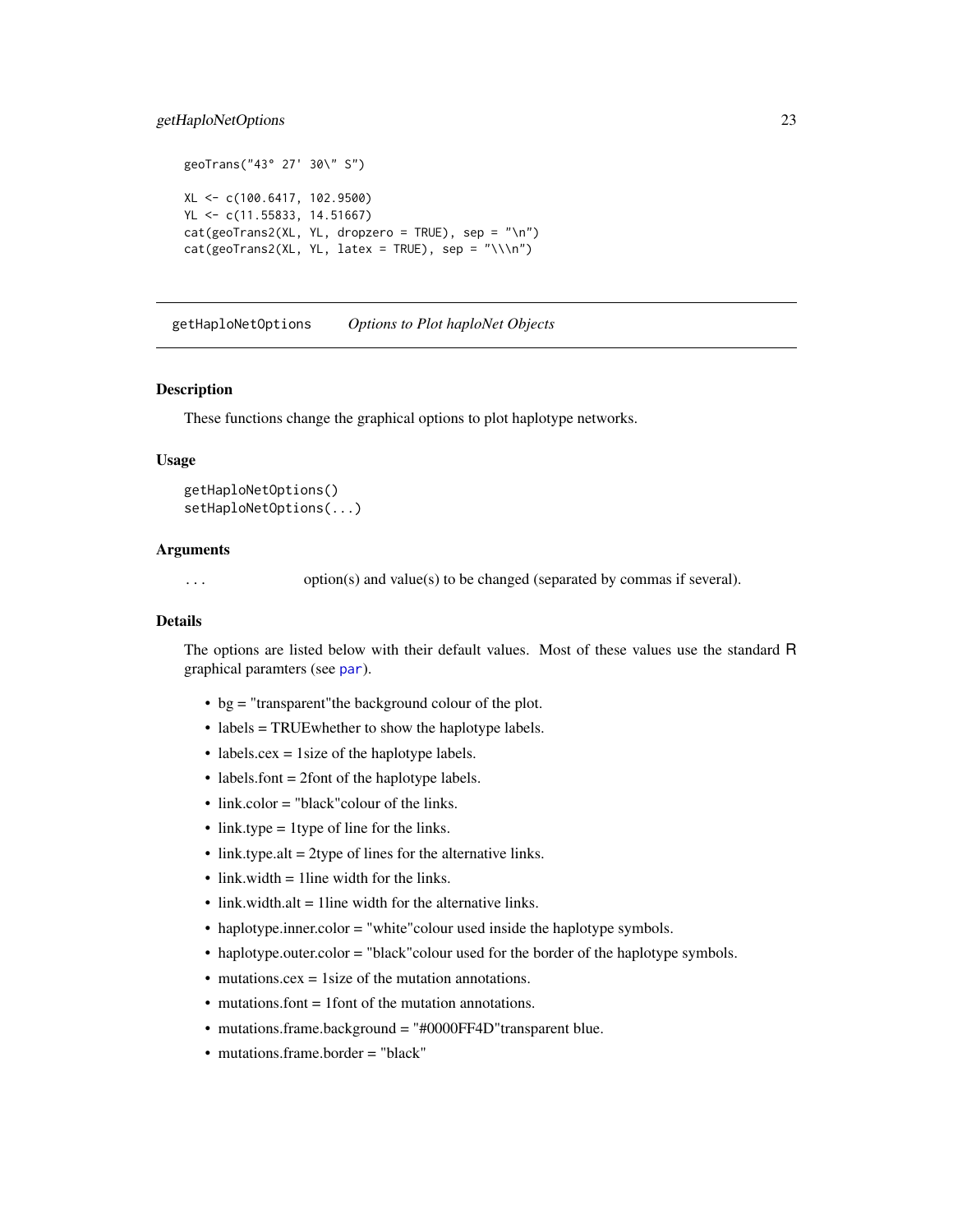- <span id="page-23-0"></span>• mutations.text.color = 1colour of the mutation annotations.
- mutations.arrow.color = "black"colour of the arrow pointing to the link.
- mutations.arrow.type = "triangle"type of the above arrow.
- mutations.sequence.color = "#BFBFBF4D"transparent grey.
- mutations.sequence.end = "round"possible choices: "round", "butt", or "square" (or alternatively 0, 1, or 2).
- mutations.sequence.length = 0.3the length of the segment showing the sequence as fraction of the graphical window.
- mutations.sequence.width = 5thickness of this segment.
- pie.outer.color = "black"
- pie.inner.segments.color = "black"
- pie.colors.function = rainbowfunctio used to define colours for the frequencies.
- scale.ratio  $= 1$
- show.mutation  $= 1$

#### Value

getHaploNetOptions returns a list of options. The other function returns nothing.

#### Author(s)

Emmanuel Paradis

#### See Also

[plot.haploNet](#page-26-2), [mutations](#page-45-1)

## Examples

getHaploNetOptions()

hap.div *Haplotype Diversity*

#### Description

This function computes haplotype diversity from DNA sequences. This is a generic function.

## Usage

```
hap.div(x, \ldots)## S3 method for class 'haplotype'
hap.div(x, variance = FALSE, method = "Nei", \dots)
## S3 method for class 'DNAbin'
hap.div(x, variance = FALSE, method = "Nei", \dots)
```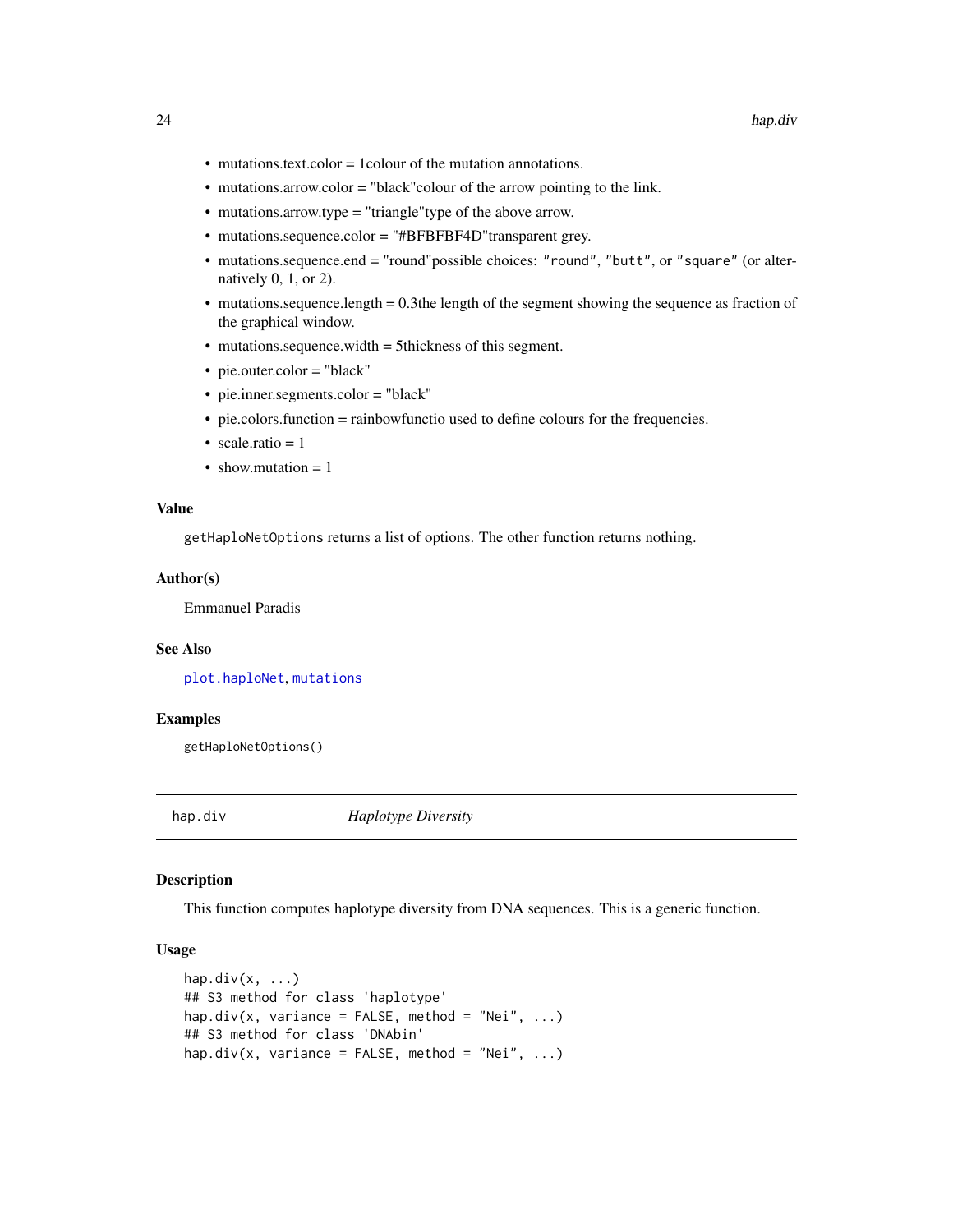#### <span id="page-24-0"></span>haploFreq 25

## Arguments

|           | an object with DNA data.                                                                              |
|-----------|-------------------------------------------------------------------------------------------------------|
| variance  | a logical value specifying whether to calculate the variance of the estimated<br>haplotype diversity. |
| method    | (unused, see details).                                                                                |
| $\ddotsc$ | further arguments passed to and from methods.                                                         |

## Details

Currently, only Nei and Tajima's (1981) method is available.

## Value

a numeric vector with one or two values (if variance = TRUE).

## Author(s)

Emmanuel Paradis

## References

Nei, M. and Tajima, F. (1981) DNA polymorphism detectable by restriction endonuclease. *Genetics*, 97, 145–163.

#### See Also

[nuc.div](#page-48-1)

#### Examples

```
data(woodmouse)
hap.div(woodmouse) # all haplotypes are unique
## neuraminidase sequences from the 2009 H1N1 data (delivered with adegenet):
fl <- system.file("files/pdH1N1-NA.fasta", package = "adegenet")
H1N1.NA <- read.dna(fl, "fasta")
hap.div(H1N1.NA, TRUE)
```
<span id="page-24-1"></span>haploFreq *Haplotype Frequencies With a Covariate*

## Description

This utility function extracts the absolute frequencies of haplotypes with respect to a categorical variable (a factor). The output is useful when ploting haplotype networks.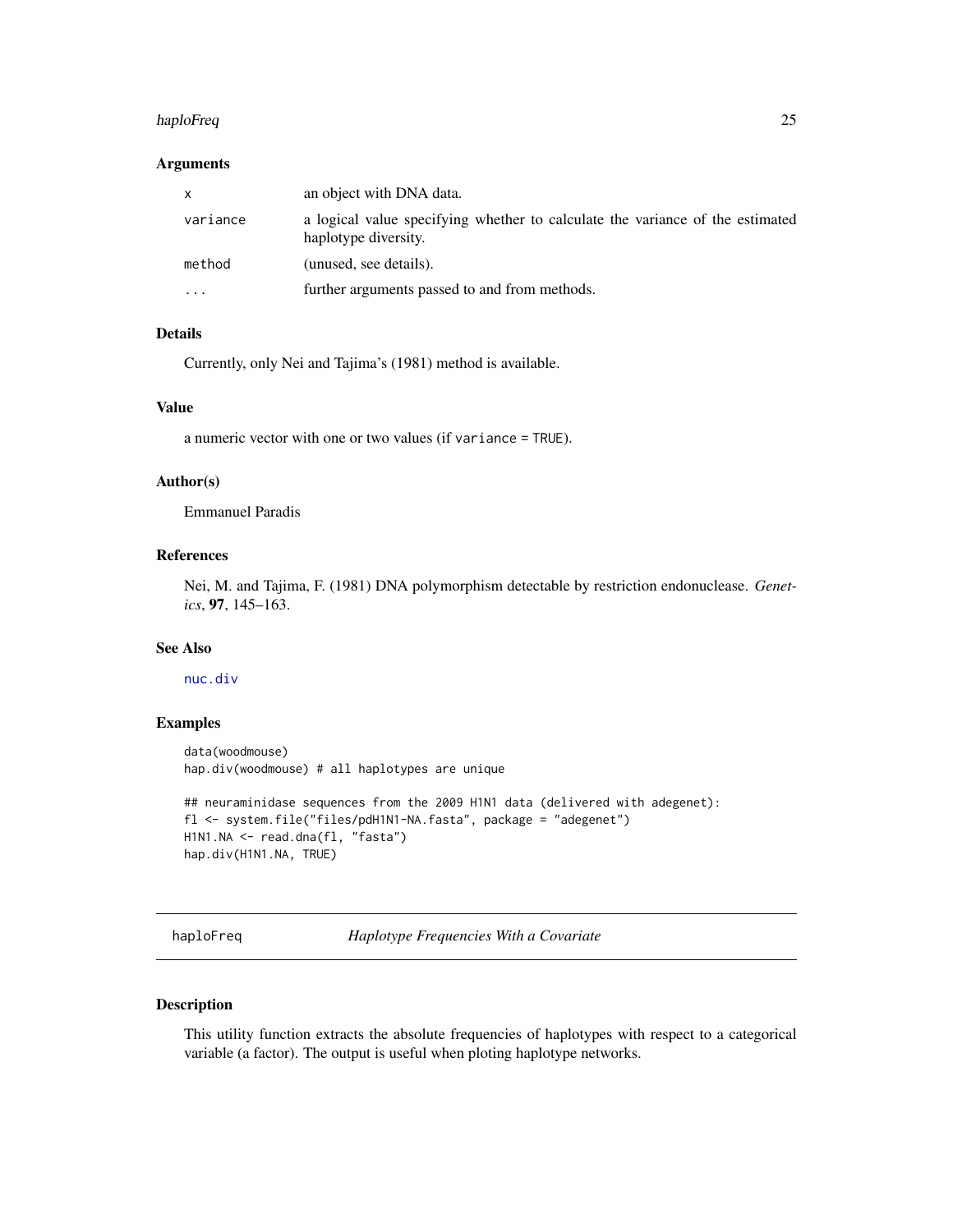#### Usage

```
haploFreq(x, fac, split = "_", what = 2, haplo = NULL)
```
#### Arguments

| x     | a set of DNA sequences (as an object of class "DNAbin").   |
|-------|------------------------------------------------------------|
| fac   | a factor giving the categorical variable (can be missing). |
| split | a single character (see details).                          |
| what  | a single integer (see details).                            |
| haplo | an object of class "haplotype".                            |

## Details

The frequencies of each haplotype in x are counted with respect to a factor which is either specified with fac, or extracted from the labels of x. In the second case, these labels are split with respect to the character specified in split and the what'th substrings are extracted and taken as the categorical variable (see example).

If haplo is specified, the haplotype frequencies are taken from it, otherwise they are calculated from x.

#### Value

a matrix of counts.

#### Author(s)

Klaus Schliep and Emmanuel Paradis

#### See Also

[haplotype](#page-29-1), [haploNet](#page-26-1)

#### Examples

```
## generate some artificial data from 'woodmouse':
data(woodmouse)
x \le - woodmouse[sample(15, size = 50, replace = TRUE), ]
## labels IdXXX_PopXXX_LocXXX
rownames(x) <- paste("Id", 1:50, "_Pop", 1:2, "_Loc", 1:5, sep = "")
head(labels(x))
h \leftarrow haplotype(x)## frequencies of haplotypes wrt 'Pop':
f.pop \leq haploFreq(x, haplo = h)
## frequencies of haplotypes wrt 'Loc':
f.loc \leq haploFreq(x, what = 3, haplo = h)
nt <- haploNet(h)
fq <- attr(nt, "freq")
op \leq par(mfcol = c(1, 2))
plot(nt, size = fq, pie = f.pop, labels = FALSE)
```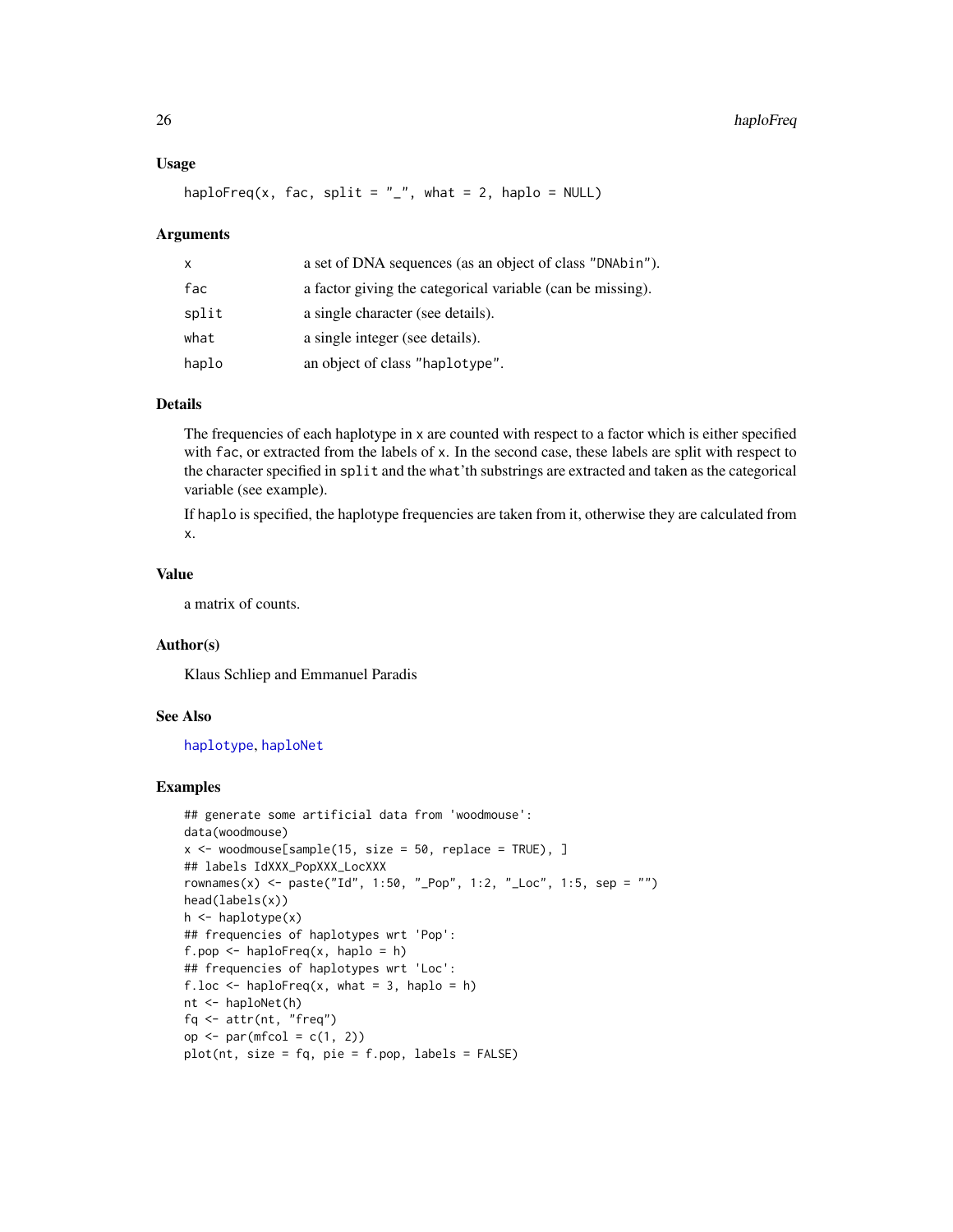#### <span id="page-26-0"></span>haploNet 27

```
plot(nt, size = fq, pie = f.loc, labels = FALSE)par(op)
```
## <span id="page-26-1"></span>haploNet *Haplotype Networks*

## <span id="page-26-2"></span>Description

haploNet computes a haplotype network. There is a plot method and two conversion functions towards other packages.

#### Usage

```
haploNet(h, d = NULL, getProb = TRUE)## S3 method for class 'haploNet'
print(x, \ldots)## S3 method for class 'haploNet'
plot(x, size = 1, col, bg, col.link, lwd, lty,
     shape = "circles", pie = NULL, labels, font, cex, scale.ratio,
     asp = 1, legend = FALSE, fast = FALSE, show.mutation,
     threshold = c(1, 2), xy = NULL, ...)
## S3 method for class 'haploNet'
as.network(x, directed = FALSE, altlinks = TRUE, ...)
## S3 method for class 'haploNet'
as.ijraph(x, directed = FALSE, use. labels = TRUE,altlinks = TRUE, ...)
## S3 method for class 'haploNet'
as.phylo(x, quiet, ...)
## S3 method for class 'haploNet'
as.evonet(x, \ldots)
```
#### **Arguments**

| h            | an object of class "haplotype".                                                                                                                                                                                  |
|--------------|------------------------------------------------------------------------------------------------------------------------------------------------------------------------------------------------------------------|
| d            | an object giving the distances among haplotypes (see details).                                                                                                                                                   |
| getProb      | a logical specifying whether to calculate Templeton's probabilities (see details).                                                                                                                               |
| $\mathsf{x}$ | an object of class "haplonet".                                                                                                                                                                                   |
| size         | a numeric vector giving the diameter of the circles representing the haplotypes:<br>this is in the same unit than the links and eventually recycled.                                                             |
| col          | a character vector specifying the colours of the circles; eventually recycled.                                                                                                                                   |
| bg           | a character vector (or a function) specifying either the colours of the background<br>of the symbols (if $pie = NULL$ ), or the colours of the slices of the pies (could be<br>a function); eventually recycled. |
| col.link     | a character vector specifying the colours of the links; eventually recycled.                                                                                                                                     |
| lwd          | a numeric vector giving the width of the links; eventually recycled.                                                                                                                                             |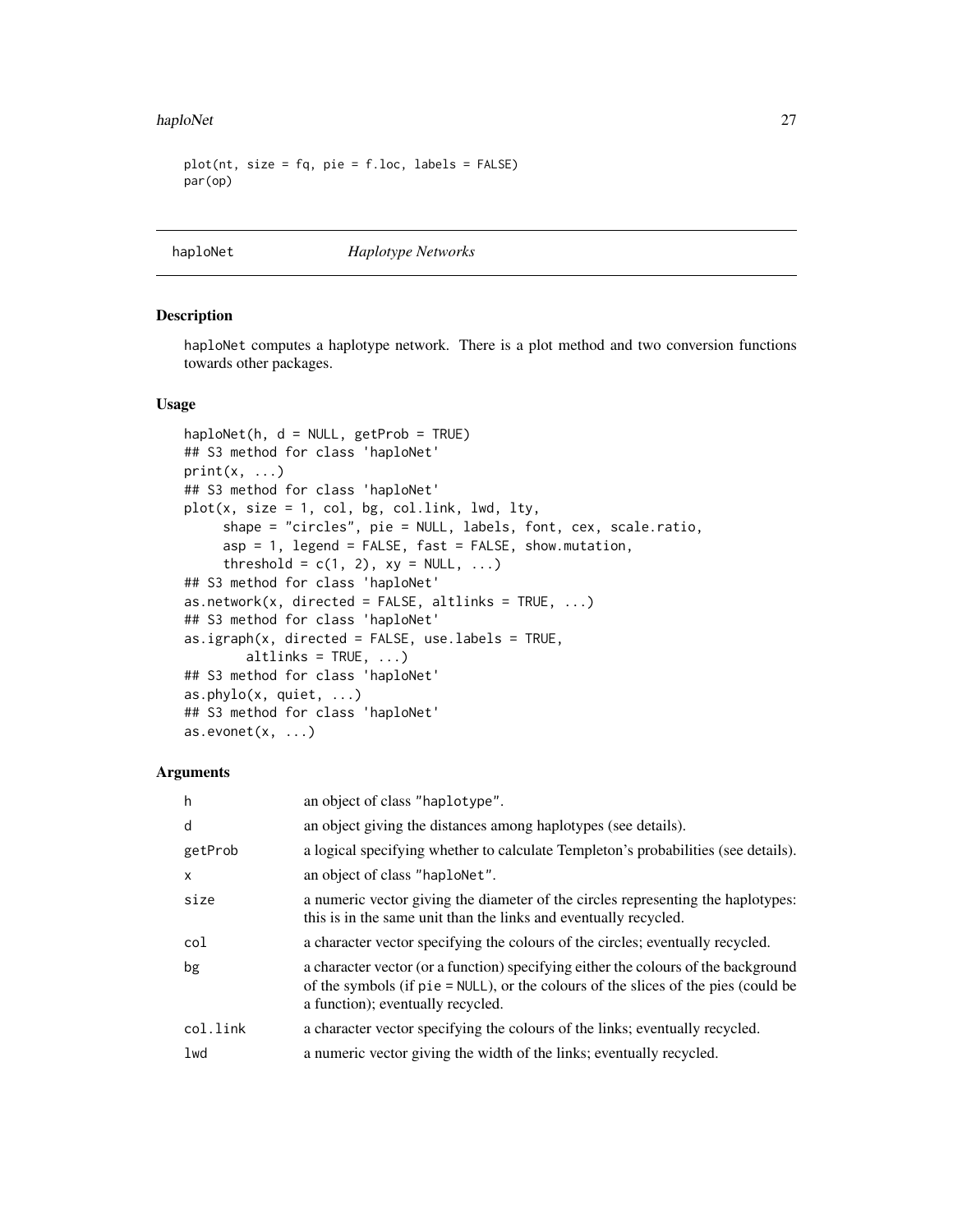| lty           | idem for the line types.                                                                                                                                                                                                   |
|---------------|----------------------------------------------------------------------------------------------------------------------------------------------------------------------------------------------------------------------------|
| shape         | the symbol shape used for the haplotypes (eventually recycled): "circles",<br>"squares", "diamonds" (can be abbreviated).                                                                                                  |
| pie           | a matrix used to draw pie charts for each haplotype; its number of rows must be<br>equal to the number of haplotypes.                                                                                                      |
| labels        | a logical specifying whether to identify the haplotypes with their labels (the<br>default).                                                                                                                                |
| font          | the font used for these labels (bold by default); must be an integer between 1<br>and $4$ .                                                                                                                                |
| cex           | a numerical specifying the character expansion of the labels.                                                                                                                                                              |
| scale.ratio   | the ratio of the scale of the links representing the number of steps on the scale of<br>the circles representing the haplotypes. It may be needed to give a value greater<br>than one to avoid overlapping circles.        |
| asp           | the aspect ratio of the plot. Do not change the default unless you want to distort<br>your network.                                                                                                                        |
| legend        | a logical specifying whether to draw the legend, or a vector of length two giving<br>the coordinates where to draw the legend; FALSE by default. If TRUE, the user is<br>asked to click where to draw the legend.          |
| fast          | a logical specifying whether to optimize the spacing of the circles; FALSE by<br>default.                                                                                                                                  |
| show.mutation | an integer value: if 0, nothing is drawn on the links; if 1, the mutations are<br>shown with small segments on the links; if 2, they are shown with small dots; if<br>3, the number of mutations are printed on the links. |
| threshold     | a numeric vector with two values (or $0$ ) giving the lower and upper numbers<br>of mutations for alternative links to be displayed. If threshold = $0$ , alternative<br>links are not drawn at all.                       |
| directed      | a logical specifying whether the network is directed (FALSE by default).                                                                                                                                                   |
| use.labels    | a logical specifying whether to use the original labels in the returned network.                                                                                                                                           |
| altlinks      | whether to output the alternative links when converting to another class; TRUE<br>by default.                                                                                                                              |
| quiet         | whether to give a warning when reticulations are dropped when converting a<br>network into a tree.                                                                                                                         |
| xу            | the coordinates of the nodes (see replot).                                                                                                                                                                                 |
| $\ddots$ .    | further arguments passed to plot.                                                                                                                                                                                          |
|               |                                                                                                                                                                                                                            |

## Details

By default, the haplotype network is built using an infinite site model (i.e., uncorrected or Hamming distance) of DNA sequences and pairwise deletion of missing data (see [dist.dna](#page-0-0)). Users may specify their own distance with the argument d. There is no check of labels, so the user must make sure that the distances are ordered in the same way than the haplotypes.

The probabilities calculated with Templeton et al.'s (1992) method may give non-finite values with very divergent sequences, resulting in an error from haploNet. If this happens, it may be better to use getProb = FALSE.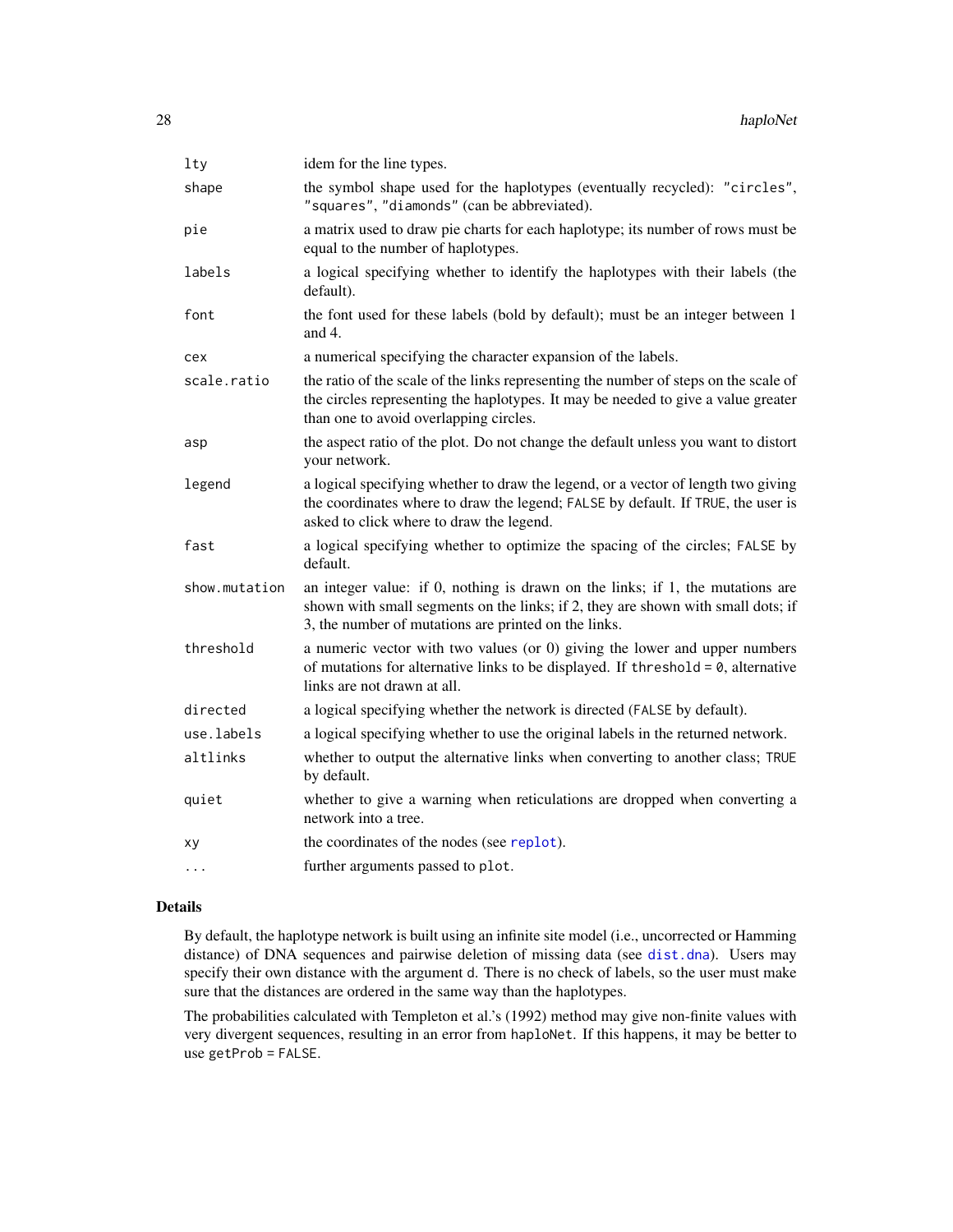#### haploNet 29

## Value

haploNet returns an object of class "haploNet" which is a matrix where each row represents a link in the network, the first and second columns give the numbers of the linked haplotypes, the third column, named "step", gives the number of steps in this link, and the fourth column, named "Prob", gives the probability of a parsimonious link as given by Templeton et al. (1992). There are three additional attributes: "freq", the absolute frequencies of each haplotype, "labels", their labels, and "alter.links", the alternative links of the network.

as.network and as.igraph return objects of the appropriate class.

#### **Note**

If two haplotypes are very different, haploNet will likely fail (error during integration due to nonfinite values).

#### Author(s)

Emmanuel Paradis, Klaus Schliep

#### References

Templeton, A. R., Crandall, K. A. and Sing, C. F. (1992) A cladistic analysis of phenotypic association with haplotypes inferred from restriction endonuclease mapping and DNA sequence data. III. Cladogram estimation. *Genetics*, 132, 619–635.

## See Also

[haplotype](#page-29-1), [haploFreq](#page-24-1), [replot](#page-55-1), [diffHaplo](#page-13-1), [mst](#page-44-1), [mjn](#page-41-1)

#### Examples

```
## generate some artificial data from 'woodmouse':
data(woodmouse)
x \le - woodmouse[sample(15, size = 110, replace = TRUE), ]
h <- haplotype(x)
(net <- haploNet(h))
plot(net)
## symbol sizes equal to haplotype sizes:
plot(net, size = attr(net, "freq"), fast = TRUE)
plot(net, size = attr(net, "freq"))
plot(net, size = attr(net, "freq"), scale.ratio = 2, cex = 0.8)
```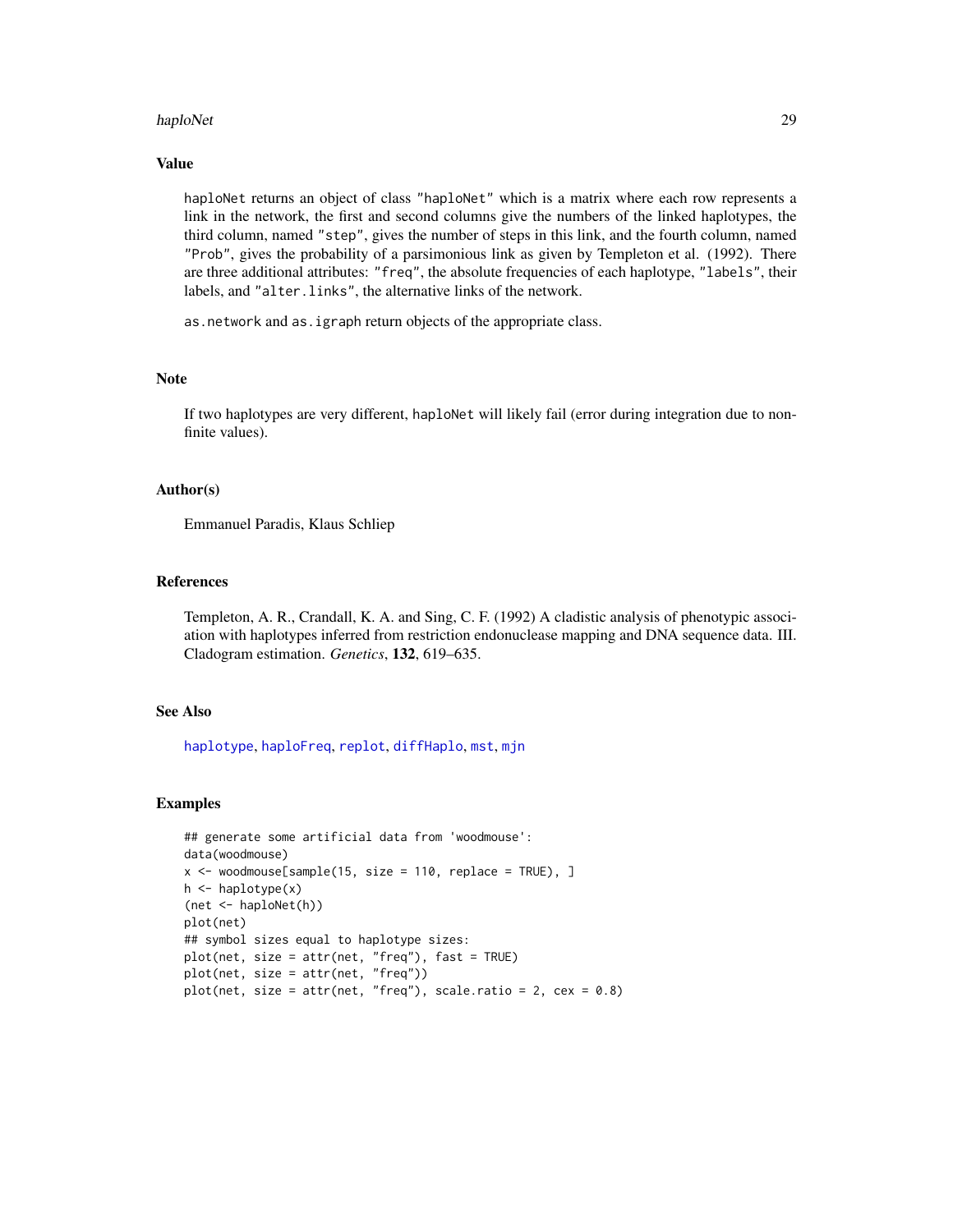<span id="page-29-1"></span><span id="page-29-0"></span>

#### Description

haplotype extracts the haplotypes from a set of DNA sequences. The result can be plotted with the appropriate function.

#### Usage

```
haplotype(x, ...)
## S3 method for class 'DNAbin'
haplotype(x, labels = NULL, strict = FALSE,
                  trailingGapsAsN = TRUE, ...)
## S3 method for class 'character'
haplotype(x, labels = NULL, ...)## S3 method for class 'numeric'
haplotype(x, labels = NULL, ...)## S3 method for class 'haplotype'
plot(x, xlab = "Haplotype", ylab = "Number", ...)## S3 method for class 'haplotype'
print(x, \ldots)## S3 method for class 'haplotype'
summary(object, ...)
## S3 method for class 'haplotype'
sort(x,
     decreasing = ifelse(what == "frequencies", TRUE, FALSE),
     what = "frequencies", \ldots)
## S3 method for class 'haplotype'
x[...]
```
## Arguments

| $\mathsf{x}$    | a set of DNA sequences (as an object of class "DNAbin"), or an object of class<br>"haplotype".                                                                               |
|-----------------|------------------------------------------------------------------------------------------------------------------------------------------------------------------------------|
| object          | an object of class "haplotype".                                                                                                                                              |
| labels          | a vector of character strings used as names for the rows of the returned object.<br>By default, Roman numerals are given.                                                    |
| strict          | a logical value; if TRUE, ambiguities and gaps in the sequences are ignored and<br>treated as separate characters.                                                           |
| trailingGapsAsN |                                                                                                                                                                              |
|                 | a logical value; if TRUE (the default), the leading and trailing alignment gaps<br>are considered as unknown bases (i.e., N). This option has no effect if strict =<br>TRUE. |
| xlab, ylab      | labels for the x- and x-axes.                                                                                                                                                |
|                 |                                                                                                                                                                              |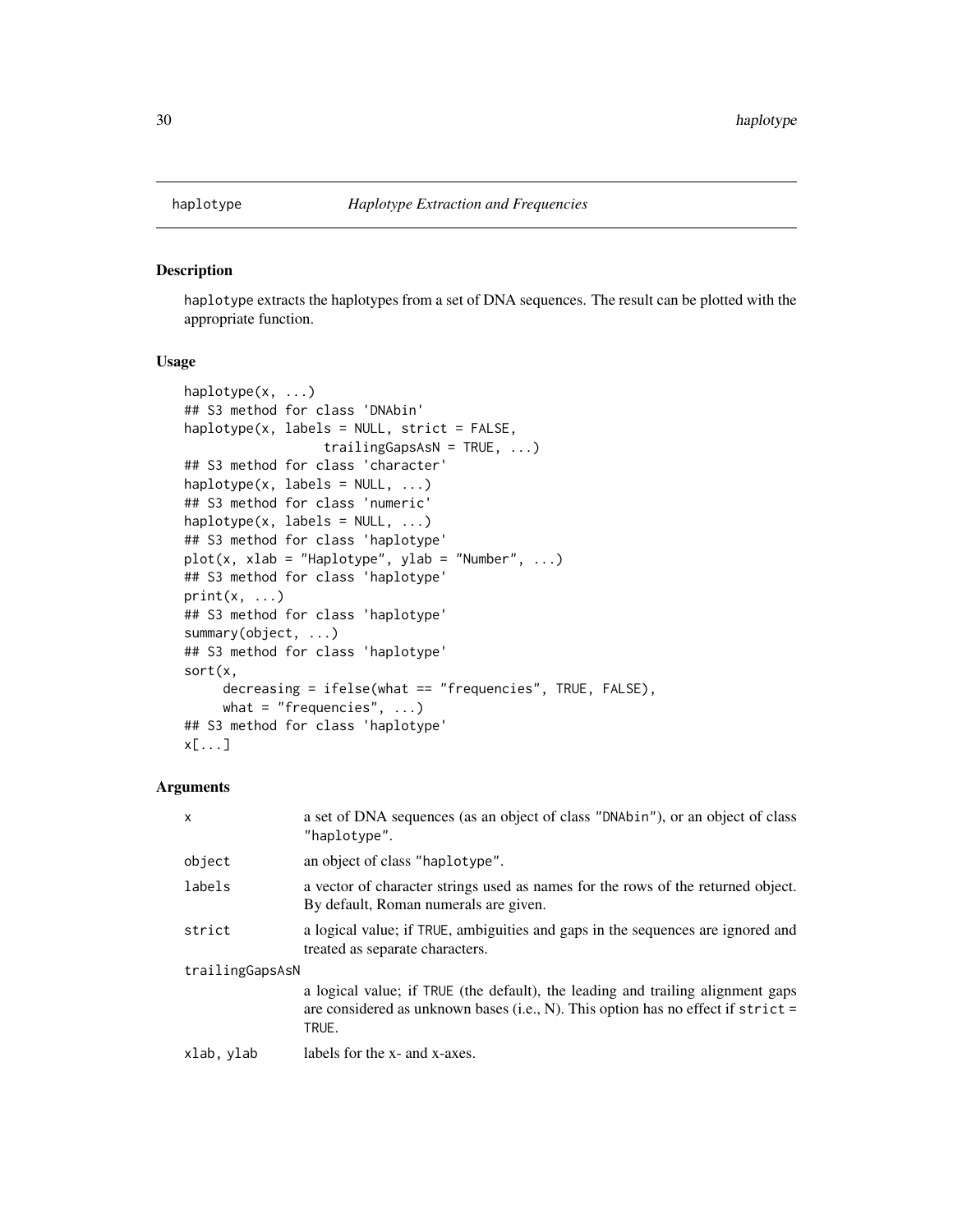| .          | further arguments passed to barplot (unused in print and sort).                                                                                             |
|------------|-------------------------------------------------------------------------------------------------------------------------------------------------------------|
| decreasing | a logical value specifying in which order to sort the haplotypes; by default this<br>depends on the value of what.                                          |
| what       | a character specifying on what feature the haplotypes should be sorted: this must<br>be "frequencies" or "labels", or an unambiguous abbreviation of these. |

#### Details

The way ambiguities in the sequences are taken into account is explained in a post to r-sig-phylo (see the examples below):

<https://www.mail-archive.com/r-sig-phylo@r-project.org/msg05541.html>

The sort method sorts the haplotypes in decreasing frequencies (the default) or in alphabetical order of their labels (if what = "labels"). Note that if these labels are Roman numerals (as assigned by haplotype), their alphabetical order may not be their numerical one  $(e.g., IX]$  is alphabetically before VIII).

From **pegas** 0.7, haplotype extracts haplotypes taking into account base ambiguities (see Note below).

## Value

haplotype returns an object of class c("haplotype", "DNAbin") which is an object of class "DNAbin" with two additional attributes: "index" identifying the index of each observation that share the same haplotype, and "from" giving the name of the original data.

sort returns an object of the same class respecting its attributes.

#### Note

The presence of ambiguous bases and/or alignment gaps in DNA sequences can make the interpretation of haplotypes difficult. It is recommended to check their distributions with [image.DNAbin](#page-0-0) and [base.freq](#page-0-0) (using the options in both functions).

Comparing the results obtained playing with the options strict and trailingGapsAsN of haplotype. DNAbin may be useful. Note that the **ape** function seg. sites has the same two options (as from **ape** 5.4) which may be useful to find the relevant sites in the sequence alignment.

#### **Note**

There are cases where the algorithm that pools the different sequences into haplotypes has difficulties, although it seems to require a specific configuration of missing/ambiguous data. The last example below is one of them.

## Author(s)

Emmanuel Paradis

## See Also

[haploNet](#page-26-1), [haploFreq](#page-24-1), [subset.haplotype](#page-61-1), [DNAbin](#page-0-0) for manipulation of DNA sequences in R. The haplotype method for objects of class "loci" is documented separately: [haplotype.loci](#page-32-2).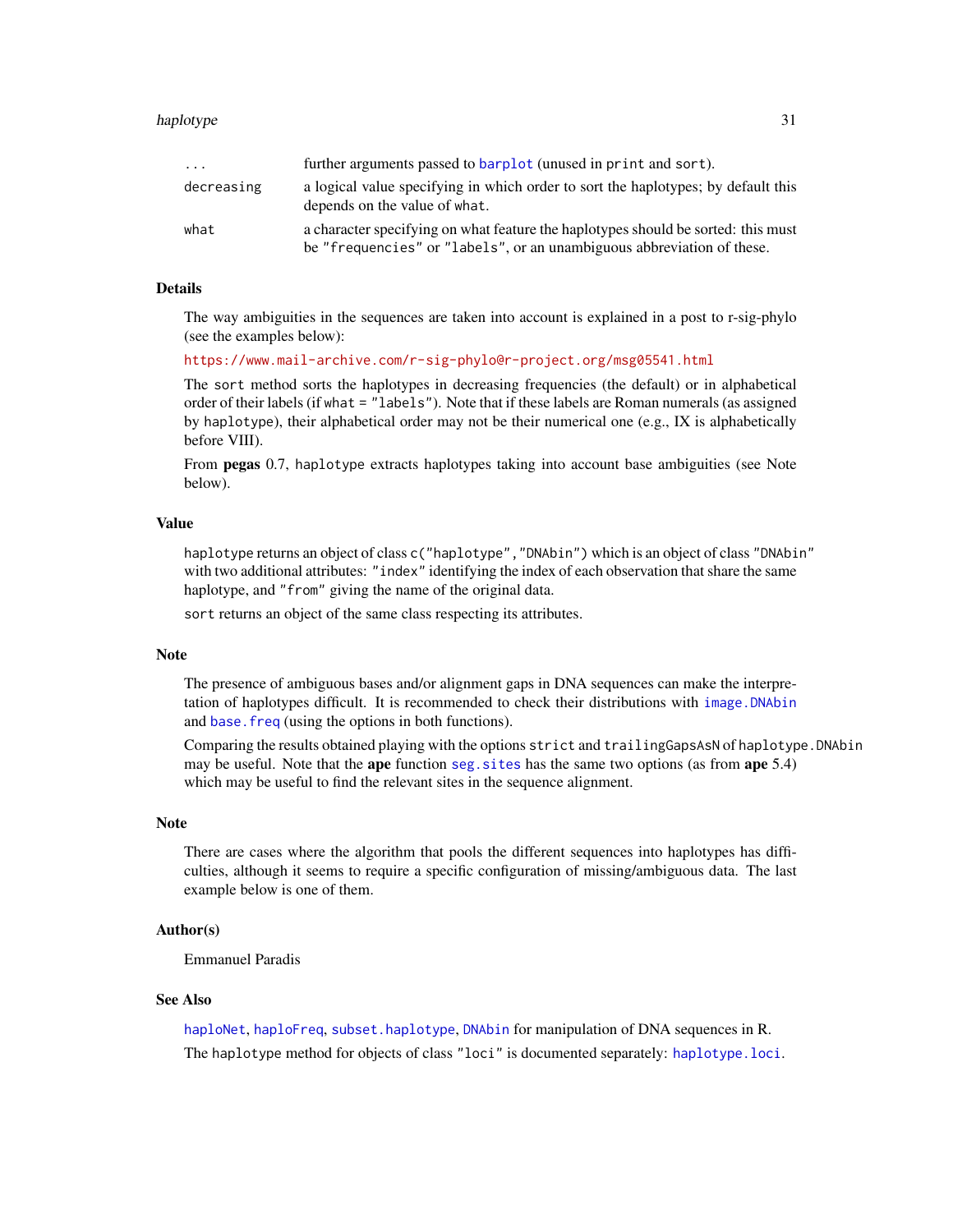#### Examples

```
## generate some artificial data from 'woodmouse':
data(woodmouse)
x \le woodmouse[sample(15, size = 110, replace = TRUE), ]
(h \leq haplotype(x))## the indices of the individuals belonging to the 1st haplotype:
attr(h, "index")[[1]]
plot(sort(h))
## get the frequencies in a named vector:
setNames(lengths(attr(h, "index")), labels(h))
## data posted by Hirra Farooq on r-sig-phylo (see link above):
cat(">[A]\nCCCGATTTTATATCAACATTTATTT------",
    ">[D]\nCCCGATTTT----------------------",
    ">[B]\nCCCGATTTTATATCAACATTTATTT------",
    ">[C]\nCCCGATTTTATATCACCATTTATTTTGATTT",
    file = "x.fas", sep = "\n")
x \leq - read.dna("x.fas", "f")
unlink("x.fas")
## show the sequences and the distances:
alview(x)
dist.dna(x, ''N'', p = TRUE)
## by default there are 3 haplotypes with a warning about ambiguity:
haplotype(x)
## the same 3 haplotypes without warning:
haplotype(x, strict = TRUE)## if we remove the last sequence there is, by default, a single haplotype:
haplotype(x[-4, ])
## to get two haplotypes separately as with the complete data:
haplotype(x[-4, ], strict = TRUE)
## a simpler example:
y <- as.DNAbin(matrix(c("A", "A", "A", "A", "R", "-"), 3))
haplotype(y) # 1 haplotype
haplotype(y, strict = TRUE) # 3 haplotypes
haplotype(y, trailingGapsAsN = FALSE) # 2 haplotypes
## a tricky example with 4 sequences and 1 site:
z \leq -as.DNAbin(matrix(c("Y", "A", "R", "N"), 4))
alview(z, showpos = FALSE)
## a single haplotype is identified:
haplotype(z)
## 'Y' has zero-distance with (and only with) 'N', so they are pooled
## together; at a later iteration of this pooling step, 'N' has
## zero-distance with 'R' (and ultimately with 'A') so they are pooled
```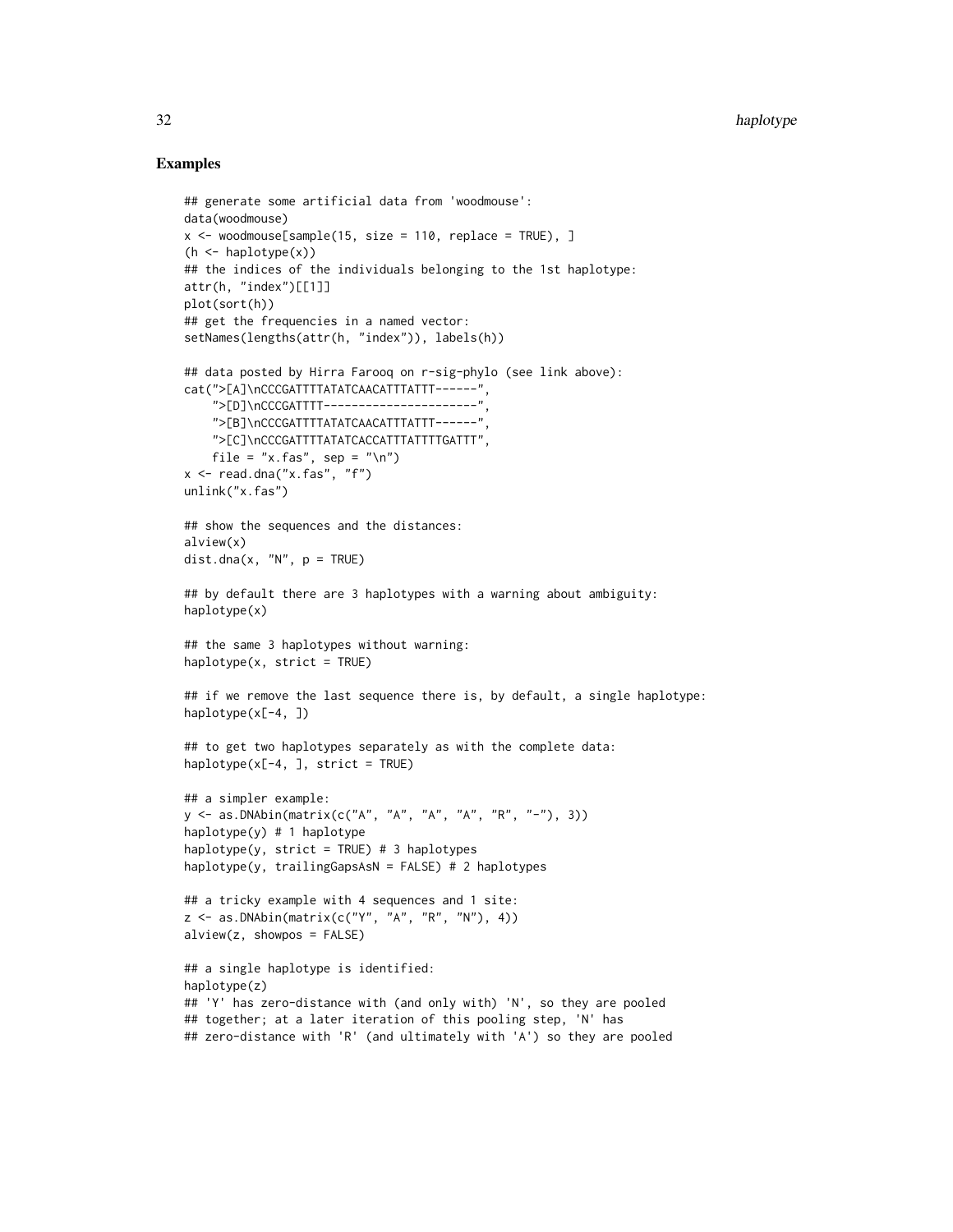## <span id="page-32-0"></span>haplotype.loci 33

```
## if the sequences are ordered differently, 'Y' and 'A' are separated:
haplotype(z[c(4, 1:3), ])
```
<span id="page-32-2"></span>haplotype.loci *Haplotype Extraction and Frequencies From Allelic Data*

#### <span id="page-32-1"></span>**Description**

This function extracts haplotypes from phased genotypes.

## Usage

```
## S3 method for class 'loci'
haplotype(x, locus = 1:2, quiet = FALSE, compress = TRUE,
          check.phase = TRUE, ...)## S3 method for class 'haplotype.loci'
plot(x, ...)
dist.haplotype.loci(x)
```
## Arguments

| $\mathsf{x}$ | an object of class "loci" or of class "haplotype.loci".                                                                                                                                                                                          |
|--------------|--------------------------------------------------------------------------------------------------------------------------------------------------------------------------------------------------------------------------------------------------|
| locus        | a vector of integers giving the loci to analyse.                                                                                                                                                                                                 |
| quiet        | a logical value specifying whether to not print the progress of the analysis<br>(FALSE by default).                                                                                                                                              |
| compress     | by default only the unique haplotypes are returned with their frequencies. If<br>compress = FALSE, a matrix with all observed haplotypes is returned (with the<br>number of columns equals to the number of individuals times the ploidy level). |
| check.phase  | a logical value specifying whether to check if the individual genotypes are phased.                                                                                                                                                              |
| $\ddotsc$    | arguments passed to and from methods.                                                                                                                                                                                                            |

## Details

The individuals with at least one unphased genotype are ignored with a warning.

dist.haplotype.loci computes pairwise distances among haplotypes by counting the number of different alleles.

Checking whether the genotypes are phased can be time consuming with very big data sets. It may be useful to set check.phase = FALSE if several analyses are done on the same data and no warning was issued after the first scan, or you are sure that the genotypes are phased.

#### Value

haplotype returns a matrix of mode character with the loci as rows and the haplotypes as columns. The attribute "freq" gives the counts of each haplotype and the class is "haplotype.loci".

dist.haplotype.loci returns an object of class "dist".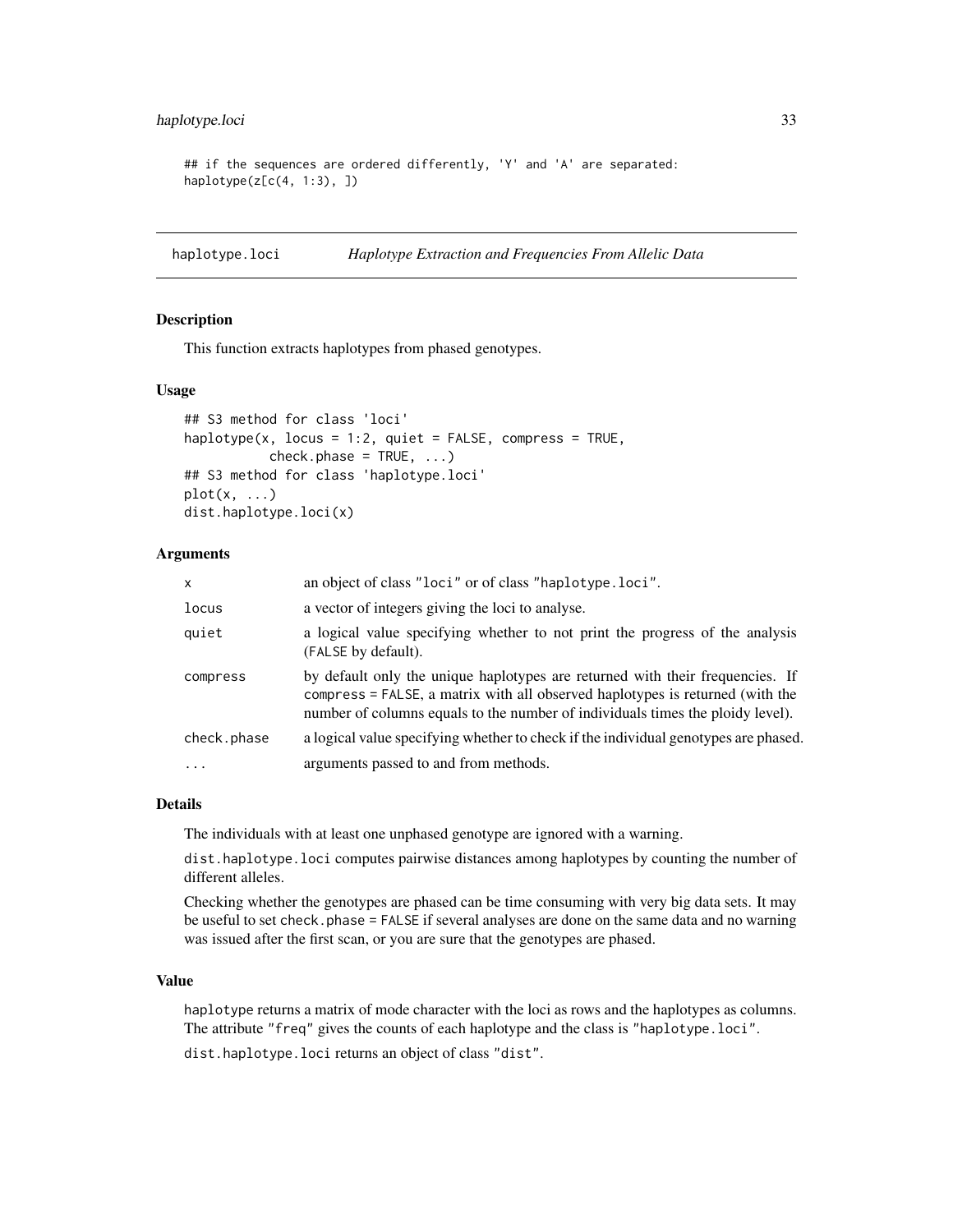haplotype is a generic function with methods for objects of class "DNAbin" and of class "loci". Note that the class returned by these methods is different: c("haplotype","DNAbin") and "haplotype.loci", respectively. This and other details are likely to change in the future.

## Author(s)

Emmanuel Paradis

#### See Also

[haplotype](#page-29-1), [LD](#page-37-1)

heterozygosity *Heterozygosity at a Locus Using Gene Frequencies*

#### Description

Thes functions compute the mean heterozygosity(ies) from gene frequencies, and return optionally the associated variance(s).

#### Usage

```
H(x, \ldots)## S3 method for class 'loci'
H(x, \text{ variance} = \text{FALSE}, \text{ observed} = \text{FALSE}, \dots)## Default S3 method:
H(x, \text{ variance} = FALSE, ...)
```

```
heterozygosity(x, variance = FALSE)
```
## Arguments

| $\mathsf{x}$ | an object of class "loci", or vector or a factor.                                                                                |
|--------------|----------------------------------------------------------------------------------------------------------------------------------|
| variance     | a logical indicating whether the variance of the estimated heterozygosity should<br>be returned (TRUE), the default being FALSE. |
| observed     | a logical specifying whether to calculate the observed heterozygosity.                                                           |
| $\cdots$     | unused.                                                                                                                          |

#### Details

The argument x can be either a factor or a vector. If it is a factor, then it is taken to give the individual alleles in the population. If it is a numeric vector, then its values are taken to be the numbers of each allele in the population. If it is a non-numeric vector, it is a coerced as a factor.

The mean heterozygosity is estimated with:

<span id="page-33-0"></span>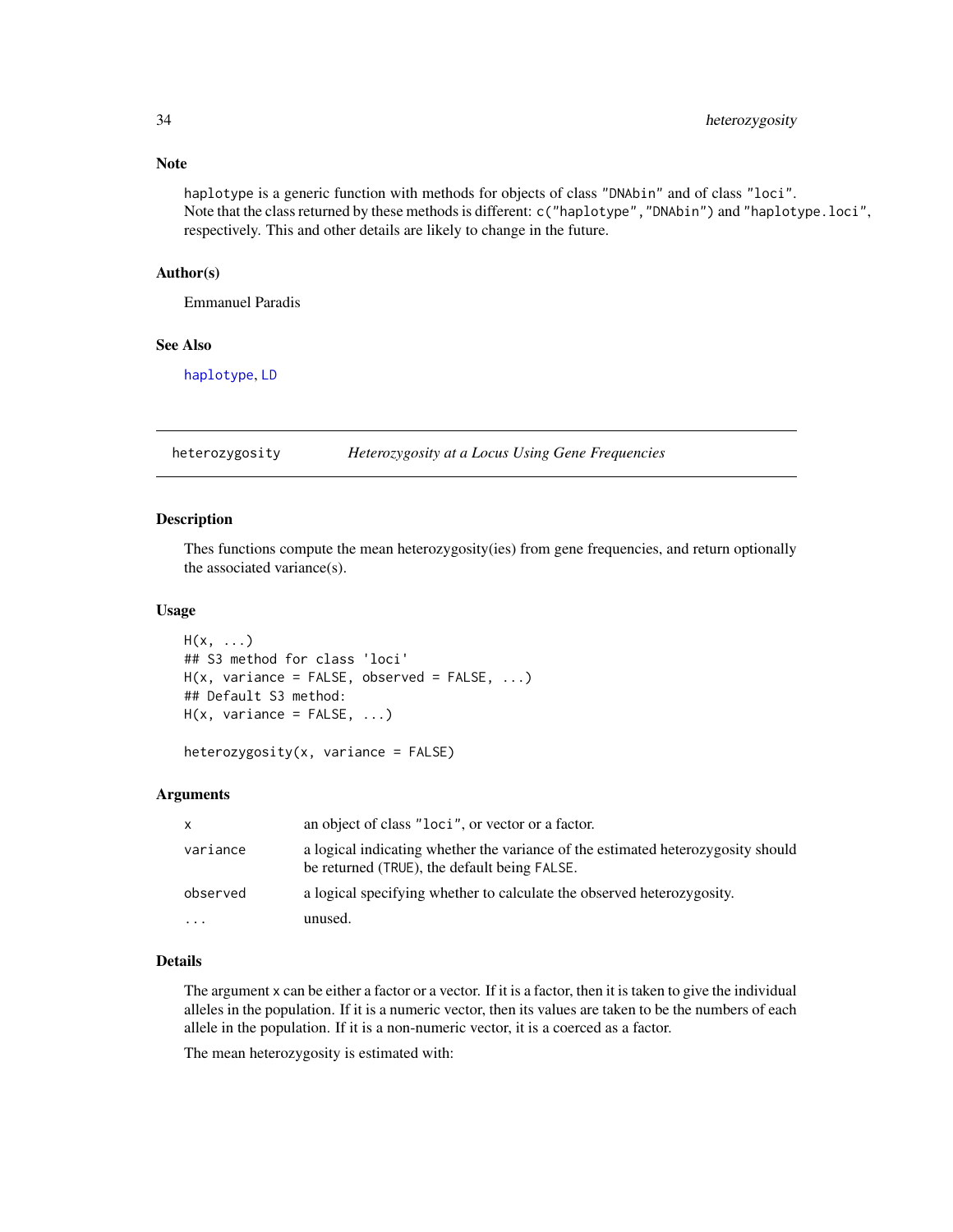$$
\hat{H} = \frac{n}{n-1} \left( 1 - \sum_{i=1}^{k} p_i^2 \right)
$$

<span id="page-34-0"></span>where *n* is the number of genes in the sample, k is the number of alleles, and  $p_i$  is the observed (relative) frequency of the ith allele.

## Value

For the default method: a numeric vector of length one with the estimated mean heterozygosity (the default), or of length two if the variance is returned.

For the "loci" method: a numeric matrix with one, two, or three columns with a row for each locus and the values of heterozygosity as columns.

## Author(s)

Emmanuel Paradis

#### References

Nei, M. (1987) *Molecular evolutionary genetics*. New York: Columbia University Press.

#### See Also

[theta.s](#page-70-1)

#### Examples

```
data(jaguar)
H(jaguar, TRUE, TRUE)
## use the (old) default method:
## convert the data and compute frequencies:
S <- summary(jaguar)
## compute H for all loci:
sapply(S, function(x) H(x$allele))
## ... and its variance
sapply(S, function(x) H(x$allele, variance = TRUE))
```
hw.test *Test of Hardy–Weinberg Equilibrium*

## Description

This function tests, for a series of loci, the hypothesis that genotype frequencies follow the Hardy– Weinberg equilibrium. hw. test is a generic with methods for the classes ["loci"](#page-52-2) and genind. Note that the latter replaces HWE.test.genind in the adegenet package.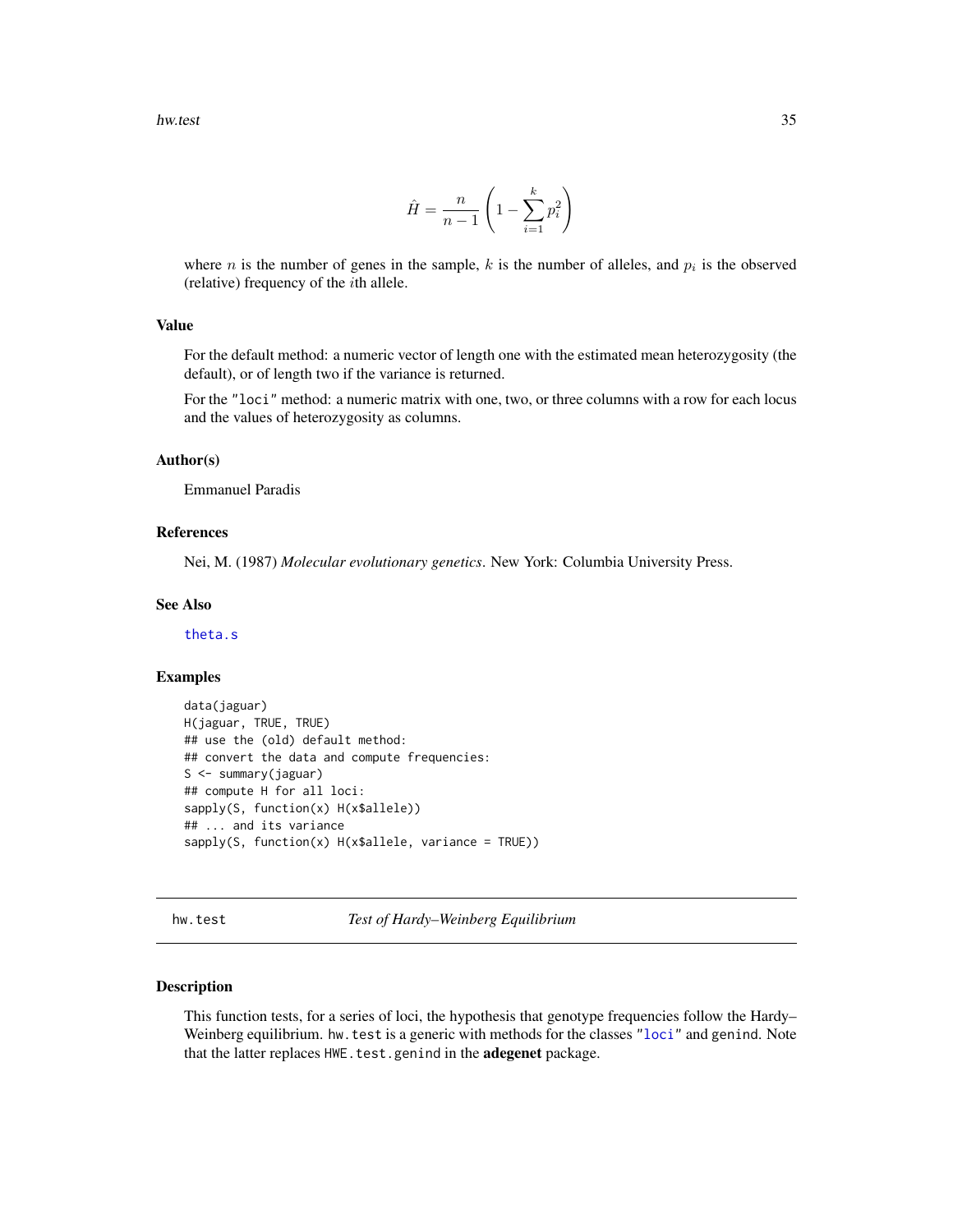36 hw.test

#### Usage

```
hw.test(x, B = 1000, ...)
## S3 method for class 'loci'
hw.test(x, B = 1000, ...)
## S3 method for class 'genind'
hw.test(x, B = 1000, ...)
```
## Arguments

|                         | an object of class "loci" or genind.                                                                           |
|-------------------------|----------------------------------------------------------------------------------------------------------------|
| B.                      | the number of replicates for the Monte Carlo procedure; for the regular HW test,<br>set $B = 0$ (see details). |
| $\cdot$ $\cdot$ $\cdot$ | further arguments to be passed.                                                                                |

## Details

This test can be performed with any level of ploidy. Two versions of the test are available: the classical  $\chi^2$ -test based on the expected genotype frequencies calculated from the allelic frequencies, and an exact test based on Monte Carlo permutations of alleles (Guo and Thompson 1992). For the moment, the latter version is available only for diploids. Set  $B = 0$  if you want to skip the second test.

## Value

A matrix with three or four columns with the  $\chi^2$ -value, the number of degrees of freedom, the associated *P*-value, and possibly the *P*-value from the Monte Carlo test. The rows of this matrix are the different loci in x.

## Author(s)

Main code by Emmanuel Paradis; wrapper for genind objects by Thibaut Jombart.

#### References

Guo, S. W. and Thompson, E. A. (1992) Performing the exact test of Hardy–Weinberg proportion for multiple alleles. *Biometrics*, 48, 361–372.

## Examples

```
## Not run:
require(adegenet)
## load data
data(nancycats)
## test on genind object, no permutation
hw.test(nancycats, B=0)
## test on loci object
x <- as.loci(nancycats)
```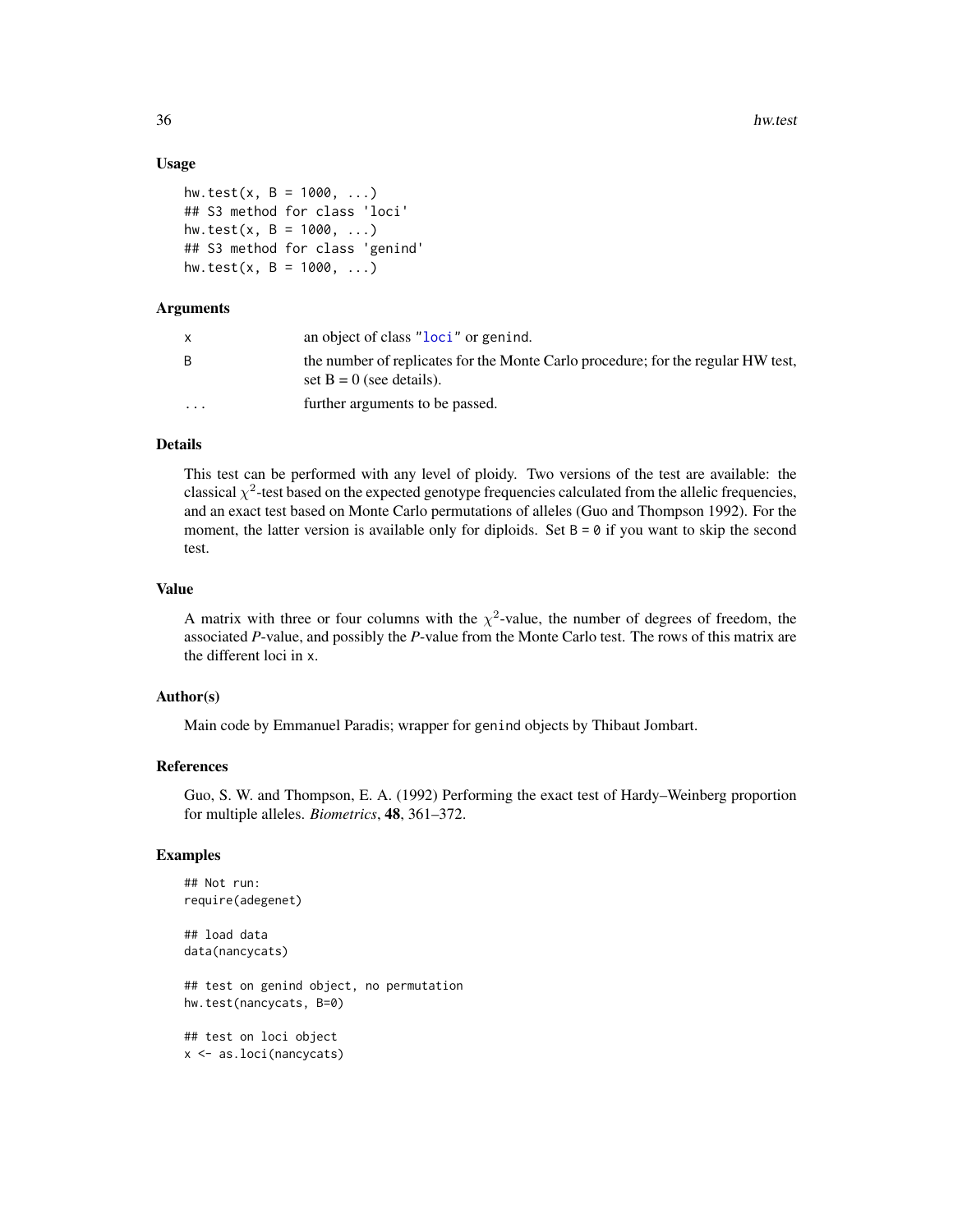#### jaguar 37

hw.test(x)

```
## End(Not run)
data(jaguar)
hw.test(jaguar)
```
jaguar *Jaguar Micro-Satellites*

## Description

Fifty nine jaguars (*Panthera onca*) from four populations genotyped at thirteen micro-satellites by Haag et al. (2010).

## Usage

data(jaguar)

# Format

An object of class "loci" with 59 rows and 14 columns.

# Source

Haag, T., Santos, A. S., Sana, D. A., Morato, R. G., Cullen, Jr., L., Crawshaw, Jr., P. G., De Angelo, C., Di Bitetti, M. S., Salzano, F. M. and Eizirik, E. (2010) The effect of habitat fragmentation on the genetic structure of a top predator: loss of diversity and high differentiation among remnant populations of Atlantic Forest jaguars (*Panthera onca*). *Molecular Ecology*, 22, 4906–4921.

Haag, T., Santos, A. S., Sana, D. A., Morato, R. G., Cullen, Jr., L., Crawshaw, Jr., P. G., De Angelo, C., Di Bitetti, M. S., Salzano, F. M. and Eizirik, E. (2010) Data from: The effect of habitat fragmentation on the genetic structure of a top predator: loss of diversity and high differentiation among remnant populations of Atlantic Forest jaguars (Panthera onca). Dryad Digital Repository. doi: [10.5061/dryad.1884](https://doi.org/10.5061/dryad.1884)

#### See Also

## [loci](#page-52-0), [alleles2loci](#page-3-0)

The vignette "ReadingFiles" explains how to read data like these from Dryad ([https://datadryad.](https://datadryad.org/stash) [org/stash](https://datadryad.org/stash)).

```
data(jaguar)
str(jaguar)
s <- summary(jaguar)
## Not run:
## works if the device is large enough:
plot(s, layout = 30, las = 2)
```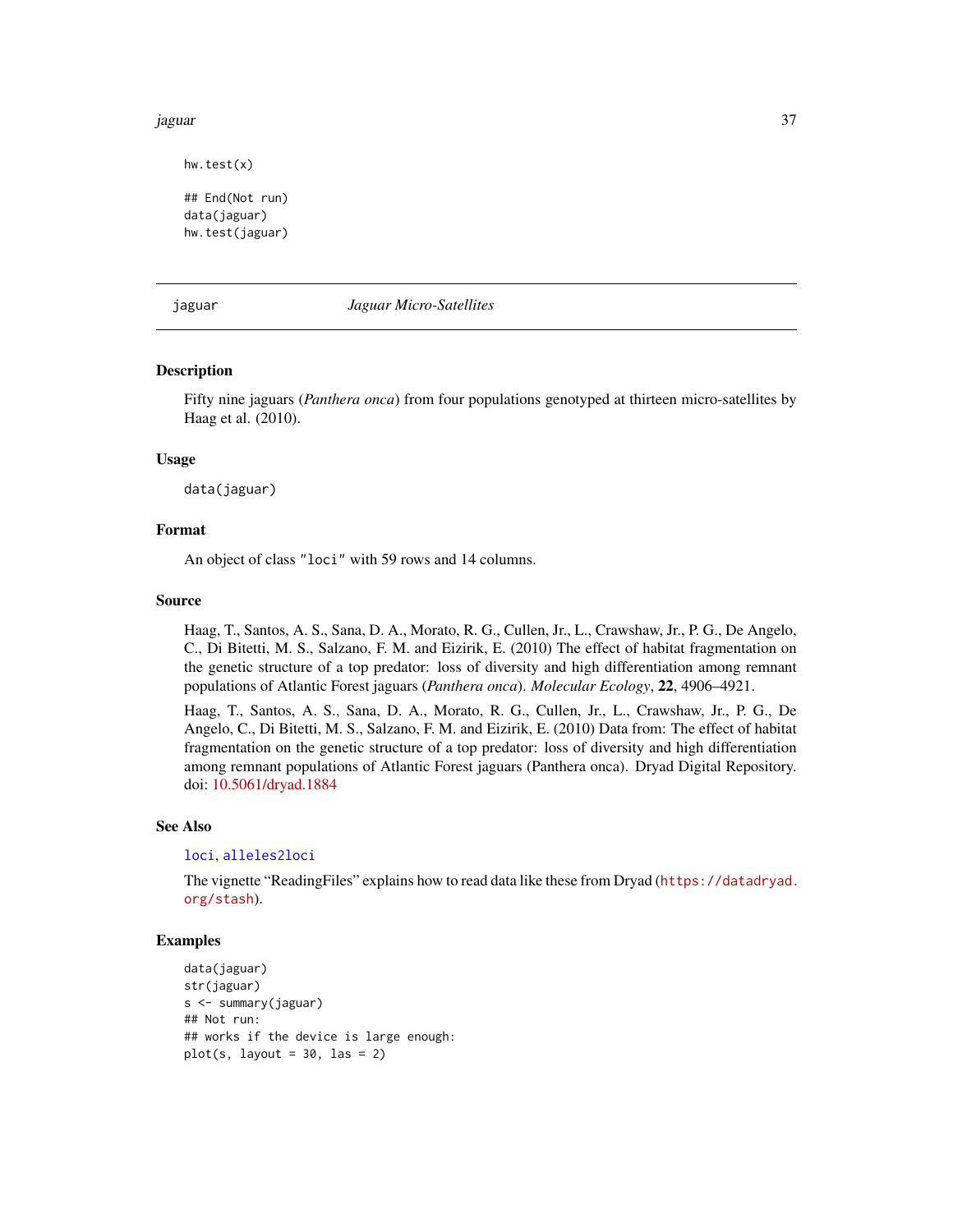## End(Not run)

<span id="page-37-0"></span>

#### LD *Linkage Disequilibrium*

# **Description**

These two functions analyse linkage disequilibrium in the case of phased (LD) or unphased (LD2) genotypes.

#### Usage

 $LD(x, locus = c(1, 2), details = TRUE)$  $LD2(x, locus = c(1, 2), details = TRUE)$ 

## Arguments

|         | an object of class "loci".                                                        |
|---------|-----------------------------------------------------------------------------------|
| locus   | a vector of two integers giving the loci to analyse.                              |
| details | a logical value indicating whether to print the correlation matrix among alleles. |

## Details

These functions consider a pair of loci and compute the correlations among pairs of alleles.

LD first scans the data for unphased genotypes: all individuals with at least one unphased genotype are dropped with a warning. It is based on the observed frequencies of haplotypes (Zaykin et al. 2008). LD2 is based on the observed frequencies of different genotypes (Schaid 2004).

Both functions accept any number of alleles. LD can work with any level of ploidy; LD2 works with diploid data.

The present version does not test the significance of the  $T_2$  test (Zaykin et al. 2008) with permutations. These authors present simulation results suggesting that the chi-squared approximation has similar type I error rates and power than the test based on permutations even for small sample sizes. Furthermore, this test has better statistical properties than alternatives such as those reported here (LRT and Pearson's test).

# Value

For both functions, if details = FALSE, only the T2 test is returned.

For LD: if details = TRUE, a named list with the following elements:

Observed frequencies

the counts of haplotypes in the data.

# Expected frequencies

the expected frequencies of haplotypes computed from the observed proportions of alleles under the assumption of no linkage disequilibrium.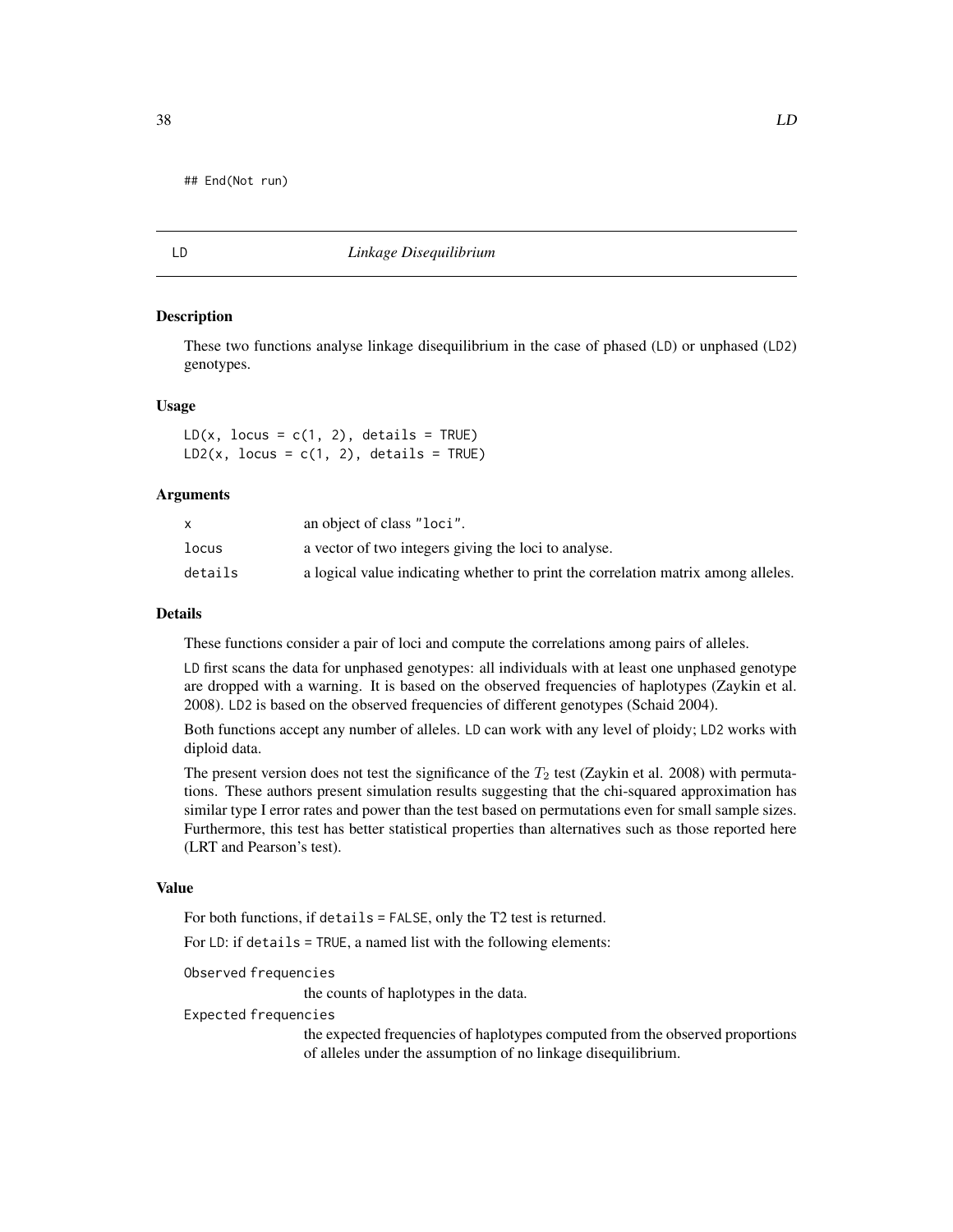#### LDscan 39

| Correlations among alleles   |                                                                                |
|------------------------------|--------------------------------------------------------------------------------|
|                              | the observed correlations among alleles from both loci.                        |
| LRT (G-squared)              |                                                                                |
|                              | the likelihood-ratio test of the null hypothesis of no linkage disequilibrium. |
| Pearson's test (chi-squared) |                                                                                |
|                              | the chi-squared test based on haplotypes counts.                               |
| T2                           | the $T_2$ test with its number of degrees of freedom (df).                     |
|                              | For LD2: if details = TRUE, a named list with two elements:                    |
| Delta                        | the correlations among alleles (denoted <i>Delta</i> in Schaid 2004).          |
| T <sub>2</sub>               | the $T_2$ test with its number of degrees of freedom (df).                     |
|                              |                                                                                |

# Author(s)

Emmanuel Paradis

## References

Schaid, D. J. (2004) Linkage disequilibrium testing when linkage phase is unknown. *Genetics*, 166, 505–512.

Zaykin, D. V., Pudovkin, A. and Weir, B. S. (2008) Correlation-based inference for linkage disequilibrium with multiple alleles. *Genetics*, 180, 533–545.

# See Also

[haplotype.loci](#page-32-0), [is.phased](#page-73-0), [LDscan](#page-38-0)

# Examples

```
data(jaguar)
LD2(jaguar, details = FALSE)
LD2(jaguar, locus = 8:9, details = FALSE)
```
<span id="page-38-0"></span>LDscan *Multi-Locus Linkage Disequilibrium*

# Description

LDscan computes a matrix of pairwise linkage disequilibrium (LD) coefficients  $(|r|)$  from a set of loci (which must be bi-allelic; if not, the results are not guaranteed to be meaningful). The genotypes must be phased.

LDmap plots a matrix of LD coefficients, optionally with the positions of the loci.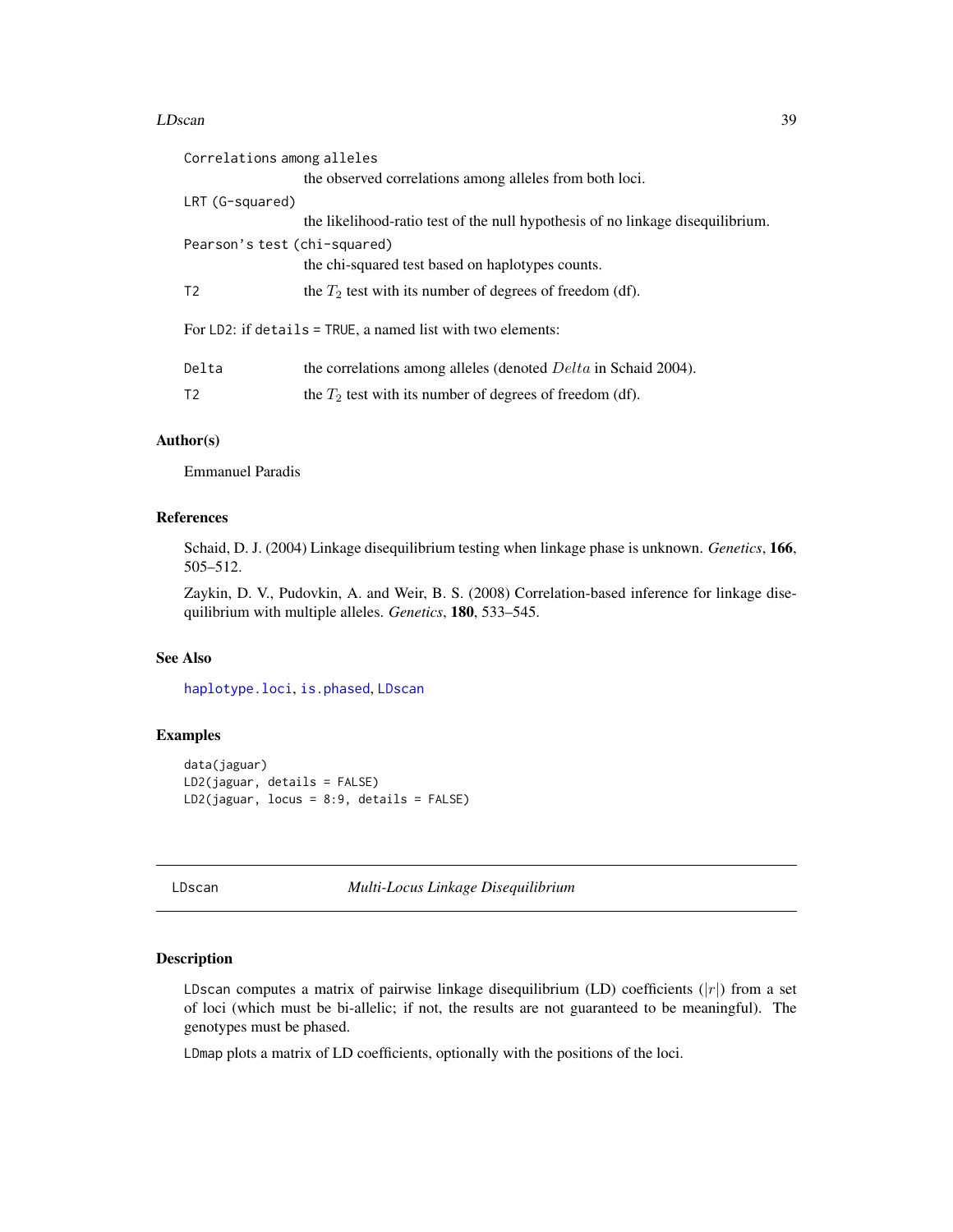# Usage

```
LDscan(x, ...)
```

```
## S3 method for class 'DNAbin'
LDscan(x, quiet = FALSE, what = c("r", "Dprime"), ...)
## S3 method for class 'loci'
LDScan(x, depth = NULL, quite = FALSE,what = c("r", "Dprime"), ...)LDmap(d, POS = NULL, breaks = NULL, col = NULL, border = NA,
      angle = 0, asp = 1, cex = 1, scale.legend = 0.8, ...)
```
## Arguments

| X            | an object of class "loci" with phased genotypes.                                                                                                                                     |
|--------------|--------------------------------------------------------------------------------------------------------------------------------------------------------------------------------------|
| depth        | a vector of integers giving the the depth(s) (or lags) at which the r's are calcu-<br>lated. By default, all possible depths are considered.                                         |
| quiet        | a logical: should the progress of the operation be printed?                                                                                                                          |
| what         | the quantity to be computed. Two choices are possible: "r" (the default) for the<br>absolute value of the correlation between alleles and "Dprime" for the (scaled)<br>coefficients. |
| d            | a correlation matrix (can be an object of class "dist").                                                                                                                             |
| <b>POS</b>   | an optional vector of locus positions (e.g., from a VCF file; see examples).                                                                                                         |
| breaks       | a vector of break intervals to count the values in d; by default, ten equally-sized<br>intervals are used.                                                                           |
| col          | an optional vector of colours; a scale from lightyellow to red is used by default.                                                                                                   |
| border       | the border of the rectangles: the default is to have no border (this is not the same<br>than default in rect; see examples).                                                         |
| angle        | value (in degrees) to rotate the graphic.                                                                                                                                            |
| asp          | the aspect ratio of the graphic; one by default so the elements are squares (not<br>rectangles).                                                                                     |
| cex          | the scaling of the labels and text.                                                                                                                                                  |
| scale.legend | the scaling of the legend rectangles.                                                                                                                                                |
| .            | further arguments passed to methods (LDscan) or to plot.default (LDmap).                                                                                                             |

## Details

The LD coefficient  $r$  is well defined when the two loci have only two alleles. In other cases, LD is well defined (see [LD](#page-37-0)) but the definition of  $r$  is not clear.

All levels of ploidy are accepted, but all loci should have the same ploidy level.

If depth is used, the  $r$ 's are calculated only for the pairs of loci that are distant by these values in  $x$ , but necessarily on the chromosome. The returned list has names set with the values of depth. The value returned is actually  $|r|$  (not  $r^2$ ).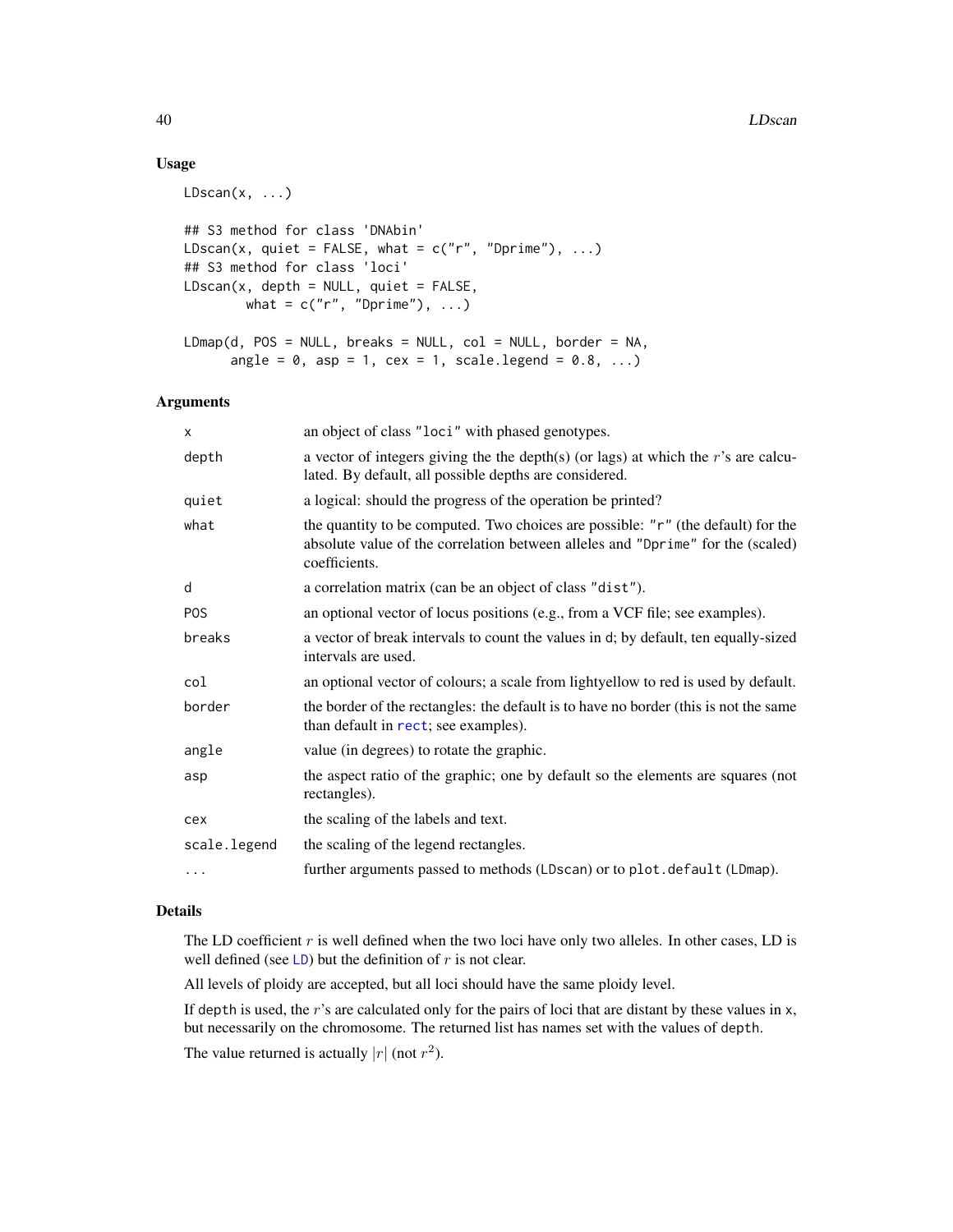#### LDscan 41

# Value

LDscan returns an object of class "dist" by default, or a list if depth is used.

# Author(s)

Emmanuel Paradis

## See Also

[LD](#page-37-0), [read.vcf](#page-53-0)

```
data(woodmouse)
d <- LDscan(woodmouse)
LDmap(d, seg.sites(woodmouse), seq(0, 1, .1))
## Not run:
## Download the VCF file from Dryad:
## https://doi.org/10.5061/dryad.446sv.2
## the VCF file should have this name:
fl <- "global.pop.GATK.SNP.hard.filters.V3.phased_all.pop.maf.05.recode.vcf.gz"
info.fly <- VCFloci(fl)
## LD map from the first 100 loci:
x \le read.vcf(fl, to = 100) # read only 100 loci
res <- LDscan(x)
bks \leq - seq(0, 1, 0.2)
LDmap(res, info.fly$POS[1:100], bks, scale.legend = 3)
## check the chromosomes:
table(info.fly$CHROM)
## LD map from 100 loci randomly distributed on the chromosome:
s <- ceiling(seq(1, 224253, length.out = 100))
xs < - read.vcf(f1, which.loci = s)res2 <- LDscan(xs)
LDmap(res2, info.fly$POS[s], bks, scale.legend = 3)
## something simpler with 10 loci:
x10 < -x[, 1:10]## the VCF file has no locus IDs, so we give some here:
names(x10) <- paste0("Loc", 1:10)
res10 <- LDscan(x10, quiet = TRUE)
LDmap(res10, angle = 45, border = NULL)
```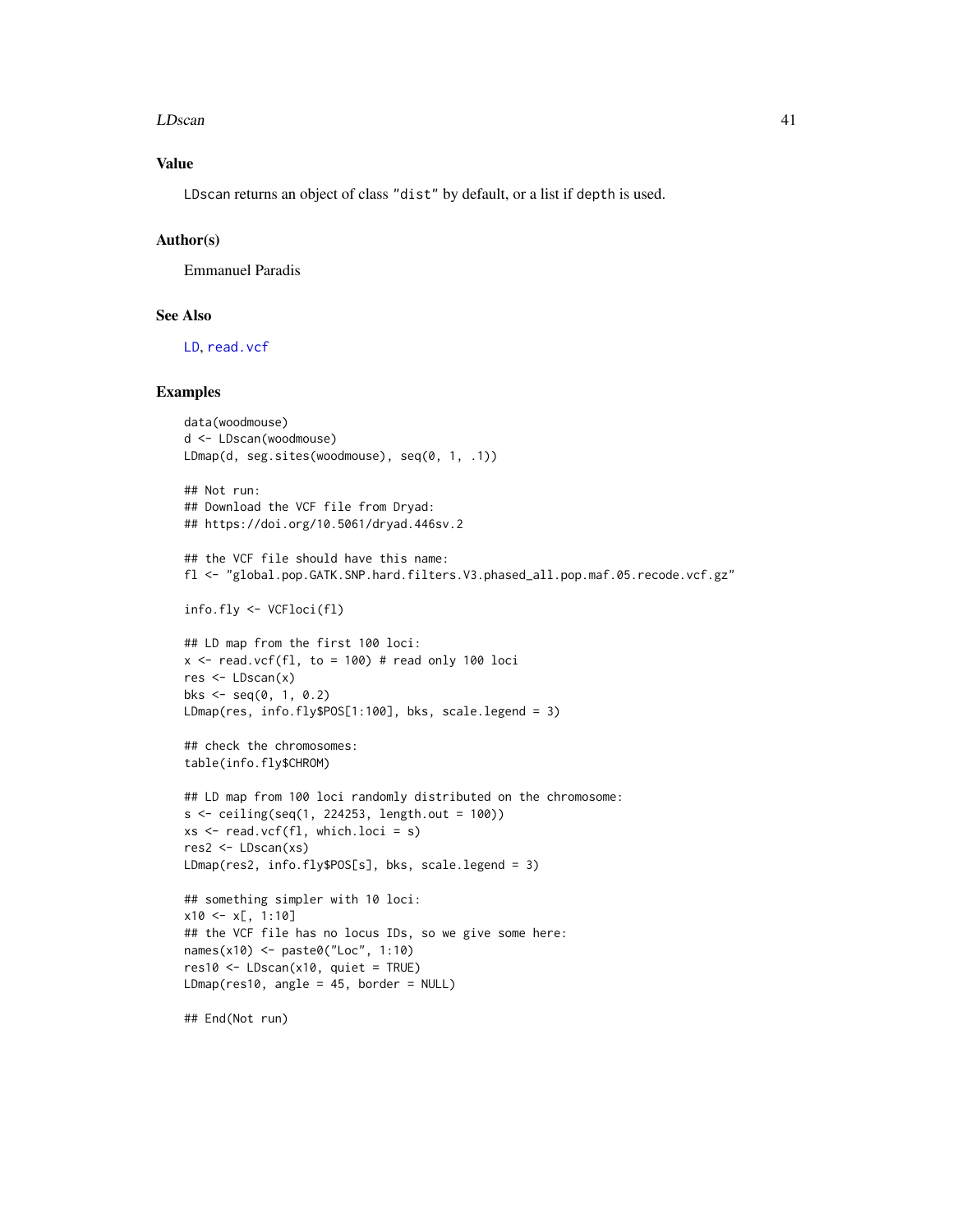## <span id="page-41-0"></span>Description

This function computes the median-joining network (MJN) as described by Bandelt et al. (1999).

#### Usage

```
mjn(x, epsilon = 0, max.n.cost = 10000, prefix = 'median.vector_",quiet = FALSE)
## S3 method for class 'mjn'
plot(x, shape = c("circles", "diamond,"),
     bg = c("green", "slategy"), labels = FALSE, ...)
```
## Arguments

| $\mathsf{x}$ | a matrix (or data frame) of DNA sequences or binary 0/1 data; an object of class<br>"min" for plot. |
|--------------|-----------------------------------------------------------------------------------------------------|
| epsilon      | tolerance parameter.                                                                                |
| max.n.cost   | the maximum number of costs to be computed.                                                         |
| prefix       | the prefix used to label the median vectors.                                                        |
| quiet        | a logical value; by default, the progress of the calculatins is printed.                            |
| shape, bg    | the default shapes and colours for observed haplotypes and median vectors.                          |
| labels       | by default, the labels of the haplotypes are printed.                                               |
| .            | other arguments passed to plot.haploNet.                                                            |

## Details

MJN is a network method where unobserved sequences (the median vectors) are reconstructed and included in the final network. Unlike [mst](#page-44-0), rmst, and msn, mjn works with the original sequences, the distances being calculated internally using a Hamming distance method (with dist(x,"manhattan") for binary data or dist.dna(x,"N") for DNA sequences).

The parameter epsilon controls how the search for new median vectors is performed: the larger this parameter, the wider the search (see the example with binary data).

If the sequences are very divergent, the search for new median vectors can take a very long time. The argument max.n.cost controls how many such vectors are added to the network (the default value should avoid the function to run endlessly).

# Value

an object of class c("mjn", "haploNet") with an extra attribute (data) containing the original data together with the median vectors.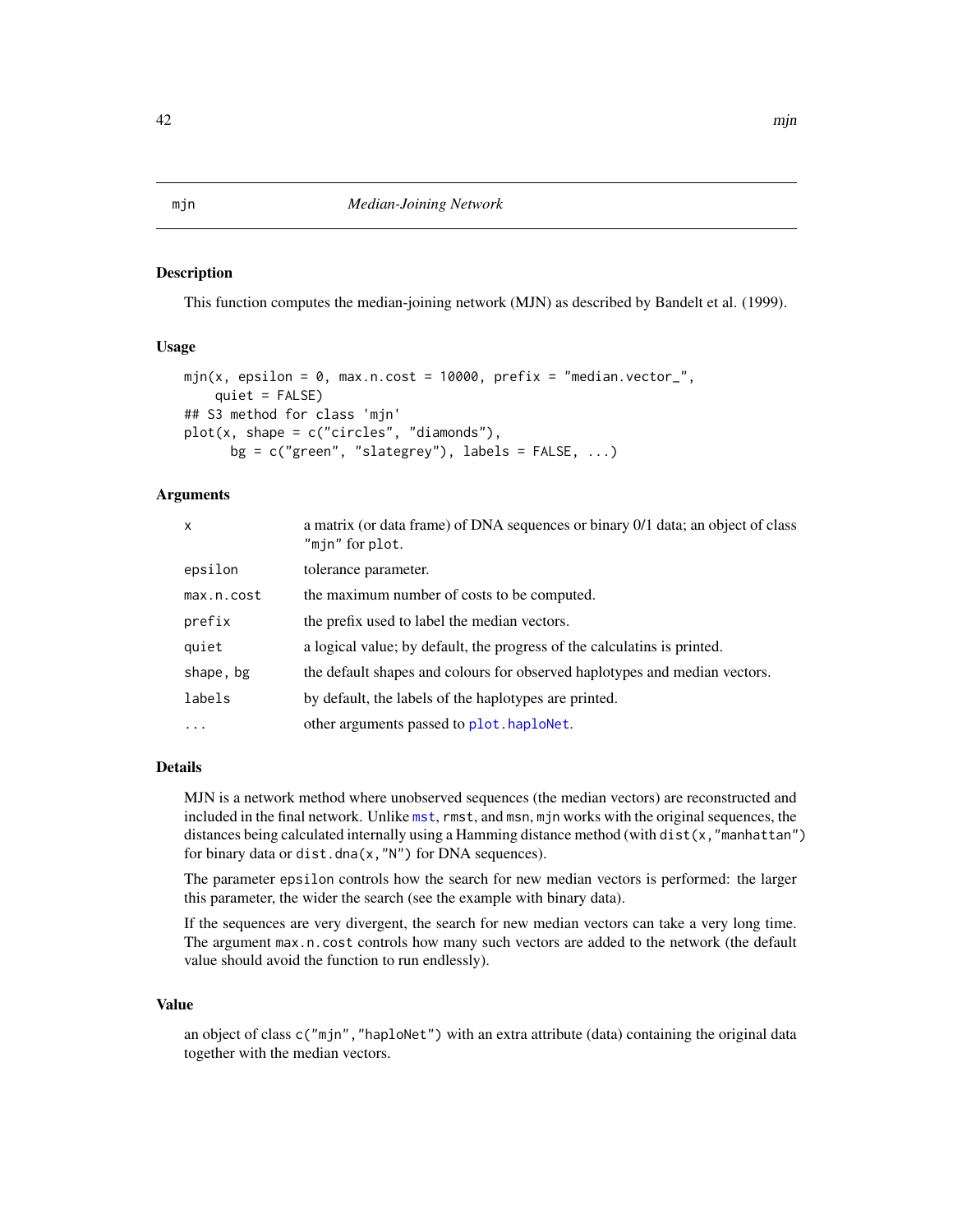mjn 43

# Note

Since pegas 1.0, mjn is expected to run in reasonable times (less than 15 sec with 100 sequences). Bandelt et al. (1999) reported long computing times because of the need to compute a lot of median vectors. Running times also depend on the level of polymorphism in the data (see above).

# Author(s)

Emmanuel Paradis

# References

Bandelt, H. J., Forster, P. and Rohl, A. (1999) Median-joining networks for inferring intraspecific phylogenies. *Molecular Biology and Evolution*, 16, 37–48.

#### See Also

[haploNet](#page-26-1), [mst](#page-44-0)

```
## data in Table 1 of Bandelt et al. (1999):
x \leq -c(0, 0, 0, 0, 0, 0, 0, 0, 0, 0, 0, 0, 0)1, 1, 1, 1, 0, 0, 0, 0, 0,
       1, 0, 0, 0, 1, 1, 1, 0, 0,
       0, 1, 1, 1, 1, 1, 0, 1, 1)
x \le - matrix(x, 4, 9, byrow = TRUE)
rownames(x) \leq LETTERS[1:4](nt0 < - min(x))(nt1 <- mjn(x, 1))
(nt2 < - min(x, 2))plot(nt0)
## Not run:
## same like in Fig. 4 of Bandelt et al. (1999):
plotNetMDS(nt2, dist(attr(nt2, "data"), "manhattan"), 3)
## End(Not run)
## data in Table 2 of Bandelt et al. (1999):
z <- list(c("g", "a", "a", "a", "a", "a", "a", "a", "a", "a", "a", "a"),
          c("a", "g", "g", "a", "a", "a", "a", "a", "a", "a", "a", "a"),
          c("a", "a", "a", "g", "a", "a", "a", "a", "a", "a", "g", "g"),
          c("a", "a", "a", "a", "g", "g", "a", "a", "a", "a", "g", "g"),
          c("a", "a", "a", "a", "a", "a", "a", "a", "g", "g", "c", "c"),
          c("a", "a", "a", "a", "a", "a", "a", "g", "g", "g", "g", "g", "a", "a"})names(z) <- c("A1", "A2", "B1", "B2", "C", "D")
z <- as.matrix(as.DNAbin(z))
(ntz < -mjn(z, 2))## Not run:
## same like in Fig. 5 of Bandelt et al. (1999):
```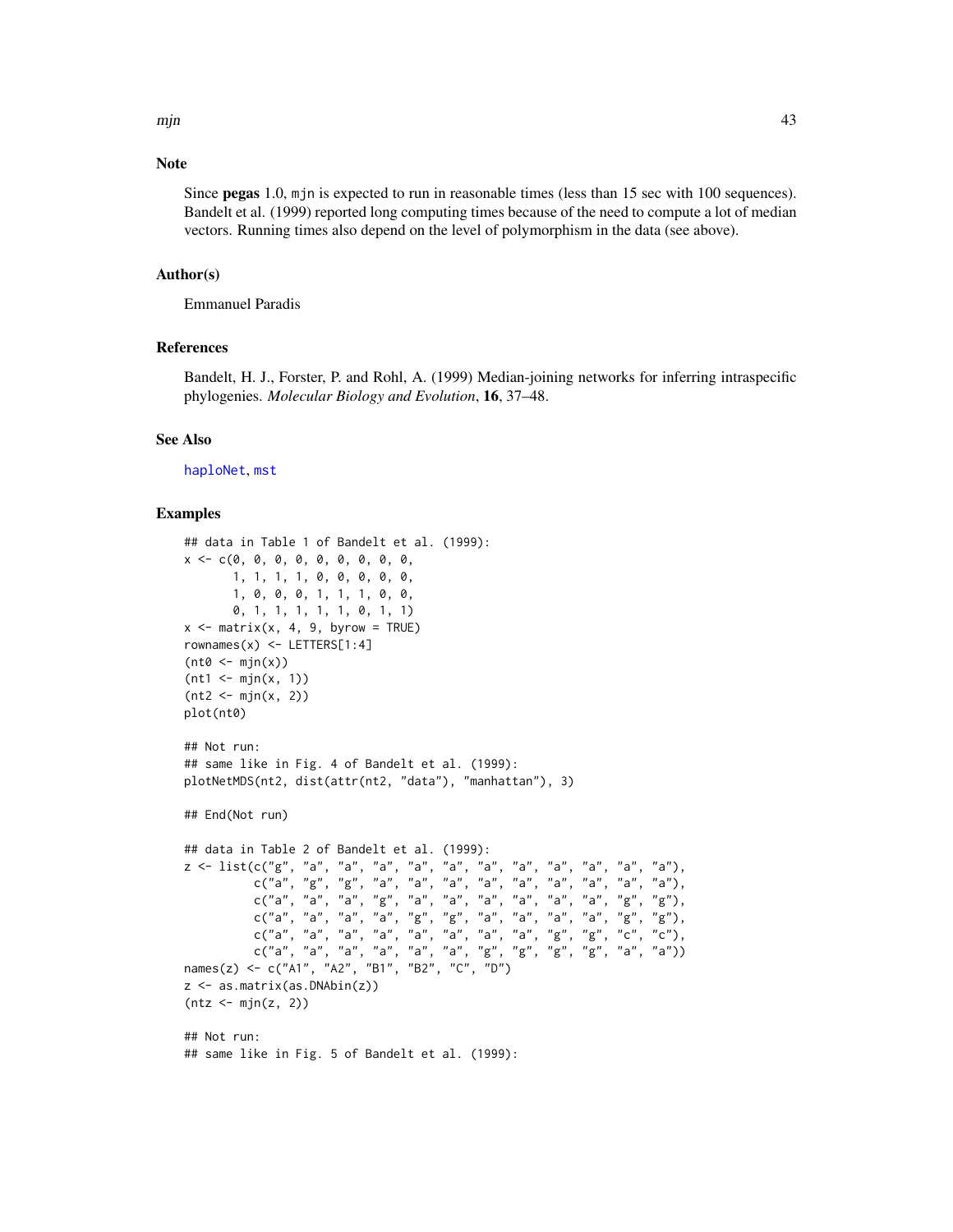```
plotNetMDS(ntz, dist.dna(attr(ntz, "data"), "N"), 3)
```
## End(Not run)

## MMD *Mismatch Distribution*

# Description

This function draws a histogram of the frequencies of pairwise distances from a set of DNA sequences.

#### Usage

 $MMD(x, xlab = "Distance", main = "", rug = TRUE, legend = TRUE,$  $lcol = c("blue", "red"), lty = c(1, 1), bw = 2, ...)$ 

## Arguments

| x        | a set of DNA sequences (object of class "DNAbin").                                                         |
|----------|------------------------------------------------------------------------------------------------------------|
| xlab     | the label for the x-axis.                                                                                  |
| main     | the title (none by default).                                                                               |
| rug      | a logical specifying whether to add a rug of the pairwise distances on the hori-<br>zontal axis (see rug). |
| legend   | a logical specifying whether to draw a legend.                                                             |
| lcol     | the colours used for the curves.                                                                           |
| lty      | the line types for the curves                                                                              |
| bw       | the bandwidth used for the empirical density curve (passed to density).                                    |
| $\ddots$ | further arguments passed to hist.                                                                          |

# Details

The histogram shows the observed distribution of pairwise distances. The lines show an empirical density estimate (in blue) and the expected distribution under stable population (Rogers and Harpending 1992).

# Author(s)

Emmanuel Paradis and David Winter

#### References

Rogers, A. R. and Harpending, H. (1992) Population growth makes waves in the distribution of pairwise genetic-differences. *Molecular Biology and Evolution*, 9, 552–569.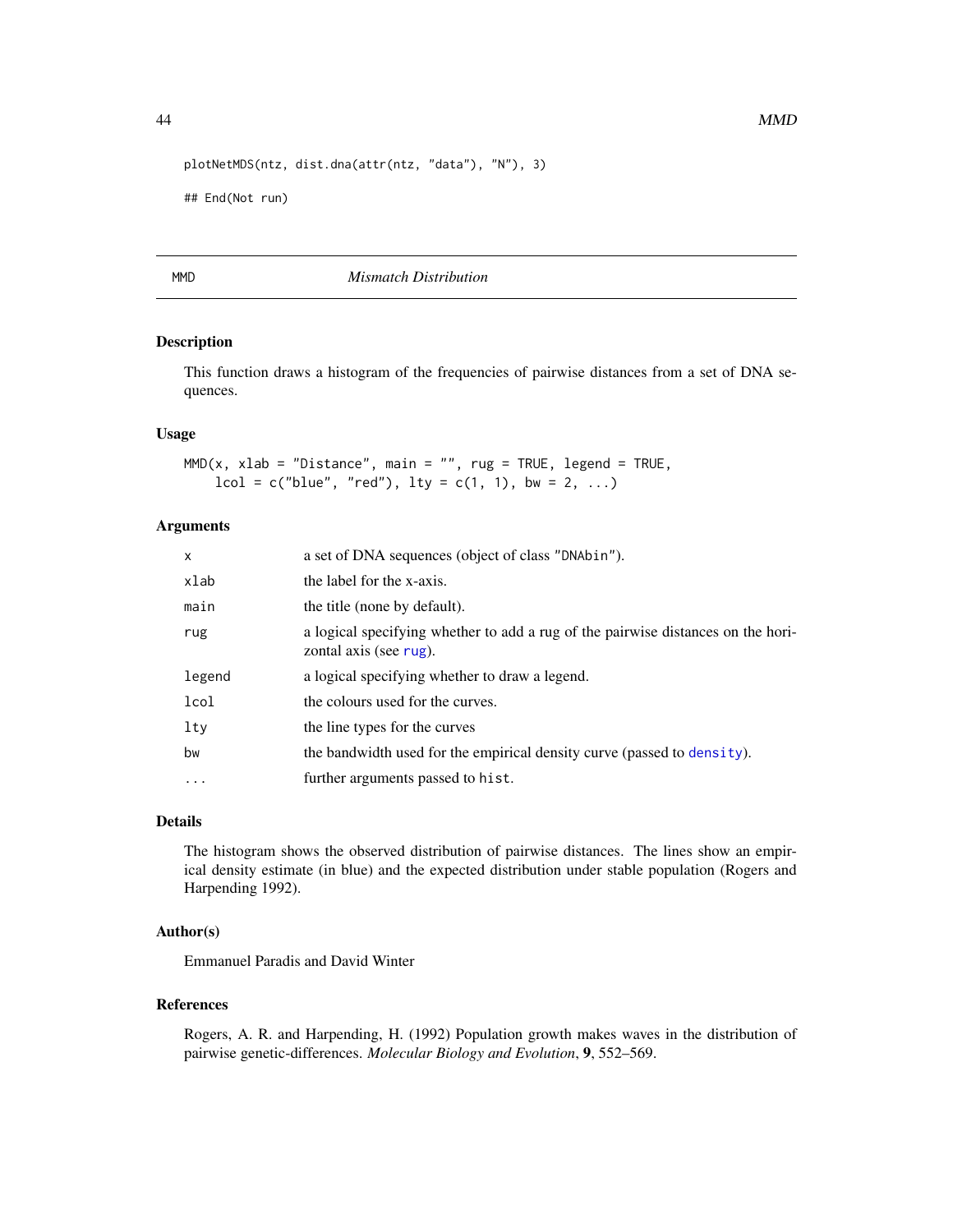$mst$  45

# Examples

```
data(woodmouse)
MMD(woodmouse, col = "grey")MMD(woodmouse, breaks = 20, legend = FALSE)
MMD(woodmouse, lty = 1:2, lcol = rep("black", 2), col = "lightgrey")
```
#### <span id="page-44-0"></span>mst *Minimum Spanning Tree and Network*

# Description

Computes a minimum spanning tree using Kruskal's algorithm, the minimum spanning network using Bandelt et al.'s algorithm, or the randomized minimum spanning tree (Paradis 2018).

## Usage

```
mst(d)
msn(d)
rmst(d, B = NULL, stop.criterion = NULL, iter.lim = 1000,
     quiet = FALSE)
```
# Arguments

| d            | a distance matrix, either as an object of class "dist", or a (square symmetric)<br>matrix. |
|--------------|--------------------------------------------------------------------------------------------|
| <sub>R</sub> | number of randomizations.                                                                  |
|              | stop.criterion the stopping criterion if B is not given (see details).                     |
| iter.lim     | the maximum number of iterations.                                                          |
| quiet        | a logical value specifying whether to indicate progress of calculations.                   |

# Details

For the RMST, the calculations stop when no new links are found after a number of successive iterations specified by stop.criterion. By default, this number is ceiling(sqrt(n)) where n is the number of observations. This criterion is ignored if  $B$  is given, or if  $n < 6$  in which case complete enumeration is done. In all cases, no more than iter.lim iterations are done.

#### Value

```
an object of class "haploNet".
```
# Note

ape has a function named mst which is older (and used by other packages) and returns its results in a different form. The present version is more efficient. If you want to use the older version after loading pegas, use ape:: mst since ape will certainly always be loaded before pegas.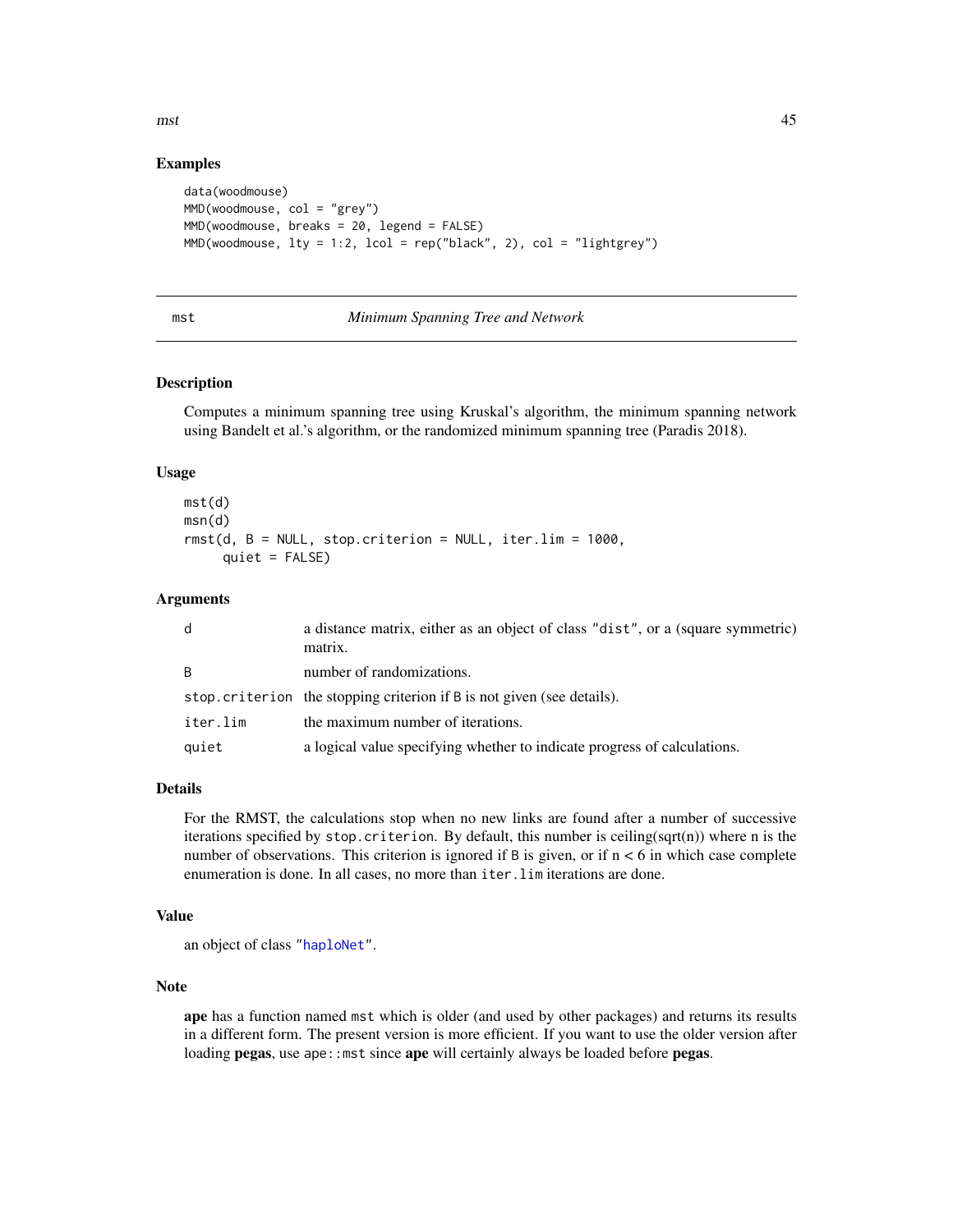### Author(s)

Emmanuel Paradis

# References

Bandelt, H. J., Forster, P. and Rohl, A. (1999) Median-joining networks for inferring intraspecific phylogenies. *Molecular Biology and Evolution*, 16, 37–48.

Kruskal, J. B., Jr. (1956) On the shortest spanning subtree of a graph and the traveling salesman problem. *Proceedings of the American Mathematical Society*, 7, 48–50.

Paradis, E. (2018) Analysis of haplotype networks: the randomized minimum spanning tree method. *Methods in Ecology and Evolution*, 9, 1308–1317. DOI: 10.1111/2041-210X.12969.

#### See Also

[haploNet](#page-26-1), [mjn](#page-41-0)

## Examples

```
data(woodmouse)
d <- dist.dna(woodmouse, "n")
(r < -mst(d))plot(r)
## a case where the RMST and the MJN are identical:
x <- c(">A", "TAAGTGCAT", ">B", "TAAATGCAT", ">C", "TAGGTGCAT", ">D", "TAAGTACAT",
       ">E", "TAAGTGTAT", ">F", "TAAGTACAC", ">G", "TAAGTACGT", ">H", "CAAGTACAC",
       ">I", "CAAGCACAC", ">J", "CAAGTACAT", ">K", "CGAGTACAT", ">L", "TAAGTACGC",
       ">M", "CAAGCACAT")
fl <- tempfile()
cat(x, file = f1, sep = "\n")x \leftarrow \text{read.dna}(f1, "f")tr < -rmst(dist.dna(x, "n"))
ts \leftarrow mjn(x)stopifnot(all.equal(tr, ts))
unlink(fl)
```
mutations *Plot Mutations on Networks*

#### Description

mutations draws annotations about mutations related to the link of a haplotype network.

## Usage

```
mutations(haploNet, link, x, y, data = NULL, style = "table", POS, SEQLEN, ...)
```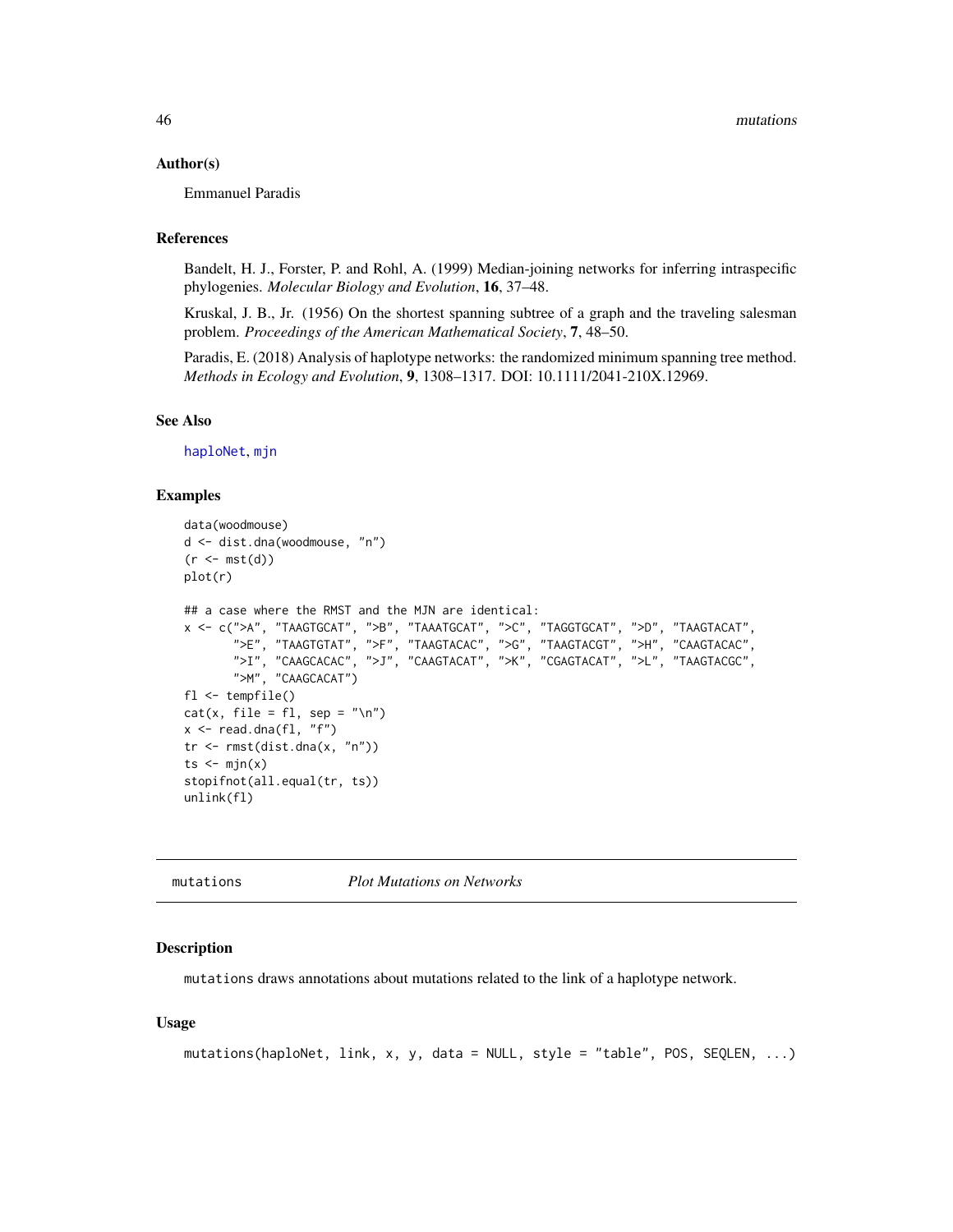#### mutations and the contract of the contract of the contract of the contract of the contract of the contract of the contract of the contract of the contract of the contract of the contract of the contract of the contract of

# Arguments

| haploNet    | an object of class "haplonet" which should be plotted beforehand.                                                                                                 |
|-------------|-------------------------------------------------------------------------------------------------------------------------------------------------------------------|
| link        | the link number; can be left missing in which case the list of links in the network<br>is printed and the function exits.                                         |
| x, y        | the coordinates where to draw the annotations; can be left missing: the user is<br>then asked to click where to draw them and the chosen coordinates are printed. |
| data        | the sequence data; can be left missing if the data are attached to the network (for<br>a MJN network output by $mj$ n.)                                           |
| style       | the type annotations. There two possible choices: "table" (default) and "sequence"<br>(can be abbreviated).                                                       |
| POS, SEQLEN | a vector of genomic positions and the sequence length in case data is of class<br>"haplotype.loci".                                                               |
| $\cdots$    | options                                                                                                                                                           |

# Details

The easiest way to use this function is with an output from [mjn](#page-41-0) since the data are attached to the network. In other cases, the sequence data must given to the argument data or attached to the network as an attribute named "data".

## Value

none

## Author(s)

Emmanuel Paradis

## See Also

[plot.haploNet](#page-26-0), [haplotype.loci](#page-32-0)

```
## simple example
x \leftarrow as.DNAbin(matrix(c("a", "g"), 2, 1))rownames(x) <- paste("Ind", 1:2, sep = "_")
nt <- mst(dist.dna(x, "N"))
plot(nt)
mutations(nt, link = 1, x = 2, y = 2, data = x)
example(mjn)
plot(ntz, xlim = c(-5, 20))
mutations(ntz, 6, 10, 0, style = "s")mutations(ntz, 8, 10, -2, style = "s")
```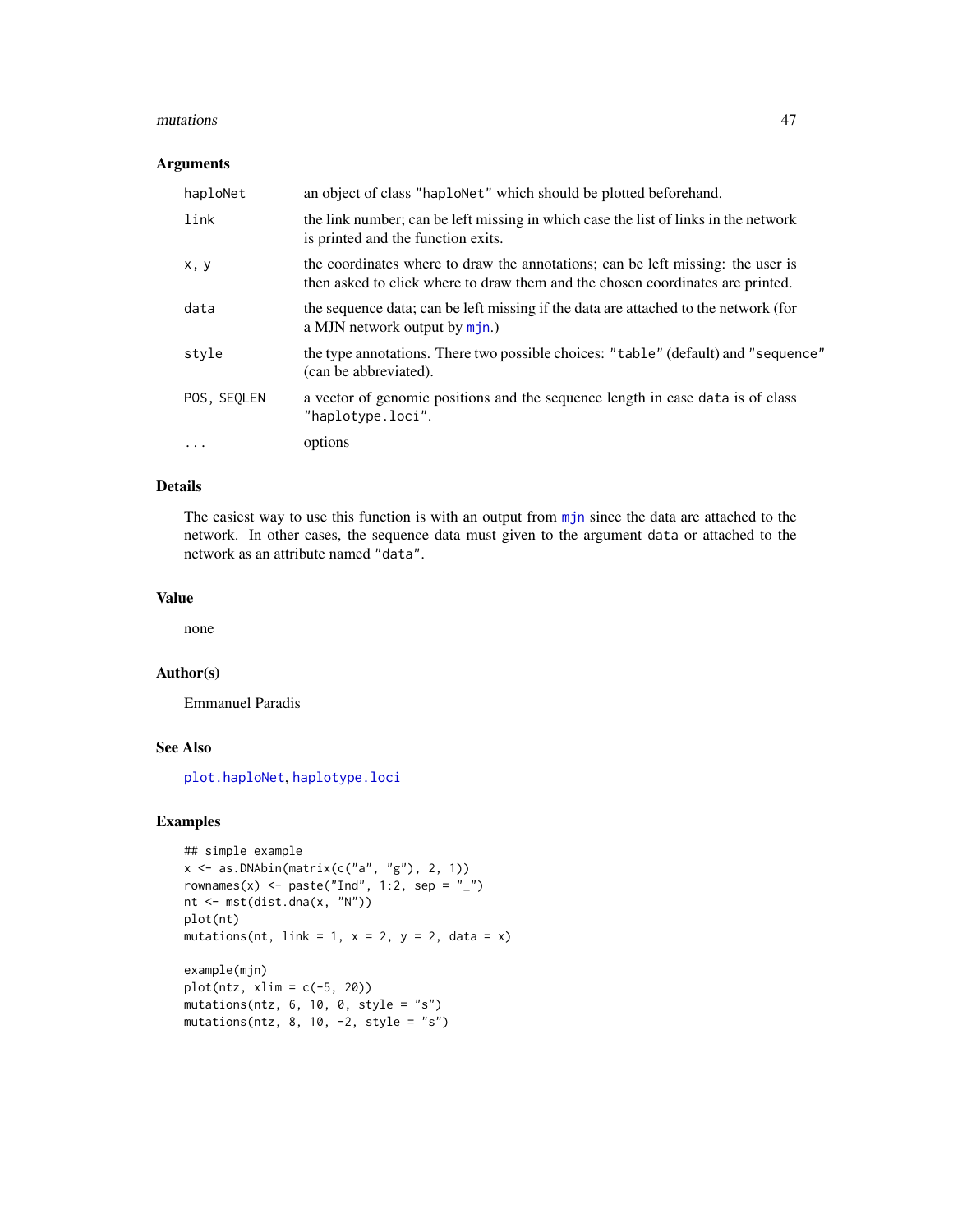# Description

This is a method of the generic function [na.omit](#page-0-0).

#### Usage

```
## S3 method for class 'loci'
na.omit(object, na.alleles = c("0", ".^"), ...)
```
# Arguments

| obiect     | an object of class "loci".                                                     |
|------------|--------------------------------------------------------------------------------|
| na.alleles | a vector of charater strings giving the alleles to be treated as missing data. |
| $\cdots$   | (unused)                                                                       |

# Details

The side effect of this function is to drop the rows (individuals) with unclearly identified genotypes, i.e., with at least one allele among na.alleles.

Other variables in the data table are eventually checked and levels with no observation (e.g., population) are dropped.

# Value

```
an object of class "loci".
```
## Author(s)

Emmanuel Paradis

```
data(jaguar)
nrow(jaguar)
nrow(na.omit(jaguar))
```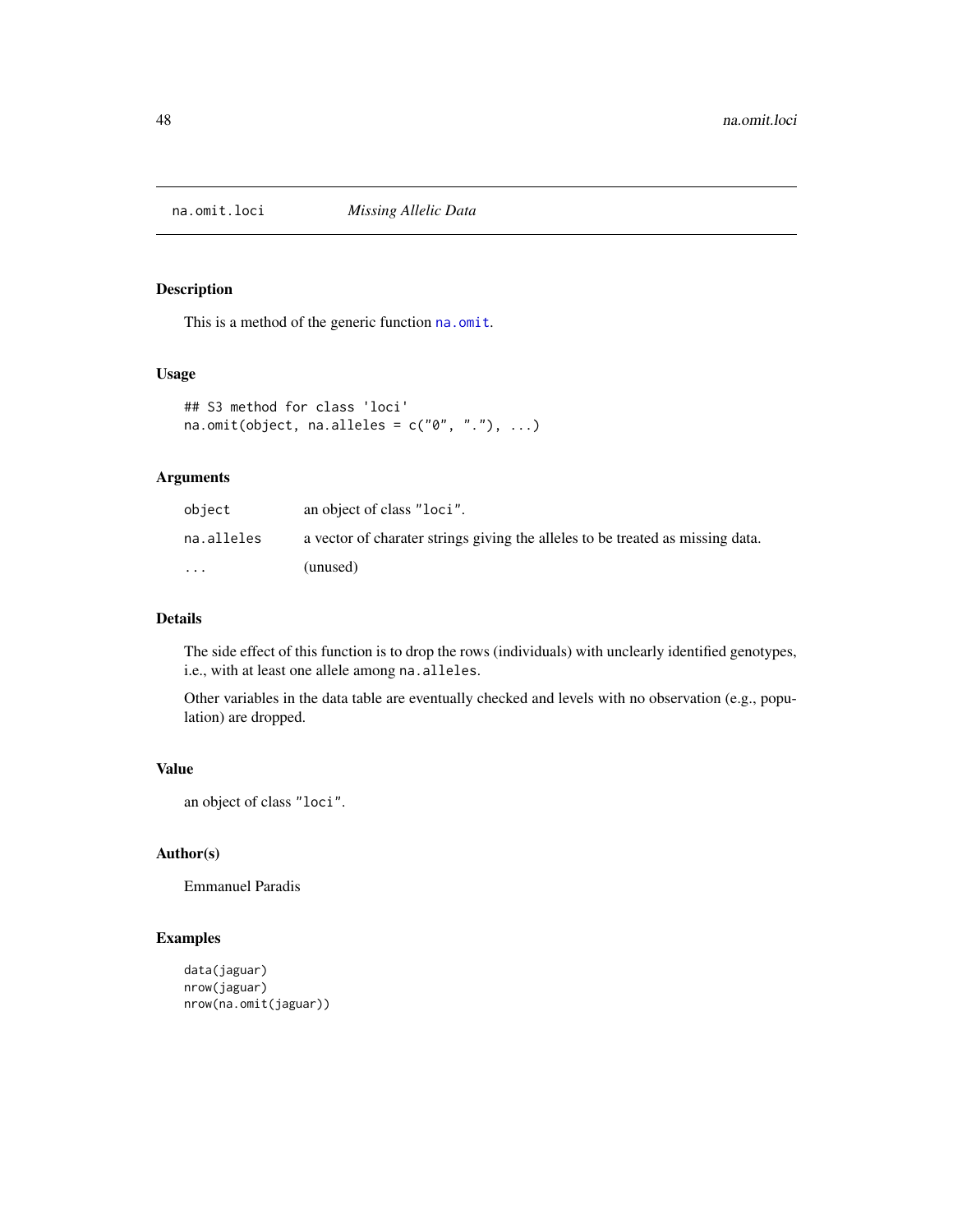<span id="page-48-0"></span>

# Description

This function computes the nucleotide diversity from a sample of DNA sequences or a set of haplotypes.

## Usage

```
nuc.div(x, \ldots)## S3 method for class 'DNAbin'
nuc.div(x, variance = FALSE, pairwise.deletion = FALSE, ...)## S3 method for class 'haplotype'
nuc.div(x, variance = FALSE, pairwise.deletion = FALSE, ...)
```
## Arguments

| x                 | a matrix or a list which contains the DNA sequences.                                                                                                                             |  |
|-------------------|----------------------------------------------------------------------------------------------------------------------------------------------------------------------------------|--|
| variance          | a logical indicating whether to compute the variance of the estimated nucleotide<br>diversity.                                                                                   |  |
| pairwise.deletion |                                                                                                                                                                                  |  |
|                   | a logical indicating whether to delete the sites with missing data in a pairwise<br>way. The default is to delete the sites with at least one missing data for all<br>sequences. |  |
| .                 | further arguments to be passed.                                                                                                                                                  |  |
|                   |                                                                                                                                                                                  |  |

# Details

This is a generic function with methods for classes "DNAbin" and "haplotype". The first method uses the sum of the number of differences between pairs of sequences divided by the number of comparisons (i.e.  $n(n - 1)/2$ , where n is the number of sequences). The second method uses haplotype frequencies. It could be that both methods give (slightly) different results because of missing or ambiguous nucleotides: this is generally solved by setting pairwise.deletion = TRUE.

The variance of the estimated diversity uses formula (10.9) from Nei (1987). This applies only if all sequences are of the same lengths, and cannot be used if pairwise.deletion = TRUE. A bootstrap estimate may be in order if you insist on using the latter option.

# Value

A numeric vector with one or two values if variance = TRUE.

# Author(s)

Emmanuel Paradis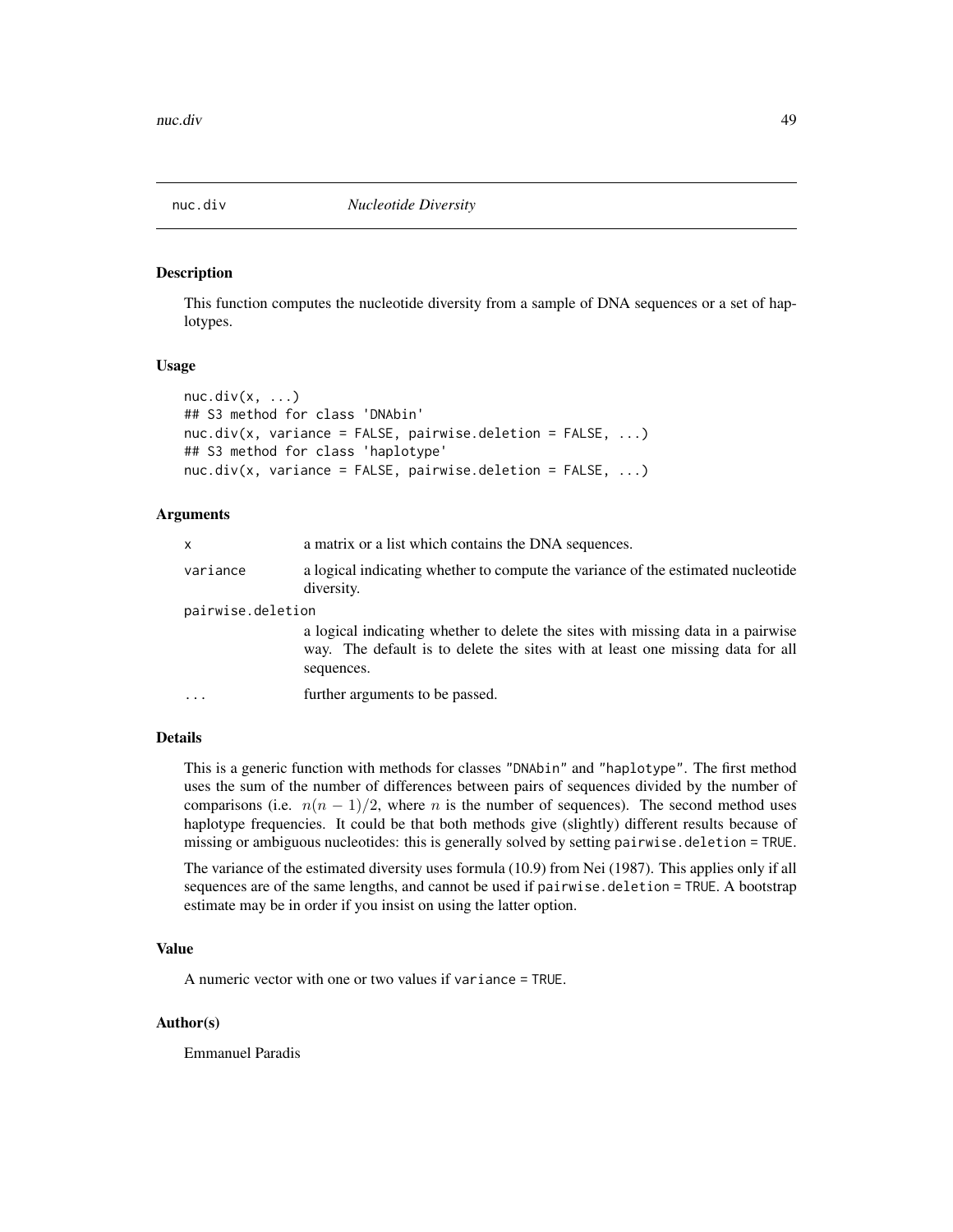# References

Nei, M. (1987) *Molecular evolutionary genetics*. New York: Columbia University Press.

# See Also

[base.freq](#page-0-0), [GC.content](#page-0-0), [theta.s](#page-70-0), [seg.sites](#page-0-0)

# Examples

```
data(woodmouse)
nuc.div(woodmouse)
nuc.div(woodmouse, TRUE)
nuc.div(woodmouse, FALSE, TRUE)
```
plotNetMDS *Plot Networks With MDS Layout*

# Description

This function plots a haplotype network using a layout calculated from an MDS performed on the pairwise distance matrix. The haplotypes have always the same positions for different networks.

# Usage

```
plotNetMDS(net, d, k = 2, show.mutation = FALSE, col = NULL, font = 2, cex = 1)
```
# Arguments

| net           | an object of class "haploNet".                                         |
|---------------|------------------------------------------------------------------------|
| d             | an object of class "dist" (or a matrix).                               |
| k             | the number of dimensions of the plot $(2 \text{ or } 3)$ .             |
| show.mutation | a logical value: if TRUE, the number of steps is printed on the links. |
| col           | the colours of the links; by default, semi-transparent green.          |
| font          | the font used to print the labels; bold by default.                    |
| cex           | the character expansion of the labels.                                 |

# Value

NULL

## Author(s)

Emmanuel Paradis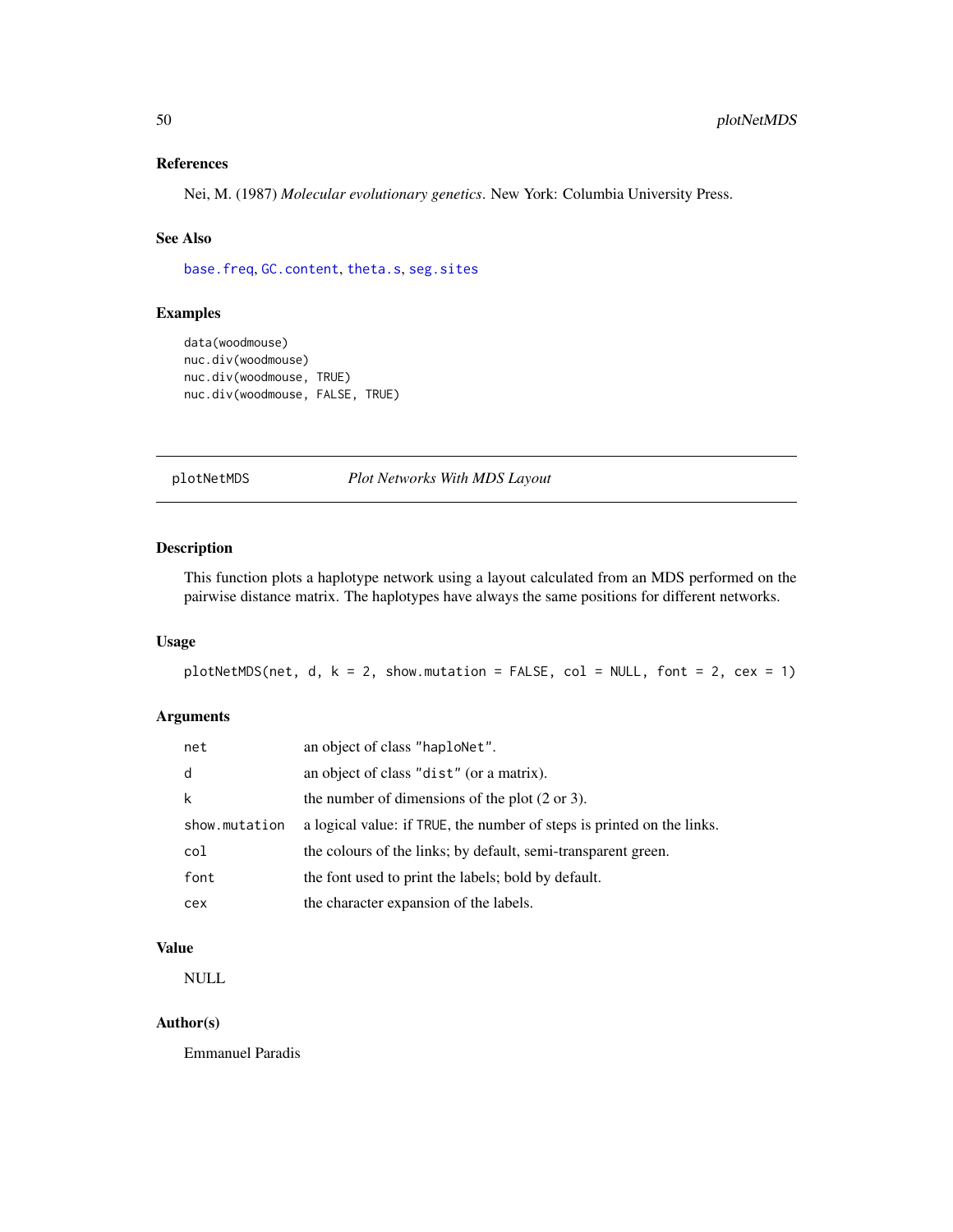#### $R2.test$  51

# References

Paradis, E. (2017) Analysis of haplotype networks: the randomized minimum spanning tree method. Manuscript.

## See Also

[haploNet](#page-26-1)

# Examples

```
data(woodmouse)
d <- dist.dna(woodmouse, "n")
net < -rmst(d)plotNetMDS(net, d)
```
R2.test *Ramos-Onsins–Rozas Test of Neutrality*

# Description

This function computes Ramos-Onsins and Rozas's test of neutrality for a set of DNA sequences.

# Usage

```
R2.test(x, B = 1000, theta = 1, plot = TRUE, quiet = FALSE, ...)
```
# Arguments

| $\mathsf{x}$ | a DNA matrix (object of class "DNAbin").                                                                                                                        |
|--------------|-----------------------------------------------------------------------------------------------------------------------------------------------------------------|
| B            | the number of replicates used for the simulation procedure.                                                                                                     |
| theta        | the value of the $\theta$ population parameter used in the simulation.                                                                                          |
| plot         | a logical value specifying whether to plot the results (TRUE by default).                                                                                       |
| quiet        | a logical value specifying whether to not display the progress of the simulations.<br>The default is FALSE meaning that a progress bar is displayed by default. |
| $\cdots$     | further arguments passed to hist.                                                                                                                               |

# Value

a list with two elements: R2 the value of the test statistic  $R_2$ , and P.val the associated *P*-value. If  $B = 0$  a single value, the test statistic, is returned

## Note

The simulation procedure probably needs to be tested and improved. However the results make sense so far.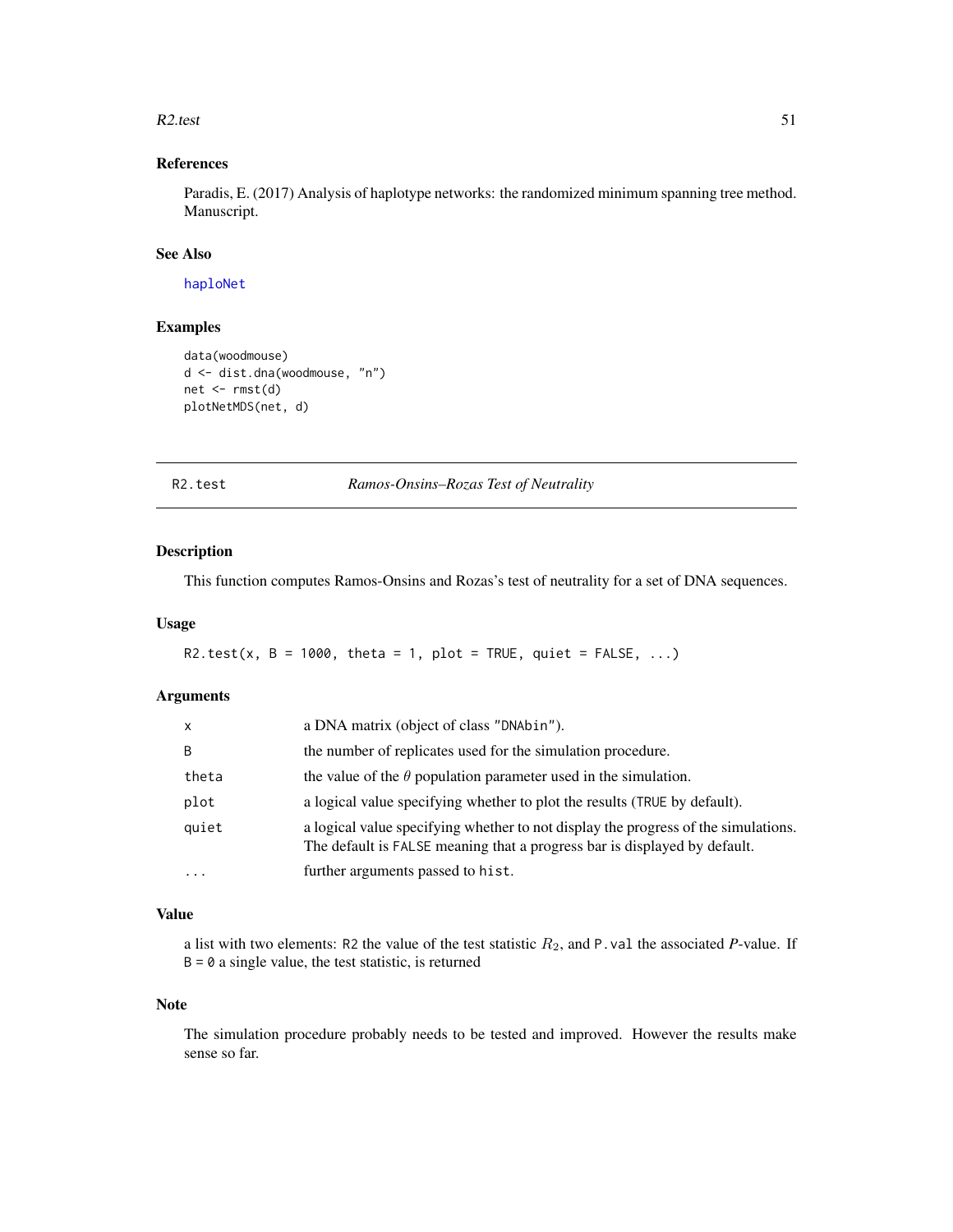## Author(s)

Emmanuel Paradis

## References

Ramos-Onsins, R. and Rozas, R. (2002) Statistical properties of new neutrality tests against population growth. *Molecular Biology and Evolution*, 19, 2092–2100.

Sano, J. and Tachida, G. (2005) Gene genealogy and properties of test statistics of neutrality under population growth. *Genetics*, 169, 1687–1697.

#### See Also

[read.dna](#page-0-0), [dist.dna](#page-0-0)

# Examples

data(woodmouse) R2.test(woodmouse, quiet = TRUE)

<span id="page-51-0"></span>read.gtx *Read Genetix Data Files*

#### Description

This function reads allelic data from a Genetix file (.gtx).

#### Usage

```
read.gtx(file)
```
## Arguments

file a file name specified by either a variable of mode character or a quoted string.

#### Value

```
A data frame with class c("loci","data.frame").
```
## Note

The package **adegenet** has a similar function, [read.genetix](#page-0-0), but it returns an object of class "genind".

## Author(s)

Emmanuel Paradis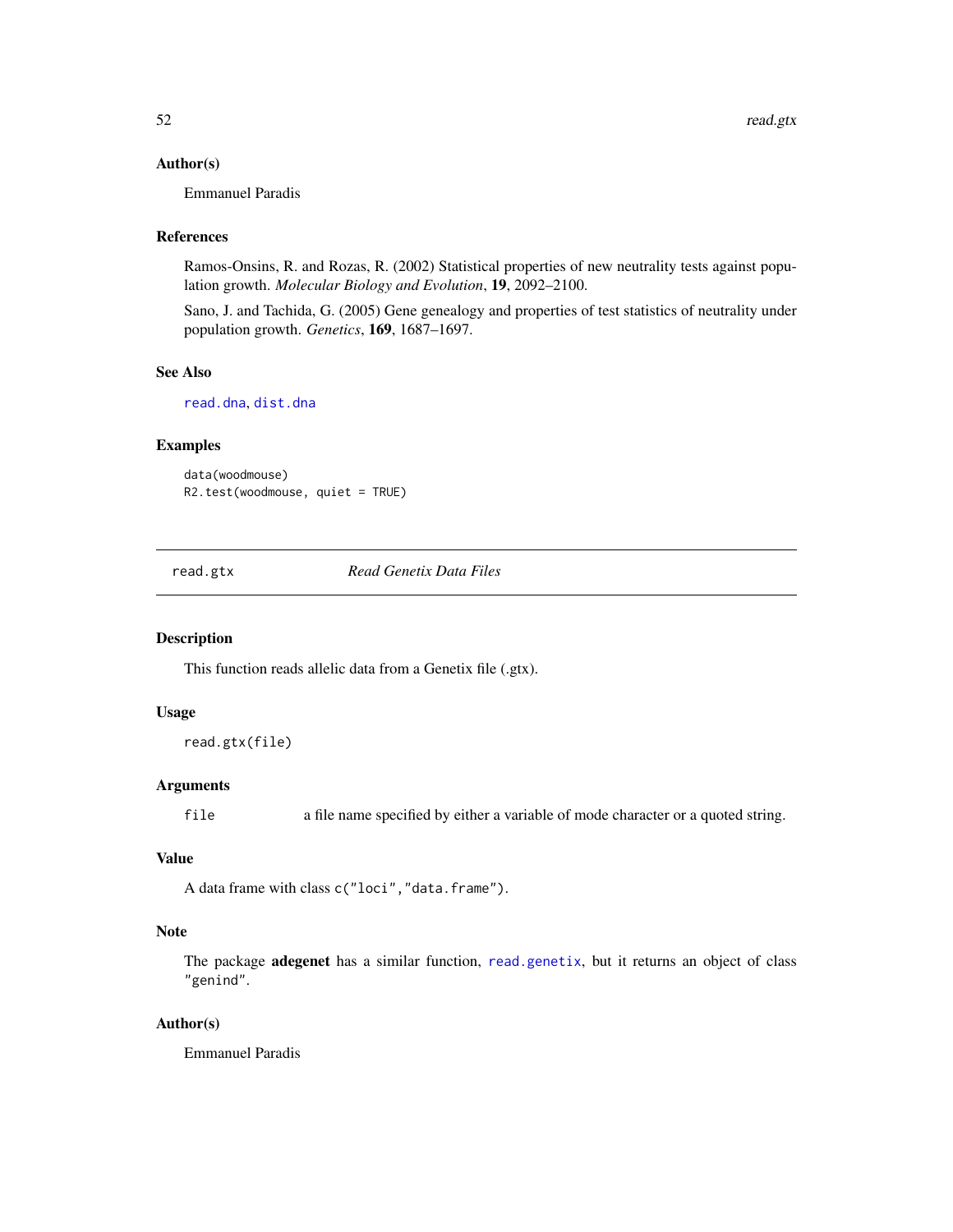#### read.loci 53

## References

Belkhir, K., Borsa, P., Chikhi, L., Raufaste, N. and Bonhomme, F. (1996–2004) GENETIX 4.05, logiciel sous Windows(TM) pour la genetique des populations. Laboratoire Genome, Populations, Interactions, CNRS UMR 5000, Universite de Montpellier II, Montpellier (France). [http://www.](http://www.genetix.univ-montp2.fr/genetix/intro.htm) [genetix.univ-montp2.fr/genetix/intro.htm](http://www.genetix.univ-montp2.fr/genetix/intro.htm)

# See Also

[read.loci](#page-52-1), [write.loci](#page-77-0), [read.vcf](#page-53-0), [read.genetix](#page-0-0)

# Examples

```
require(adegenet)
(X <- read.gtx(system.file("files/nancycats.gtx", package = "adegenet")))
## compare with the example in ?read.genetix
```
<span id="page-52-1"></span>read.loci *Read Allelic Data Files*

# <span id="page-52-0"></span>Description

This function reads allelic data from a text file: rows are individuals, and columns are loci and optional variables. By default, the first line of the file gives the locus names. If one column is labelled 'population', it is taken as a population variable.

#### Usage

read.loci(file, header = TRUE, loci.sep = "", allele.sep = "/|",  $col.pop = NULL, col.loci = NULL, ...)$ 

# Arguments

| file       | a file name specified by either a variable of mode character, or a quoted string.                                                                                                                                                                                                                                                                                         |
|------------|---------------------------------------------------------------------------------------------------------------------------------------------------------------------------------------------------------------------------------------------------------------------------------------------------------------------------------------------------------------------------|
| header     | a logical specifying whether the first line of the data file gives the names of the<br>loci (TRUE by default).                                                                                                                                                                                                                                                            |
| loci.sep   | the character(s) separating the loci (columns) in the data file (a white space by<br>default).                                                                                                                                                                                                                                                                            |
| allele.sep | the character(s) separating the alleles for each locus in the data file (a forward<br>slash by default).                                                                                                                                                                                                                                                                  |
| col.pop    | specifies whether one of the column of the data file identifies the population. By<br>default, if one column is labelled 'population' (case-insensitive), it is taken as<br>the population variable; otherwise an integer giving the number of the column<br>or a character string giving its name. It is eventually renamed 'population' and<br>transformed as a factor. |
| col.loci   | a vector of integers or characters specifying the indices or the names of the<br>columns that are loci. By default, all columns are taken as loci except the popu-<br>lation one, if present or specified.                                                                                                                                                                |
| $\ddotsc$  | further arguments passed to read. table (e.g., row. names).                                                                                                                                                                                                                                                                                                               |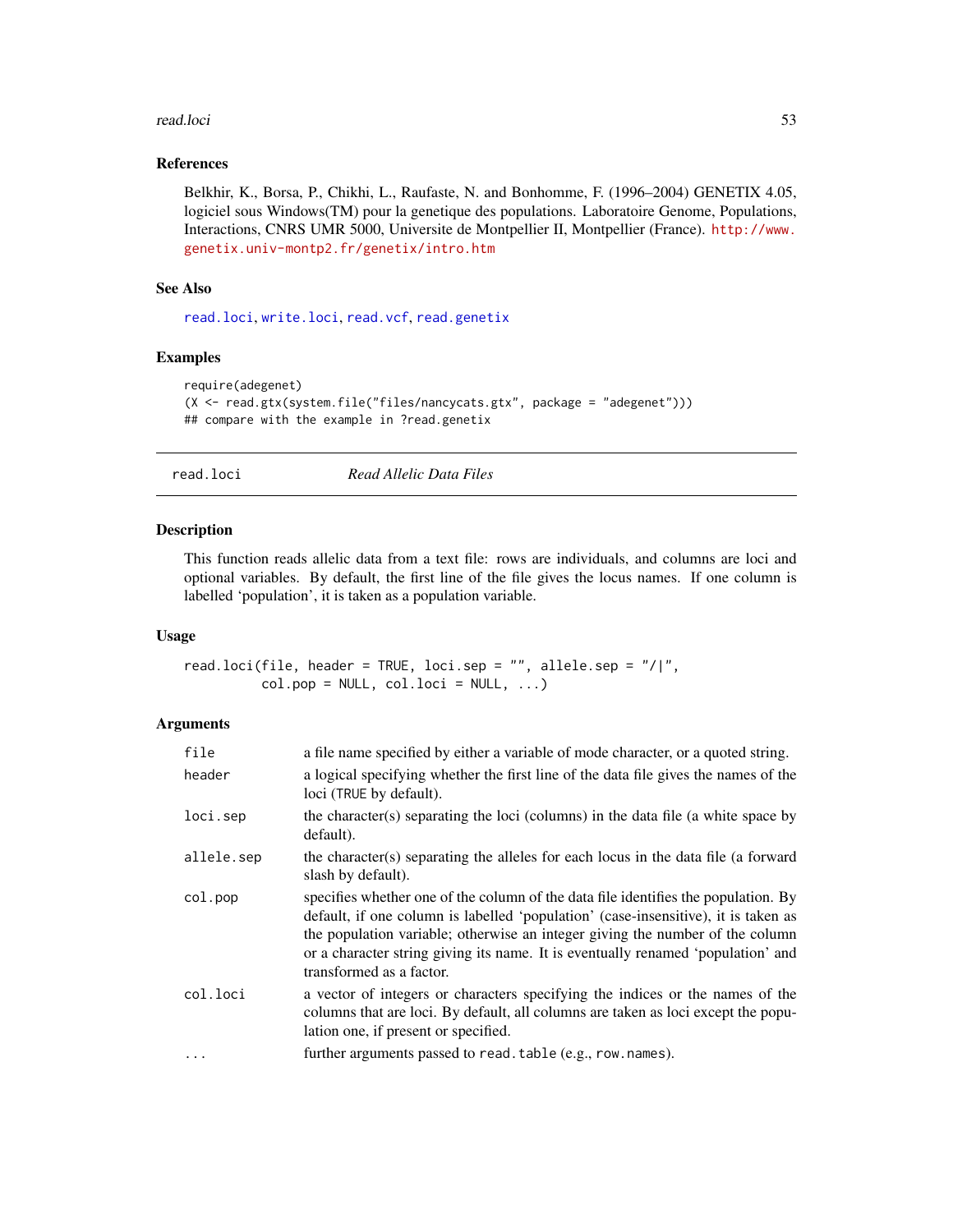# Details

The rownames of the returned object identify the individual genotypes; they are either taken from the data file if present, or given the values "1", "2", . . . Similarly for the colnames: if absent in the file (in which case header = FALSE must be set), they are given the values " $V1$ ", " $V2$ ", ...

In the returned genotypes, alleles are separated by "/", even if it is not the case in the data file.

The vignette "Reading Genetic Data Files Into R with **adegenet** and **pegas**" explains how to read various file formats including Excel files (type vignette("ReadingFiles") in R).

#### Value

A data frame with class c("loci", "data.frame"). It is a data frame with an attribute "locicol" specifying the columns that must be treated as loci. The latter are factors. The other columns can be of any type.

Details on the structure can be found in [http://ape-package.ird.fr/pegas/DefinitionDataCla](http://ape-package.ird.fr/pegas/DefinitionDataClassesPegas.pdf)ssesPegas. [pdf](http://ape-package.ird.fr/pegas/DefinitionDataClassesPegas.pdf)

#### Author(s)

Emmanuel Paradis

### See Also

[read.gtx](#page-51-0), [read.vcf](#page-53-0), [write.loci](#page-77-0), [summary.loci](#page-62-0)

<span id="page-53-0"></span>

read.vcf *Read Variant Calling Format Files*

#### Description

read.vcf reads allelic data from VCF (variant calling format) files.

write.vcf writes allelic data from an object of class "loci" into a VCF file.

## Usage

```
read.vcf(file, from = 1, to = 10000, which.loci = NULL, quiet = FALSE)
write.vcf(x, file, CHROM = NULL, POS = NULL, quite = FALSE)
```
#### **Arguments**

| file       | a file name specified by either a variable of mode character, or a quoted string.                                           |  |
|------------|-----------------------------------------------------------------------------------------------------------------------------|--|
| from, to   | the loci to read; by default, the first 10,000.                                                                             |  |
| which.loci | an alternative way to specify which loci to read is to give their indices (see<br>link{VCFloci} how to obtain them).        |  |
| quiet      | a logical: should the progress of the operation be printed?                                                                 |  |
| X          | an object of class "loci".                                                                                                  |  |
| CHROM, POS | two vectors giving the chromosomes and (genomic) positions of the loci (typi-<br>cally from the output of <i>VCF</i> loci). |  |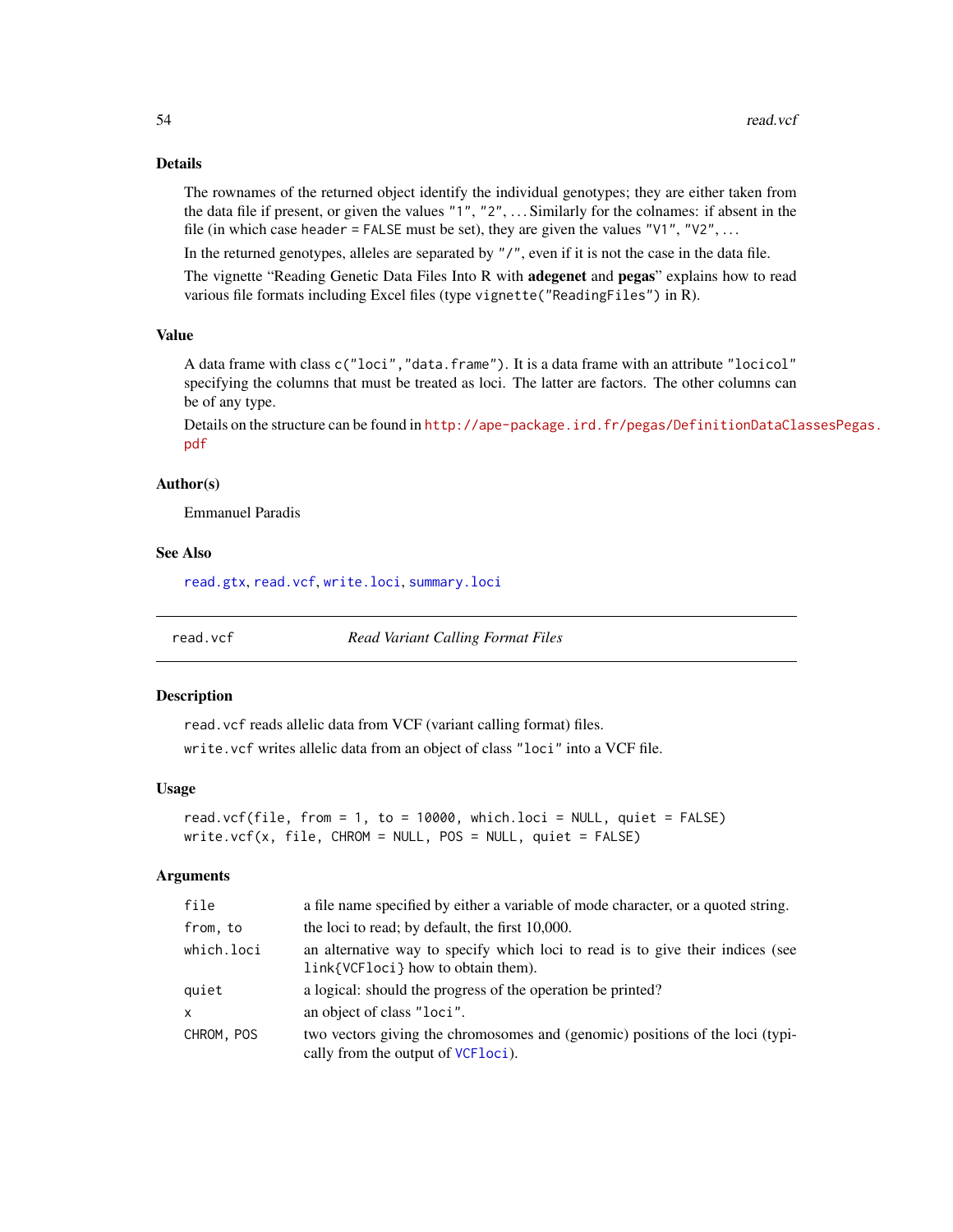#### read.vcf 55

# Details

The VCF file can be compressed (\*.gz) or not. Since pegas 0.11, compressed remote files can be read (see examples).

A TABIX file is not required (and will be ignored if present).

In the VCF standard, missing data are represented by a dot and these are read "as is" by the present function without trying to substitute by NA.

## Value

```
an object of class c("loci", "data.frame").
```
# Note

Like for VCF1oci, the present function can read either compressed (\*.gz) or uncompressed files. There should be no difference in performance between both types of files if they are relatively small (less than 1 Gb as uncompressed, equivalent to  $~50$  Mb when compressed). For bigger files, it is more efficient to uncompress them (if disk space is sufficient), especially if they have to be accessed several times during the same session.

# Author(s)

Emmanuel Paradis

#### References

<https://www.internationalgenome.org/wiki/Analysis/vcf4.0> <https://github.com/samtools/hts-specs>

## See Also

[VCFloci](#page-75-0), [read.loci](#page-52-1), [read.gtx](#page-51-0), [write.loci](#page-77-0)

```
## Not run:
## Chr Y from the 1000 Genomes:
a <- "https://ftp-trace.ncbi.nih.gov/1000genomes/ftp/release/20130502"
b <- "ALL.chrY.phase3_integrated_v1b.20130502.genotypes.vcf.gz"
## WARNING: the name of the file above may change
url \leq paste(a, b, sep = ''/")
## Solution 1: download first
download.file(url, "chrY.vcf.gz")
## no need to uncompress:
(info <- VCFloci("chrY.vcf.gz"))
str(info) # show the modes of the columns
## Solution 2: read remotely (since pegas 0.11)
info2 <- VCFloci(url)
identical(info, info2)
rm(info2)
```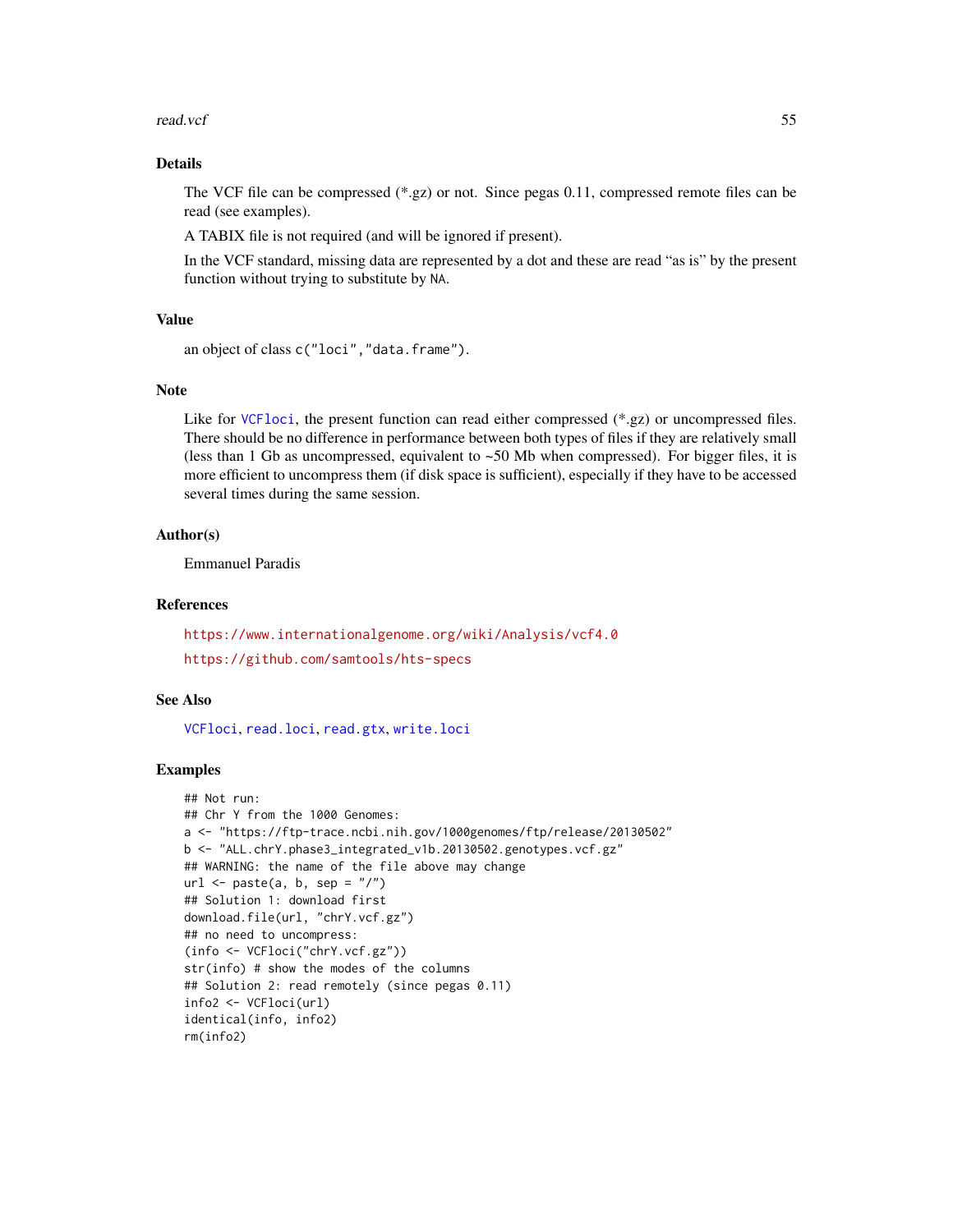```
SNP <- is.snp(info)
table(SNP) # how many loci are SNPs?
## compare with:
table(getINFO(info, "VT"))
op \leq par(mfcol = c(4, 1), xpd = TRUE)
lim <- c(2.65e6, 2.95e6)
## distribution of SNP and non-SNP mutations along the Y chr:
plot(info$POS, !SNP, "h", col = "red", main = "non-SNP mutations",
     xlab = "Position", ylab = "", yaxt = "n")rect(\text{lim}[1], -0.1, \text{lim}[2], 1.1, \text{1wd} = 2, \text{1ty} = 2)plot(info$POS, SNP, "h", col = "blue", main = "SNP mutations",
     xlab = "Position", ylab = "", yaxt = "n")rect(\text{lim}[1], -0.1, \text{lim}[2], 1.1, \text{1wd} = 2, \text{1ty} = 2)par(xpd = FALSE)## same focusing on a smaller portion of the chromosome:
plot(info$POS, !SNP, "h", col = "red", xlim = lim, xlab = "Position",
     ylab = "", yaxt = "n")plot(info$POS, SNP, "h", col = "blue", xlim = lim, xlab = "Position",
    ylab = "", yaxt = "n")par(op)
## read both types of mutations separately:
X.SNP <- read.vcf("chrY.vcf.gz", which.loci = which(SNP))
X.other <- read.vcf("chrY.vcf.gz", which.loci = which(!SNP))
identical(rownames(X.SNP), VCFlabels("chrY.vcf.gz")) # TRUE
cat(VCFheader("chrY.vcf.gz"))
## get haplotypes for the first 10 loci:
h <- haplotype(X.SNP, 1:10)
## plot their frequencies:
op <- par(mar = c(3, 10, 1, 1))
plot(h, horiz=TRUE, las = 1)
par(op)
## End(Not run)
```
replot *Edit the Layout of a Haplotype Network*

## Description

This function makes possible to change the layout of a haplotype network interactively or with specified coordinates.

## Usage

```
replot(xy = NULL, col.identifier = "purple", ...)
```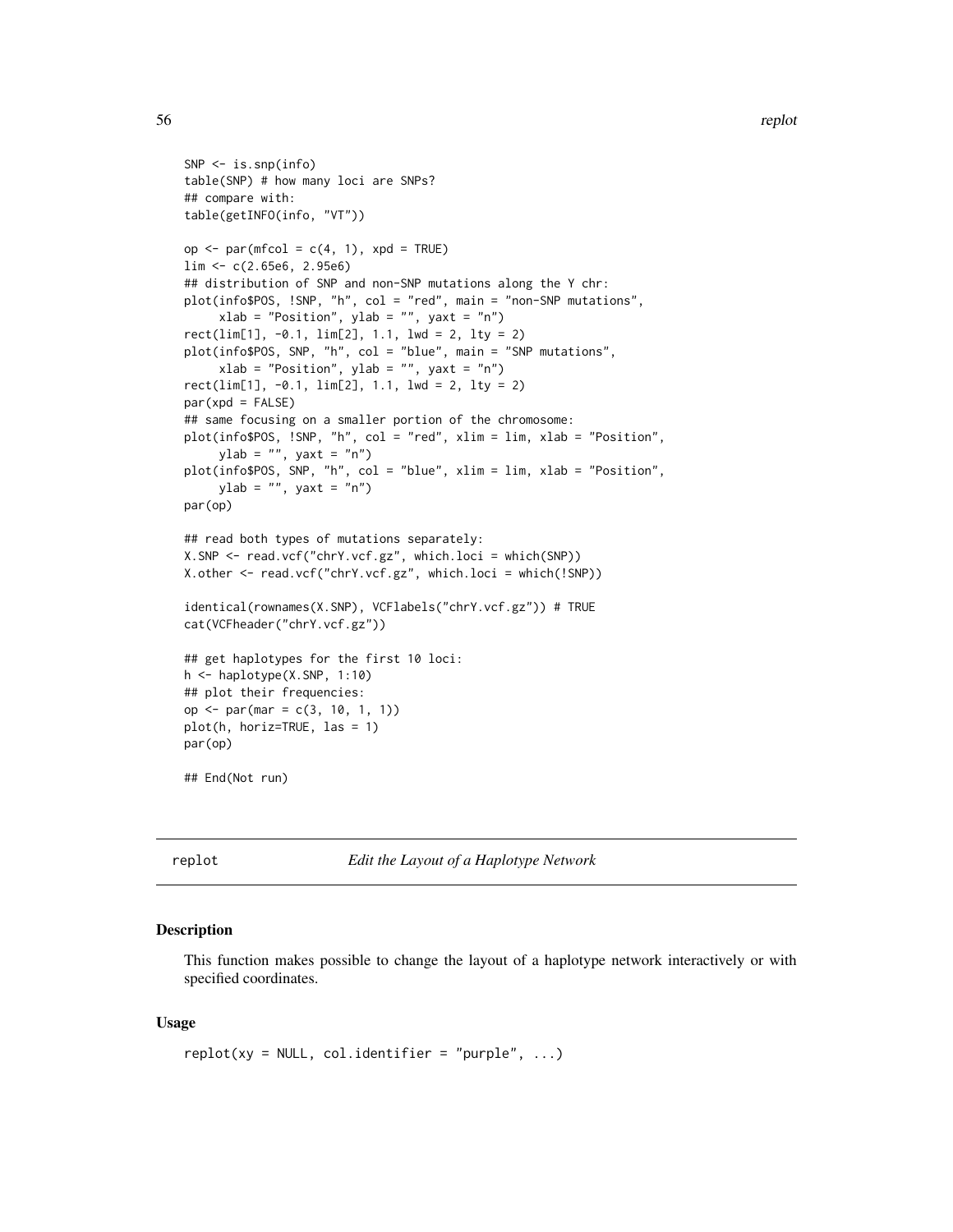#### replot 57

## Arguments

| XV        | an optional list with vectors names $x$ and $y$ (or $xx$ and $yy$ ) giving the coordinates<br>of the nodes. |
|-----------|-------------------------------------------------------------------------------------------------------------|
|           | col. identifier the colour used to identify the node to be moved.                                           |
| $\ddotsc$ | further arguments passed to plot.                                                                           |

# Details

This function can be used in two ways. By default (i.e., replot()), the user can edit a plotted haplotype network by clicking with the mouse on the graphical window: a message is printed asking to click once close to the node to move and then clicking again where this node should be placed (careful: two separate single clicks). Editing is stopped with a right click.

The second possible use is to specify the new coordinates of the nodes with the argument xy, typically, from a previous call to replot (see examples).

Since pegas 1.0, these coordinates can be used directly in [plot.haploNet](#page-26-0) making possible to combine networks with other graphics (which not possible with replot because the network is replotted).

# Value

a named list with two numeric vertors (x and y).

#### Author(s)

Emmanuel Paradis

## See Also

[haploNet](#page-26-1), [haploFreq](#page-24-0)

#### Examples

```
## Not run:
data(woodmouse)
net <- haploNet(haplotype(woodmouse))
plot(net)
o <- replot() # interactive
## click to rearrange the network at will...
## then do a different plot using the same coordinates:
plot(net, bg = "red", labels = FALSE, show.mutation = 2)replot(o) # not interactive
```
## End(Not run)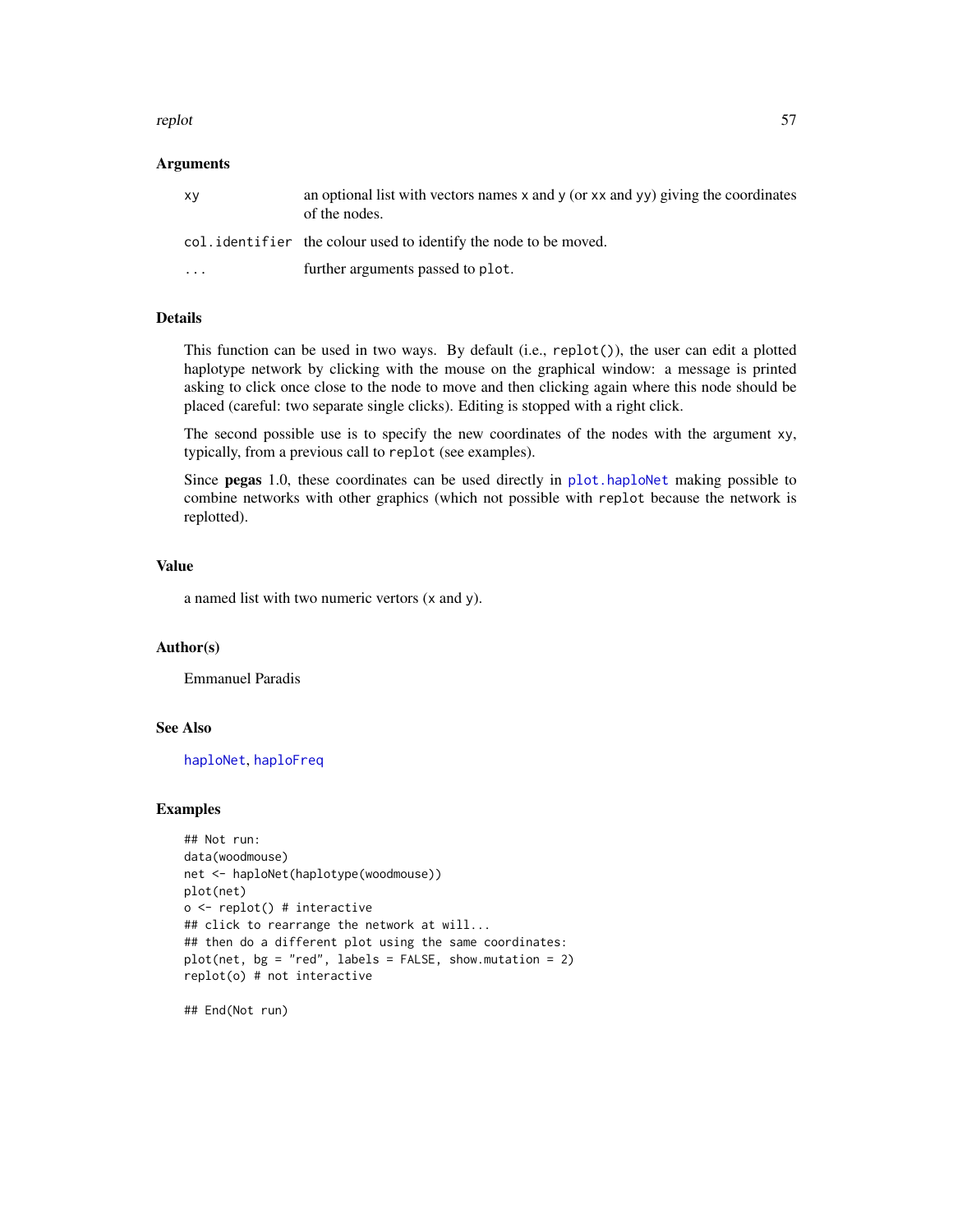#### Description

This function tests the hypothesis of a molecular evolutionary clock (i.e., a constant rate of molecular evolution) between two samples using an outgroup sample. It can be applied to both nucleotide and amino acid sequences.

# Usage

rr.test(x, y, out)

# Arguments

| x, y | a single DNA sequence (object class "DNAbin"). |
|------|------------------------------------------------|
| out  | a single DNA sequence to be used as outgroup.  |

# Value

a list with two numeric values: Chi (Chi-squared statistic) and Pval (the P-value).

#### Author(s)

Alastair Potts <potts.a@gmail.com>

#### References

Tajima, F. (1993) Simple methods for testing molecular clock hypothesis. *Genetics*, 135, 599–607. (Equation 4)

```
require(ape)
data(woodmouse)
rr.test(x = woodmouse[2, ], y = woodmouse[3, ], out = woodmouse[1, ])# Test all pairs in a sample:
outgroup <- woodmouse[1, ]
n <- nrow(woodmouse)
cc < - combn(2:n, 2)FUN \leq function(x)
    rr.test(woodmouse[x[1], ], woodmouse[x[2], ], outgroup)$Pval
OUT <- apply(cc, 2, FUN)
### two ways to arrange the output:
RES \leq matrix(NA, n - 1, n - 1)
RES[row(RES) > col(RES)] <- OUT
RES < -t(RES)RES[row(RES) > col(RES)] <- OUT
```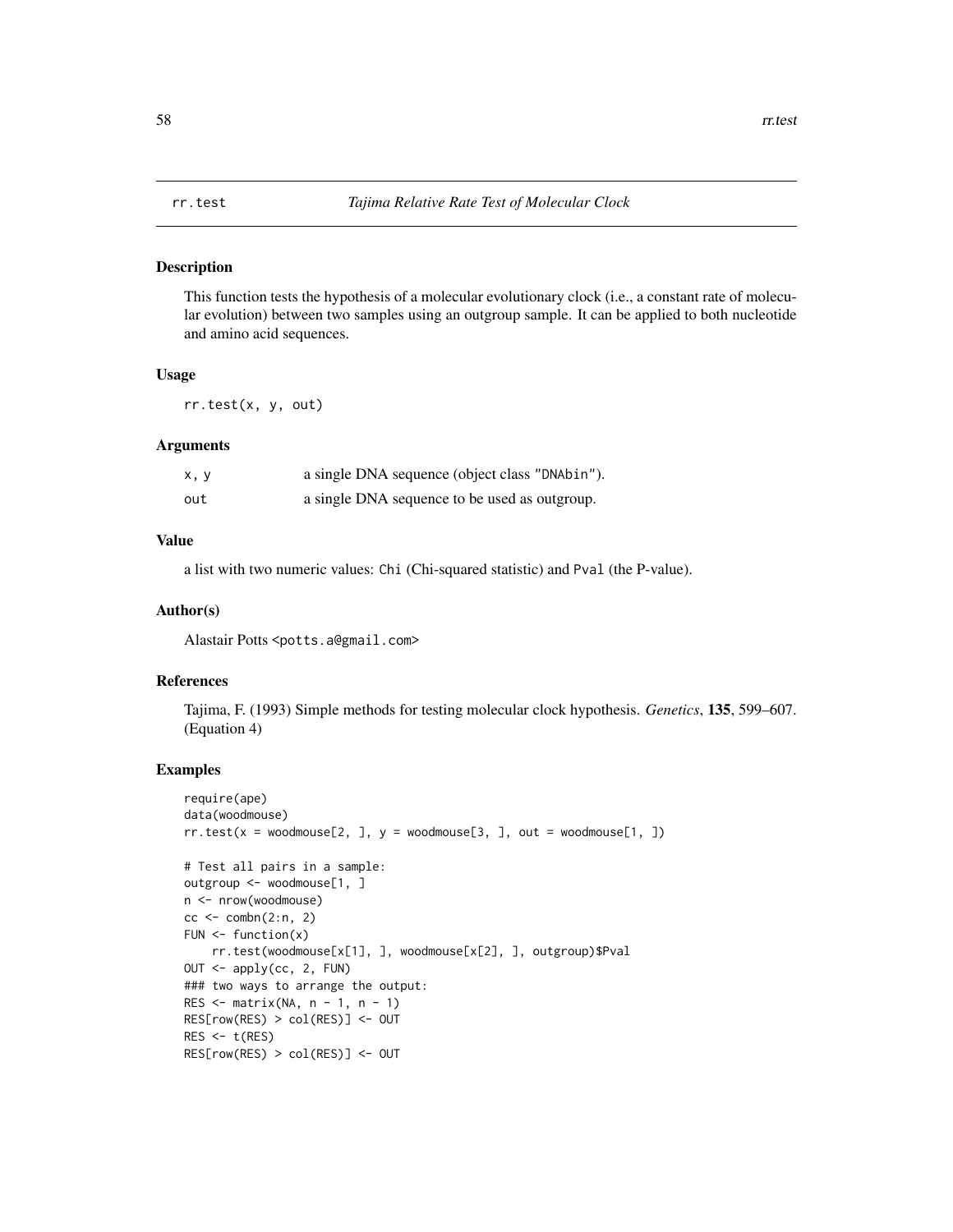# site.spectrum 59

```
RES < -t(RES)dimnames(RES) <- list(2:n, 2:n)
RES <- as.dist(RES)
### 2nd method:
class(OUT) <- "dist"
attr(OUT, "Labels") <- as.character(2:15)
attr(OUT, "Size") \leq -n - 1L
attr(OUT, "Diag") <- attr(OUT, "Upper") <- FALSE
### they are the same:
all(OUT == RES)
```
<span id="page-58-0"></span>site.spectrum *Site Frequency Spectrum*

# Description

site.spectrum computes the (un)folded site frequency spectrum of a set of aligned DNA sequences or SNPs.

#### Usage

```
site.spectrum(x, ...)
## S3 method for class 'DNAbin'
site.spectrum(x, folded = TRUE, outgroup = 1, ...)
## S3 method for class 'loci'
site.spectrum(x, folded = TRUE, ancestral = NULL, ...)## S3 method for class 'spectrum'
plot(x, col = "red", main = NULL, ...)
```
# Arguments

| $\mathsf{x}$ | a set of DNA sequences (as an object of class "DNAbin"), or an object of class<br>"spectrum".                                            |
|--------------|------------------------------------------------------------------------------------------------------------------------------------------|
| folded       | a logical specifying whether to compute the folded site frequency spectrum (the<br>default), or the unfolded spectrum if folded = FALSE. |
| outgroup     | a single integer value giving which sequence is ancestral; ignored if folded =<br>TRUE.                                                  |
| ancestral    | a vector of ancestral alleles (required if folded = FALSE), typically from an out-<br>put of VCF <sub>loci</sub> .                       |
| col          | the colour of the barplot (red by default).                                                                                              |
| main         | a character string for the title of the plot; a generic title is given by default (use<br>$main = ""$ to have no title).                 |
| $\cdot$      | further arguments passed to barplot, or to other mehods.                                                                                 |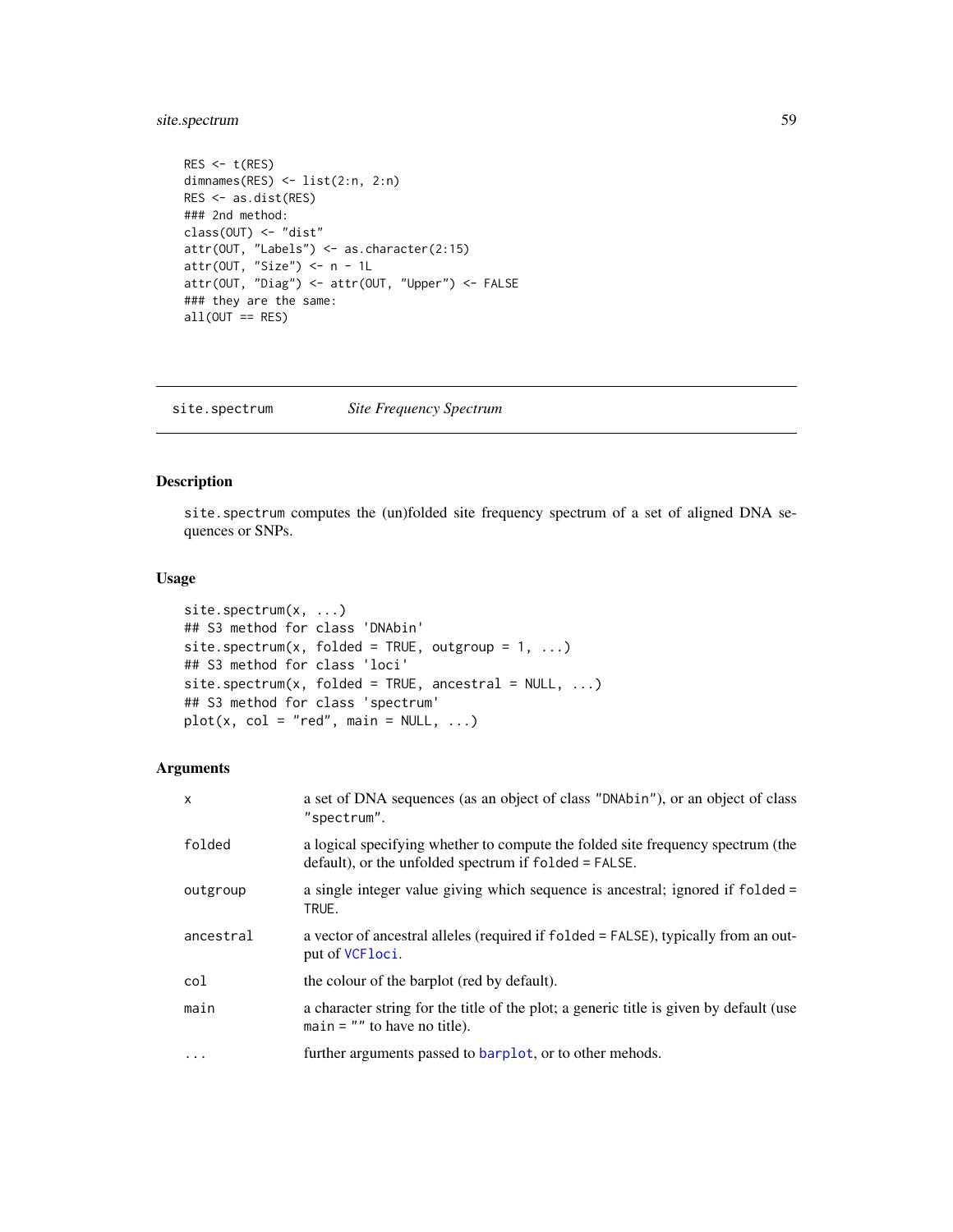# Details

Under the infinite sites model of mutation, mutations occur on distinct sites, so every segregating (polymorphic) site defines a partition of the n sequences (see Wakeley, 2009). The *site frequency spectrum* is a series of values where the ith element is the number of segregating sites defining a partition of i and n−i sequences. The *unfolded* version requires to define an ancestral state with an external (outgroup) sequence, so i varies between 1 and  $n - 1$ . If no ancestral state can be defined, the *folded* version is computed, so i varies between 1 and  $n/2$  or  $(n - 1)/2$ , for n even or odd, respectively.

If folded = TRUE, sites with more than two states are ignored and a warning is returned giving how many were found.

If folded = FALSE, sites with an ambiguous state at the external sequence are ignored and a warning is returned giving how many were found. Note that it is not checked if some sites have more than two states.

If x is an object of class "loci", the loci which are not biallelic (e.g., SNPs) are dropped with a warning.

#### Value

site.spectrum returns an object of class "spectrum" which is a vector of integers (some values may be equal to zero) with the attributes "sample.size" and "folded" (a logical value) indicating which version of the spectrum has been computed.

#### Author(s)

Emmanuel Paradis

#### References

Wakeley, J. (2009) *Coalescent Theory: An Introduction.* Greenwood Village, CO: Roberts and Company Publishers.

#### See Also

[DNAbin](#page-0-0) for manipulation of DNA sequences in R, [haplotype](#page-29-0)

```
require(ape)
data(woodmouse)
(sp <- site.spectrum(woodmouse))
plot(sp)
```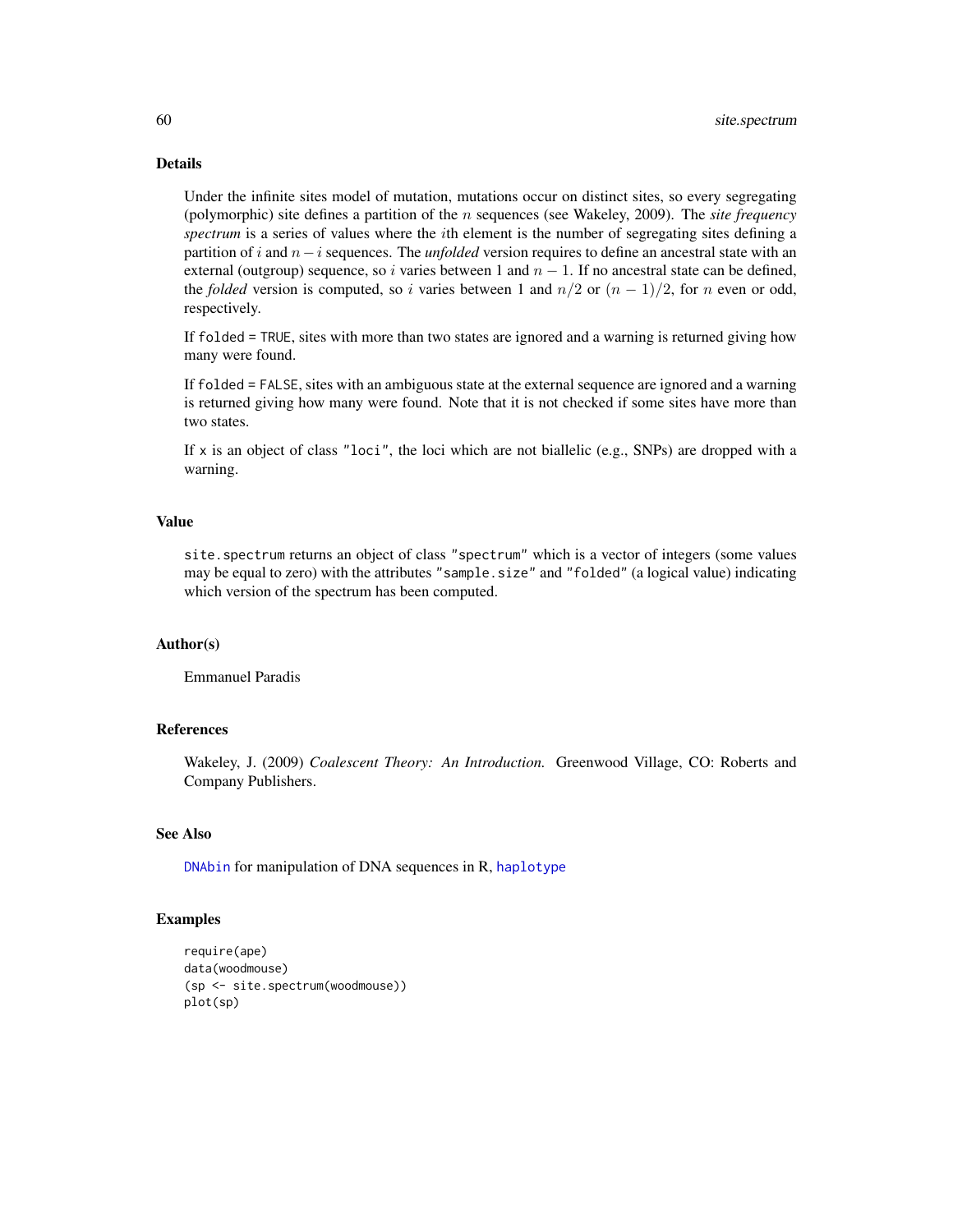# Description

This function fits a model of population change using the site frequency spectrum (SFS). The default assumes  $\Theta = 1$ . A model of population change estimates the temporal changes in  $\Theta$  with respect to the value of this parameter at present time. The model is specified by the user with the option epoch.

## Usage

```
stairway(x, epoch = NULL, step.min = 1e-6, step.max = 1e-3)
## S3 method for class 'stairway'
plot(x, type = "S", xlab = "Coalescent intervals",ylab = expression(Theta), ...)
## S3 method for class 'stairway'
lines(x, type = "S", \ldots)
```
# Arguments

| $\mathsf{x}$ | an object of class site. spectrum or of class stairway.                                   |
|--------------|-------------------------------------------------------------------------------------------|
| epoch        | an optional vector of integers giving the periods of time (or epochs) with distinct<br>Θ. |
| step.min     | a single numeric value giving the smallest step size used during optimization.            |
| step.max     | id. for the largest step size (see nlminb).                                               |
| type         | the type of lines.                                                                        |
| xlab, ylab   | the default labels on the axes.                                                           |
| $\ddotsc$    | further arguments passed to other methods.                                                |

# Details

The basic method implemented in this function is similar to Polanski and Kimmel (2003). The temporal model with "epochs" is from Liu and Fu (2015).

#### Value

By default, a single numeric value with the null deviance. If epoch is used, a list with the following components:

| estimates     | the maximum likelihood estimates.                                   |
|---------------|---------------------------------------------------------------------|
| deviance      | the deviance of the fitted model.                                   |
| null.deviance | the deviance of the null model.                                     |
| LRT           | the likelihood-ratio test comparing the null and the fitted models. |
| AIC.          | the Akaike information criterion of the fitted model.               |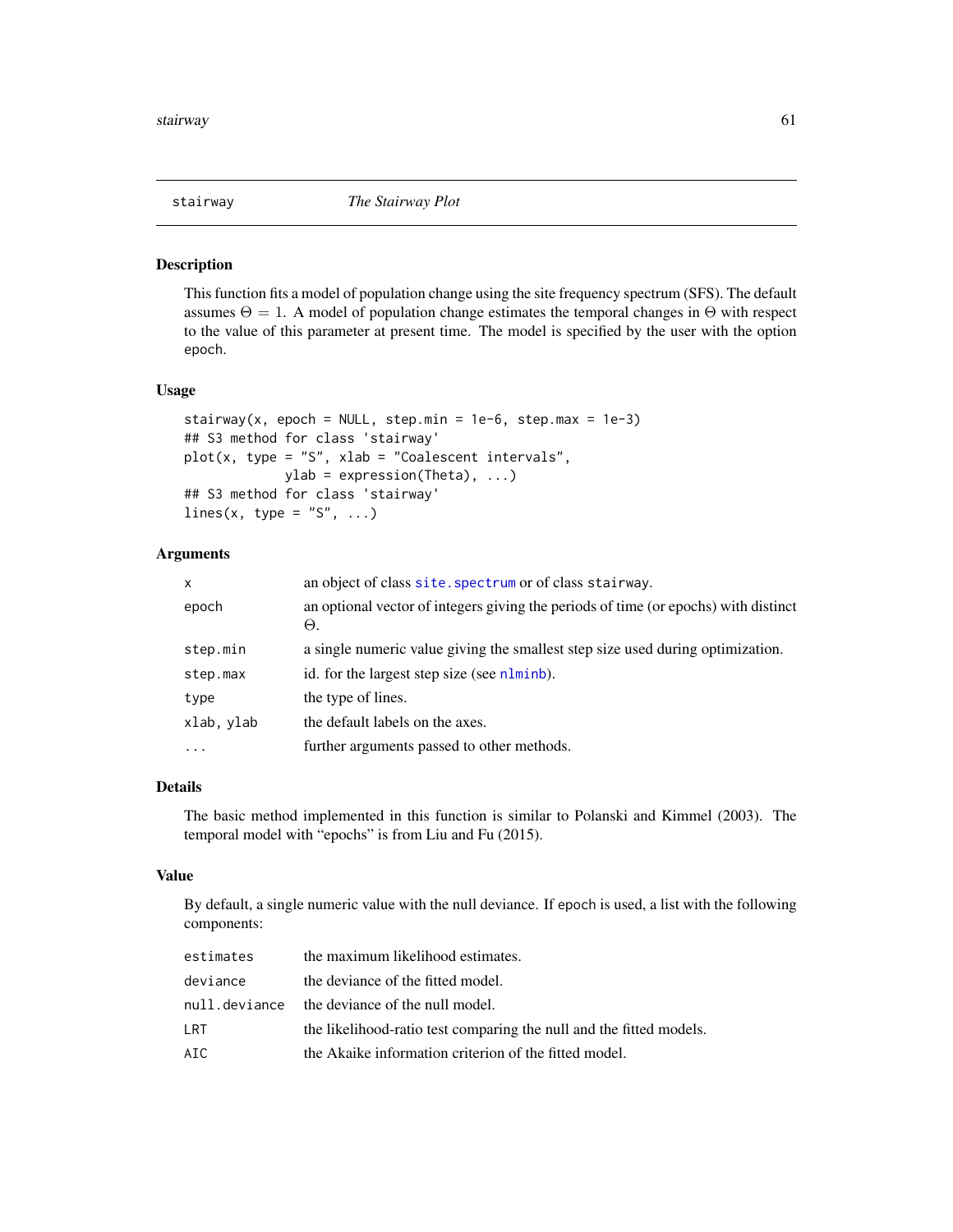### Author(s)

Emmanuel Paradis

#### References

Liu, X. M. and Fu, Y. X. (2015) Exploring population size changes using SNP frequency spectra. *Nature Genetics*, 47, 555–559.

Polanski, A. and Kimmel, M. (2003) New explicit expressions for relative frequencies of singlenucleotide polymorphisms with application to statistical inference on population growth. *Genetics*, 165, 427–436.

# See Also

[site.spectrum](#page-58-0), [nlminb](#page-0-0)

## Examples

```
data(woodmouse)
sp <- site.spectrum(woodmouse)
stairway(sp, c(1, 1, 1, 1, 1, 1, 1, 1, 2, 2, 2, 2, 2, 2))
```
subset.haplotype *Subsetting and Filtering Haplotypes*

# Description

This function selects haplotypes based on their (absolute) frequencies and/or proportions of missing nucleotides.

# Usage

```
## S3 method for class 'haplotype'
subset(x, minfreq = 1, maxfreq = Inf, maxna = Inf, na = c("N", "?"), ...)
```
## Arguments

| $\mathsf{x}$     | an object of class c("haplotype", "DNAbin").                                                                                                                                                                                                   |
|------------------|------------------------------------------------------------------------------------------------------------------------------------------------------------------------------------------------------------------------------------------------|
| minfreg, maxfreg |                                                                                                                                                                                                                                                |
|                  | the lower and upper limits of (absolute) haplotype frequencies. By default, all<br>haplotypes are selected whatever their frequency.                                                                                                           |
| maxna            | the maximum frequency (absolute or relative; see details) of missing nucleotides<br>within a given haplotype.                                                                                                                                  |
| na               | a vector of mode character specifying which nucleotide symbols should be treated<br>as missing data; by default, unknown nucleotide (N) and completely unknown<br>site (?) (can be lower- or uppercase). There are two shortcuts: see details. |
|                  | unused.                                                                                                                                                                                                                                        |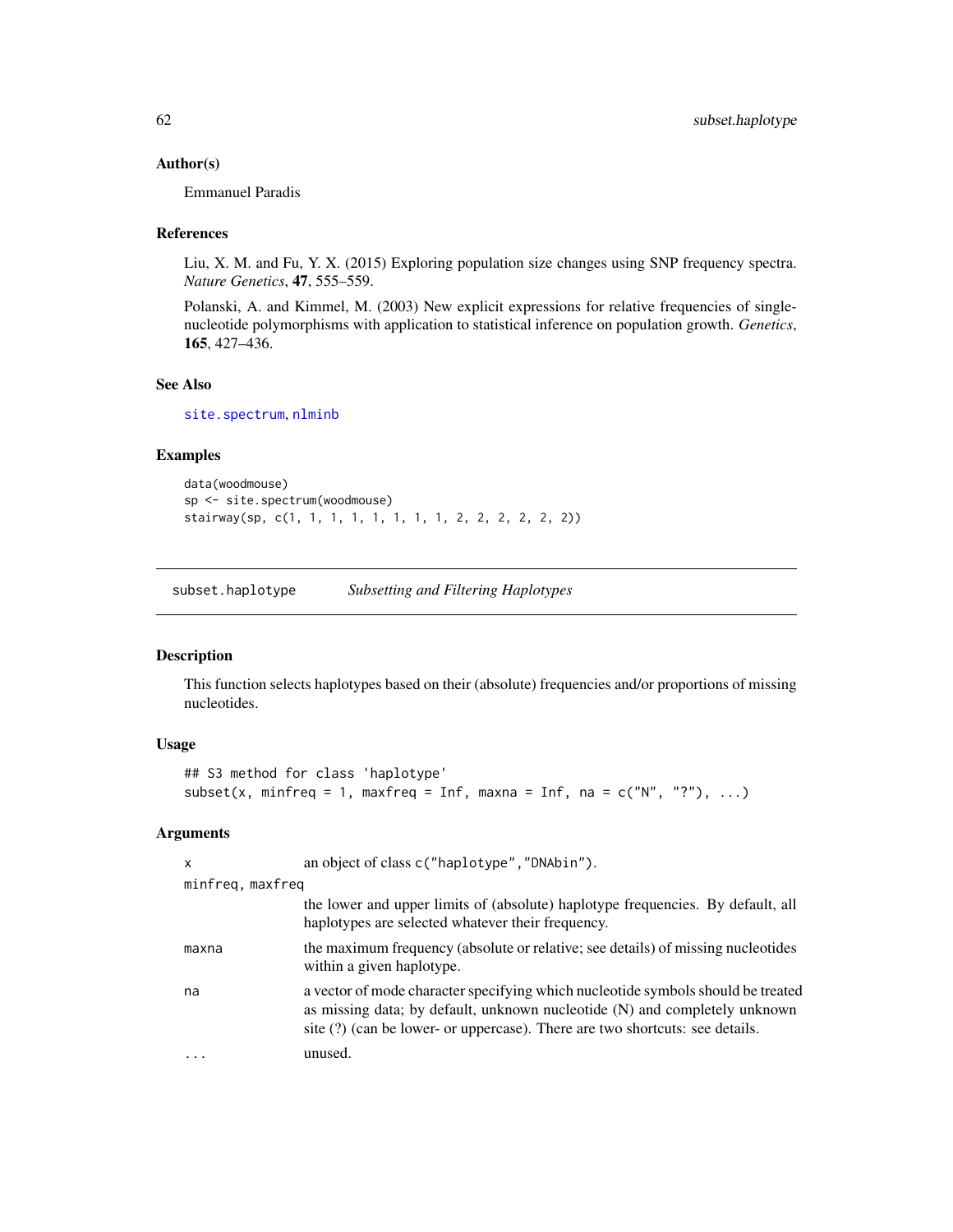## summary.loci 63

### Details

The value of maxna can be either less than one, or greater or equal to one. In the former case, it is taken as specifying the maximum proportion (relative frequency) of missing data within a given haplotype. In the latter case, it is taken as the maximum number (absolute frequency).

na = "all" is a shortcut for all ambiguous nucleotides (including N) plus alignment gaps and completely unknown site (?).

na = "ambiguous" is a shortcut for only ambiguous nucleotides (including N).

# Value

```
an object of class c("haplotype","DNAbin").
```
## Author(s)

Emmanuel Paradis

# See Also

[haplotype](#page-29-0)

#### Examples

```
data(woodmouse)
h <- haplotype(woodmouse)
subset(h, maxna = 20)
subset(h, maxna = 20/ncol(h)) # same thing than above
```
<span id="page-62-0"></span>summary.loci *Print and Summaries of Loci Objects*

## Description

These functions print and summarize table of alleles and loci (objects of class "loci").

# Usage

```
## S3 method for class 'loci'
print(x, details = FALSE, ...)## S3 method for class 'loci'
summary(object, ...)
## S3 method for class 'summary.loci'
print(x, \ldots)## S3 method for class 'loci'
x[i, j, drop = FALSE]## S3 method for class 'summary.loci'
plot(x, loci, what = "both", layout = 1, col = c("blue", "red"), ...)
```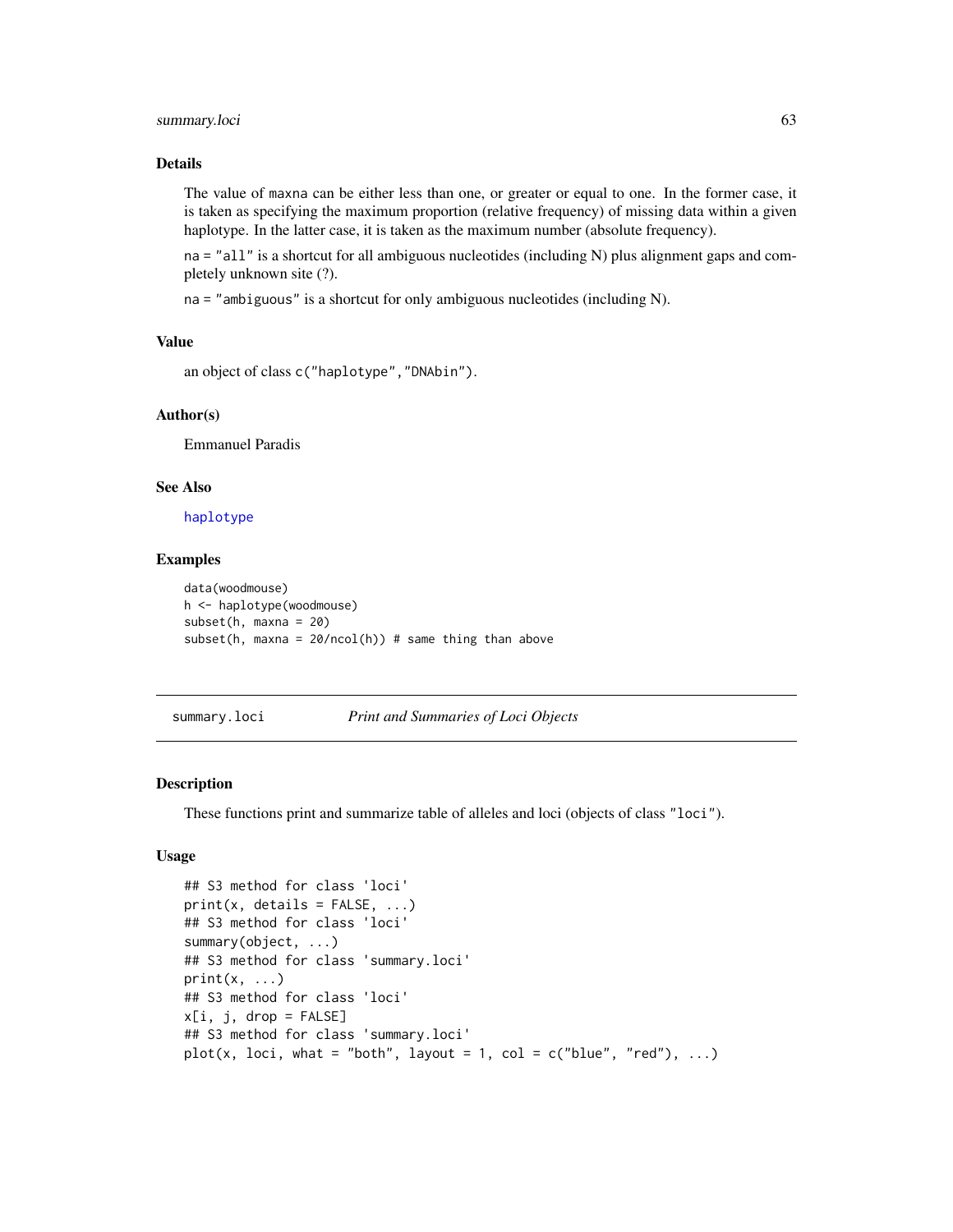### Arguments

| x, object | an object of class "loci" or "summary.loci".                                                                                                                                 |
|-----------|------------------------------------------------------------------------------------------------------------------------------------------------------------------------------|
| details   | a logical value: if TRUE the data are printed as a data frame; the default is FALSE.                                                                                         |
| i, j      | indices of the rows and/or columns to select or to drop. They may be numeric,<br>logical, or character (in the same way than for standard R objects).                        |
| drop      | a logical specifying whether to returned an object of the smallest dimension<br>possible, i.e., may return a vector or a factor if drop = TRUE (this is not the<br>default). |
| loci      | the loci (genes) to be plotted. By default, all loci are plotted.                                                                                                            |
| what      | the frequencies to be plotted. Three choices are possible: "alleles", "genotypes",<br>and "both" (the default), or any unambiguous abbreviations.                            |
| layout    | the number of graphs to be plotted simultaneously.                                                                                                                           |
| col       | the colours used for the barplots.                                                                                                                                           |
| $\cdots$  | further arguments to be passed to or from other methods.                                                                                                                     |
|           |                                                                                                                                                                              |

# Details

Genotypes not observed in the data frame are not counted.

When using the [ method, if only one column is extracted and the option drop = TRUE, or if the returned data frame has no 'locus' column, then the class "loci" is dropped. The option drop = FALSE (default) keeps the class (see examples).

An object of class "loci" can be edited in the R data editor with, e.g.,  $fix(x)$  or  $x \leq -edit(x)$ .

summary.loci computes the absolute frequencies (counts); see the examples on how to compute the relative frequencies (proportions).

## Value

summary.loci returns a list with the genes as names and each element made a list with two vectors "genotype" and "allele" with the frequencies (numbers) of genotypes and alleles, respectively. The names of these two vectors are the observed genotypes and alleles.

print and plot methods return NULL.

# Author(s)

Emmanuel Paradis

# See Also

[read.loci](#page-52-1), [getAlleles](#page-73-0), [edit.loci](#page-16-0)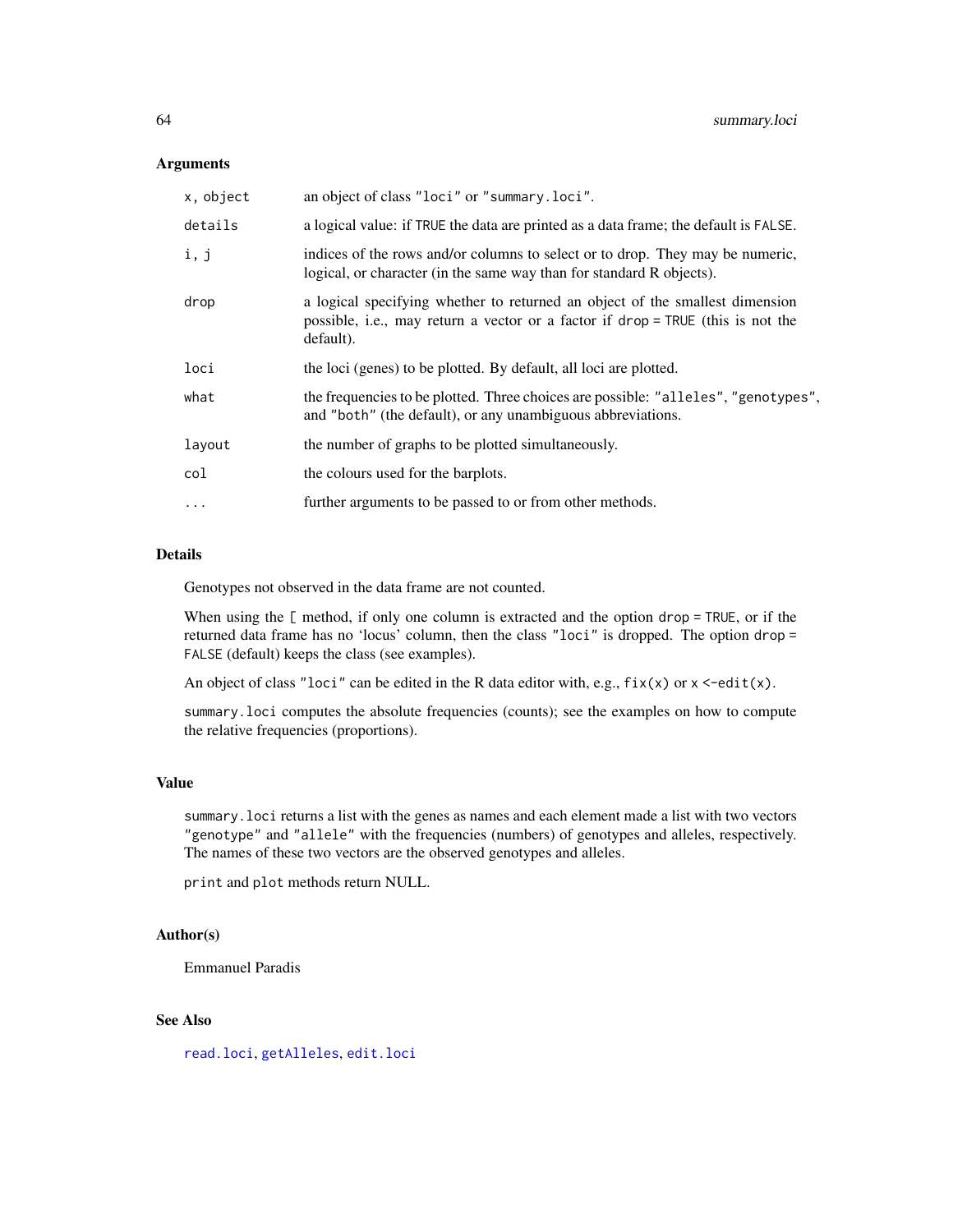$sw$  65

# Examples

```
data(jaguar)
s <- summary(jaguar)
## Not run:
## works if the device is large enough:
plot(s, layout = 30, las = 2)layout(1)
## End(Not run)
## compute the relative frequencies:
rapply(s, function(x) x/sum(x), how = "replace")## extract a single locus:
jaguar[, 1]
jaguar[, 1, drop = TRUE] # returns a vector
jaguar[[1]] \qquad \qquad \qquad # also returns a vector
```
#### sw *Sliding Windows*

#### Description

Applies a function over a matrix or a vector using sliding windows. sw is a generic function with a method for "DNAbin" matrices.

## Usage

```
sw(x, width, step, ...)
## Default S3 method:
sw(x, width = 100, step = 50, POS = NULL,FUN = mean, out.of.pos = NA\_real, na.rm = TRUE, L = NULL, ...)
## S3 method for class 'DNAbin'
sw(x, width = 100, step = 50, FUN = GC.content,rowAverage = FALSE, quiet = TRUE, \ldots)
## S3 method for class 'sw'
plot(x, type = "l", xlab = "Position", x.scaling = 1,show.ranges = FALSE, col.ranges = "blue",
     lty.ranges = 1, lwd.ranges = 1, \dots)
```
## Arguments

| X.               | a vector or a matrix.                                                                                                   |
|------------------|-------------------------------------------------------------------------------------------------------------------------|
| width            | an integer giving the window width.                                                                                     |
| step             | an integer giving the step separating successive windows.                                                               |
| P <sub>O</sub> S | a numeric vector giving the positions of the sites.                                                                     |
| <b>FUN</b>       | the function to be applied to the windows.                                                                              |
| rowAverage       | a logical value: if TRUE, FUN is applied over all rows of x; if FALSE (the default)<br>FUN is applied to each row of x. |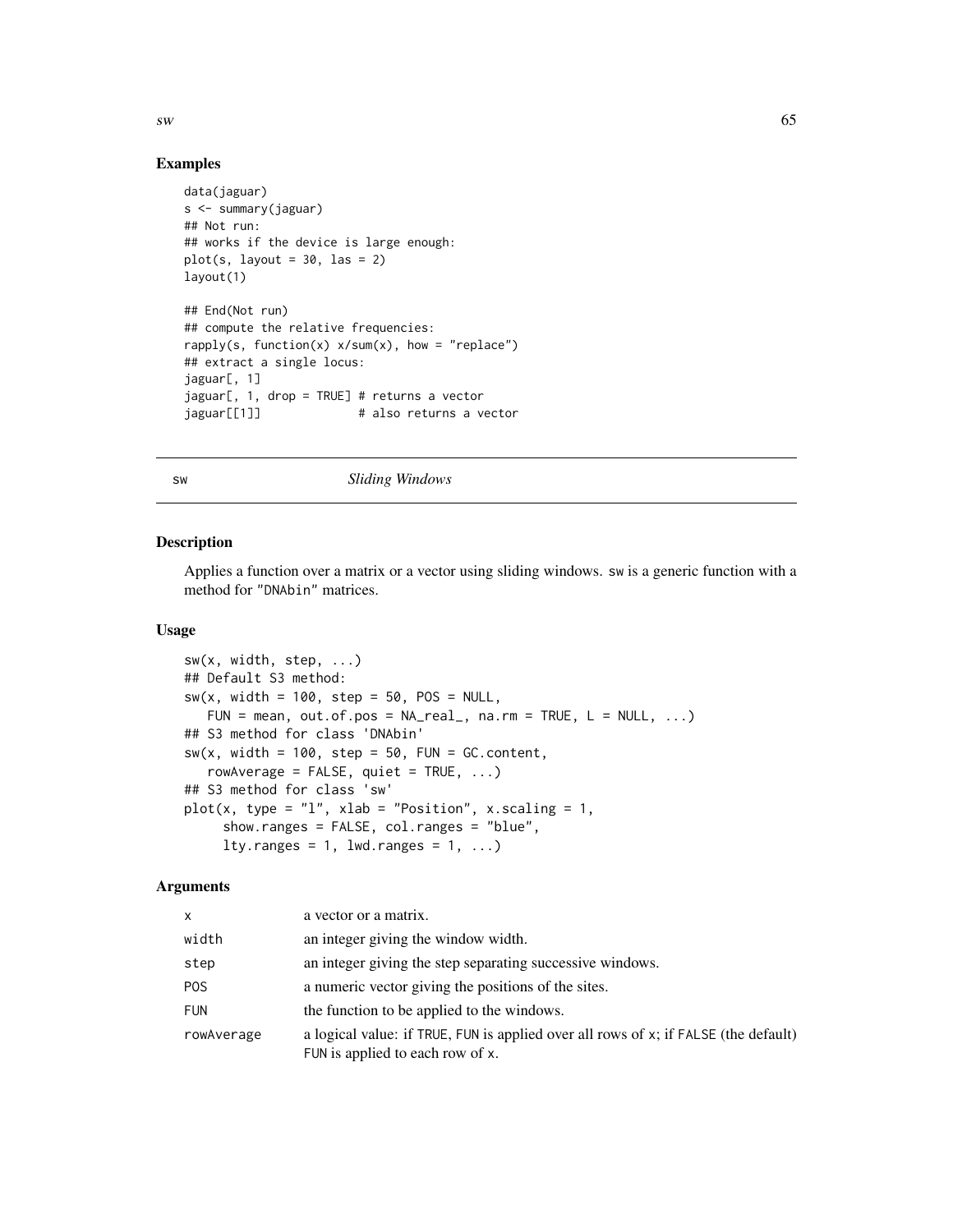| out.of.pos                         | the values used for the sites which are not in POS.                                                                                           |
|------------------------------------|-----------------------------------------------------------------------------------------------------------------------------------------------|
| na.rm                              | option passed to FUN.                                                                                                                         |
| L                                  | the length of the chromosome (or sequence). If not given, this is largest value in<br>POS or the length of x if POS is not given.             |
| quiet                              | a logical value: if FALSE, the progress of the calculations is printed.                                                                       |
| type                               | the type of plotting (see plot. default).                                                                                                     |
| xlab                               | the label under the x-axis.                                                                                                                   |
| x.scaling                          | the scaling of the x-axis.                                                                                                                    |
| show.ranges                        | a logical value specifying whether to show the ranges of the windows with hor-<br>izontal segments (ignored with a warning if x is a matrix). |
| col.ranges, lty.ranges, lwd.ranges |                                                                                                                                               |
|                                    | arguments to modify the appearance of the above segments (see segments).                                                                      |
| .                                  | further arguments passed to and from methods.                                                                                                 |

# Details

FUN should return a single value.

x should be a matrix for the "DNAbin" method, or a vector for the default one.

For the default method, the vector  $x$  is expanded into a vector of length  $\mathsf{L}$  (see above on how this value is found) and the positions which are not in POS are filled with the value given in out.of.pos. The resulting vector is then analysed with the function FUN which must have an option na.rm. If the function you want to use does not have this option, you can use something like FUN = function(x,na.rm = TRUE) foo(x[!is.na(x)]), replacing 'foo' by the name of your function. You may also include more control on the handling of missing data.

# Value

a matrix or a vector (if rowAverage = TRUE).

## Author(s)

Emmanuel Paradis

pos <- sort(sample(1e6, 100))

```
data(woodmouse)
sw(woodmouse)
sw(woodmouse, 200, 200)
sw(woodmouse, 200, 200, rowAverage = TRUE)
## to get the proportions of G:
foo \leq function(x) base.freq(x)["g"]
sw(woodmouse, 200, 200, FUN = foo, rowAverage = TRUE)
## a simulated example with the default method:
x \leftarrow runif(100)
```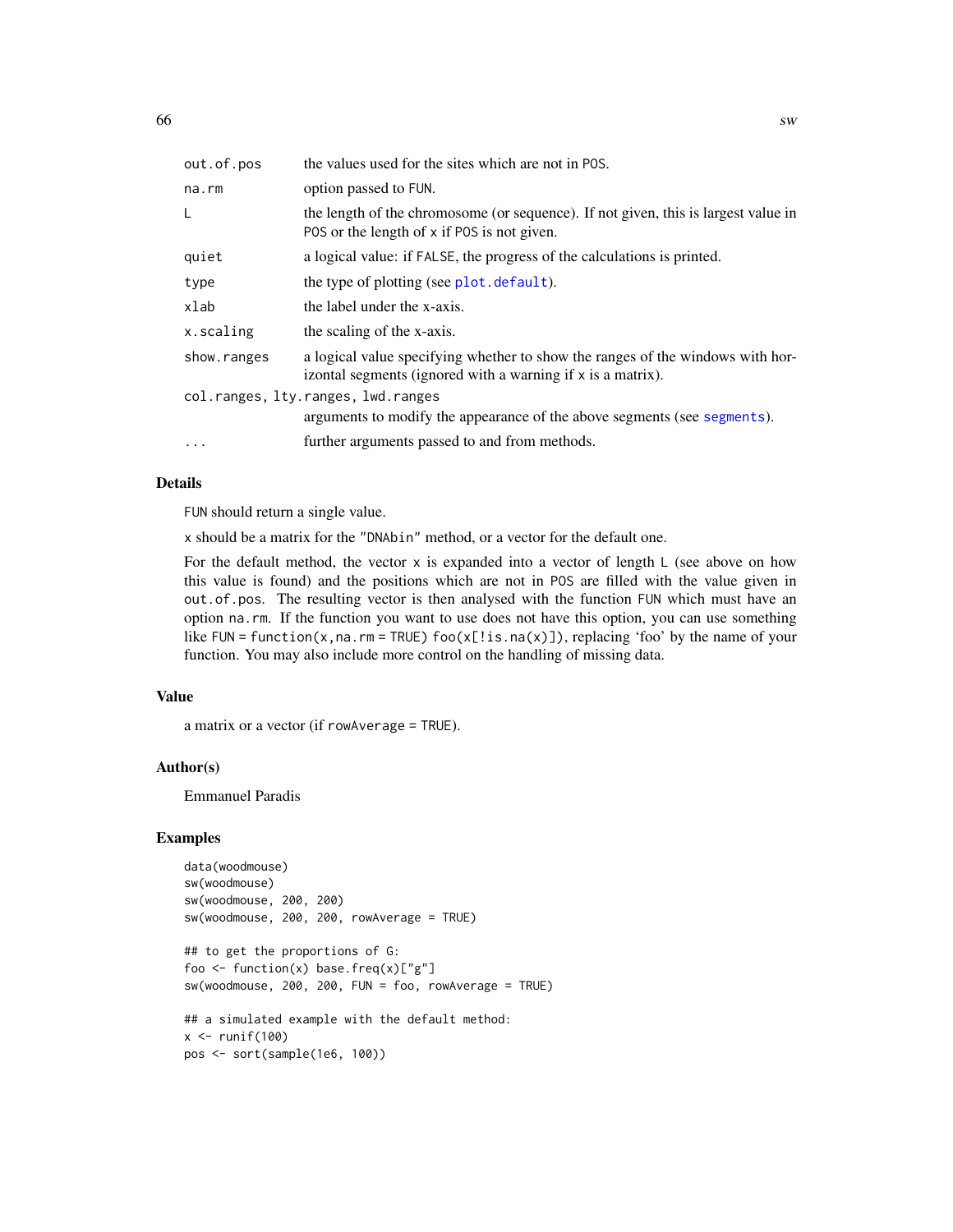# tajima.test 67

```
resx \le - sw(x, w = 2e4, s = 5e3, POS = pos, L = 1e6)
plot(resx, show.ranges = TRUE, x.scaling = 1e6, xlab = "Position (Mb)")
```
tajima.test *Test of the Neutral Mutation Hypothesis*

## Description

This function tests the neutral mutation hypothesis with Tajima's *D*.

# Usage

tajima.test(x)

#### Arguments

x a set of DNA sequences (object of class "DNAbin").

# Value

A list with three numeric values:

| D.          | Tajima's <i>D</i> statistic.                                                                           |
|-------------|--------------------------------------------------------------------------------------------------------|
| Pval.normal | the p-value assuming that D follows a normal distribution with mean zero and<br>variance one.          |
| Pval.beta   | the p-value assuming that D follows a beta distribution after rescaling on $[0, 1]$<br>(Tajima, 1989). |

# Note

Alignment gaps in the sequences are ignored when calculating pairwise distances.

# Author(s)

Emmanuel Paradis

# References

Tajima, F. (1989) Statistical method for testing the neutral mutation hypothesis by DNA polymorphism. *Genetics*, 123, 595–595.

```
require(ape)
data(woodmouse)
tajima.test(woodmouse)
```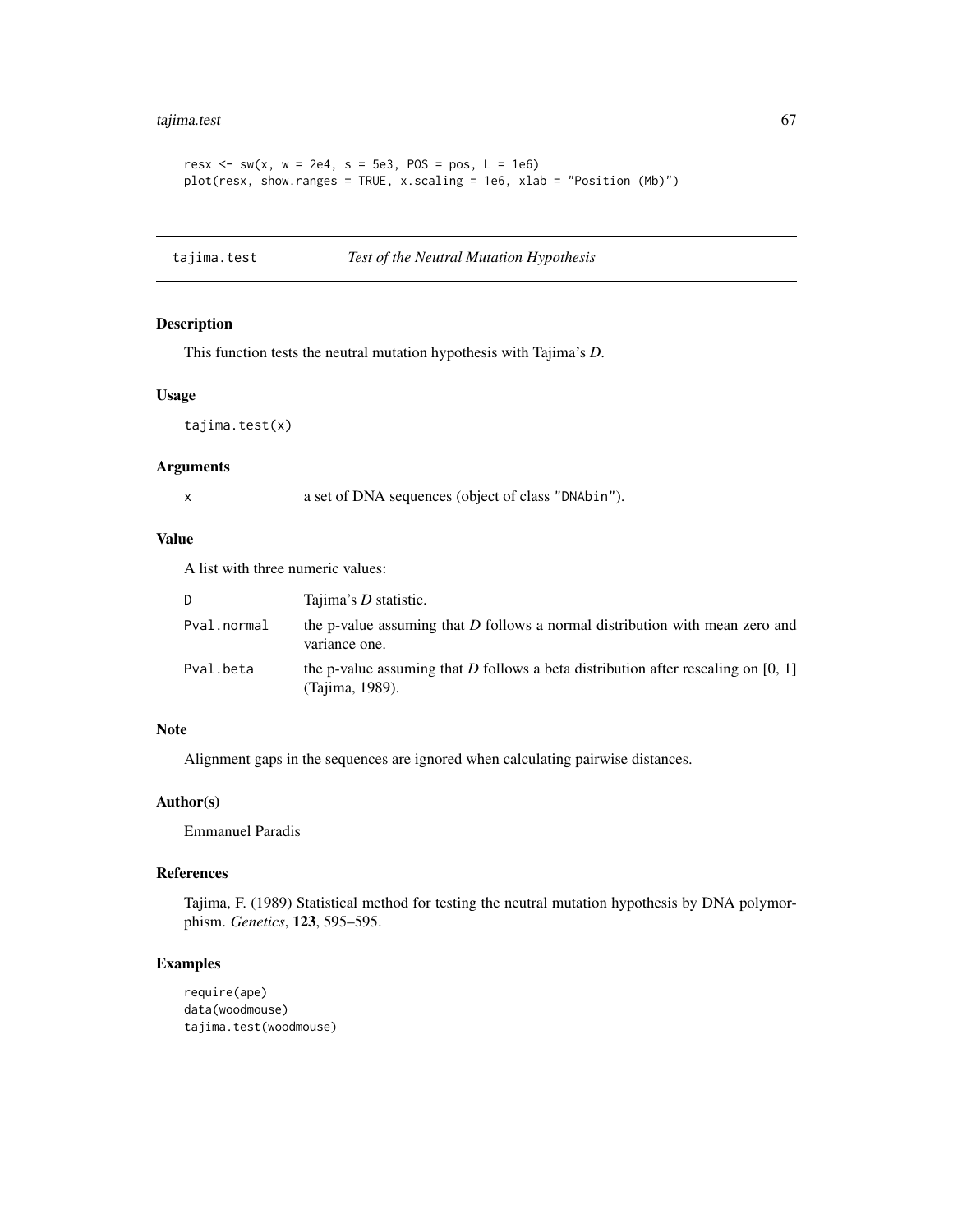<span id="page-67-0"></span>

## Description

This function computes the population parameter THETA using the homozygosity (or mean heterozygosity) from gene frequencies.

## Usage

 $theta.h(x, standard_error = FALSE)$ 

#### Arguments

x a vector or a factor.

standard.error a logical indicating whether the standard error of the estimated theta should be returned (TRUE), the default being FALSE.

#### Details

The argument x can be either a factor or a vector. If it is a factor, then it is taken to give the individual alleles in the population. If it is a numeric vector, then its values are taken to be the numbers of each allele in the population. If it is a non-numeric vector, it is a coerced as a factor.

The standard error is computed with an approximation due to Chakraborty and Weiss (1991).

#### Value

A numeric vector of length one with the estimated theta (the default), or of length two if the standard error is returned (standard.error = TRUE).

#### Author(s)

Emmanuel Paradis

#### References

Zouros, E. (1979) Mutation rates, population sizes and amounts of electrophoretic variation at enzyme loci in natural populations. *Genetics*, 92, 623–646.

Chakraborty, R. and Weiss, K. M. (1991) Genetic variation of the mitochondrial DNA genome in American Indians is at mutation-drift equilibrium. *American Journal of Physical Anthropology*, 86, 497–506.

# See Also

[heterozygosity](#page-33-0), [theta.s](#page-70-0), [theta.k](#page-68-0), [theta.tree](#page-71-0)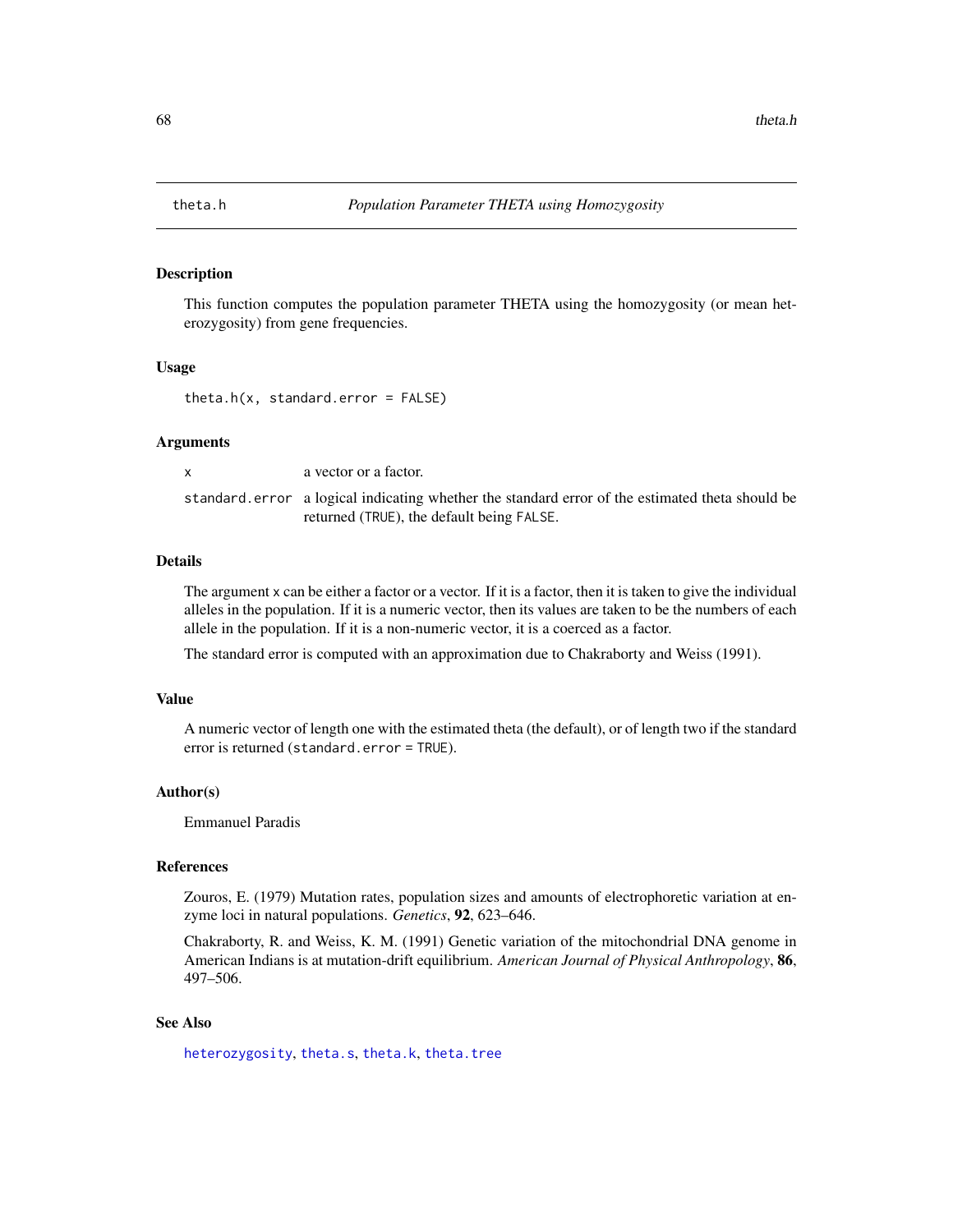#### $theta. k$  69

# Examples

```
data(jaguar)
## compute frequencies:
S <- summary(jaguar)
## compute THETA for all loci:
sapply(S, function(x) theta.h(x$allele))
```
<span id="page-68-0"></span>theta.k *Population Parameter THETA using Expected Number of Alleles*

## Description

This function computes the population parameter THETA using the expected number of alleles.

#### Usage

theta.k(x,  $n = NULL$ ,  $k = NULL$ )

## Arguments

| X | a vector or a factor.                   |
|---|-----------------------------------------|
| n | a numeric giving the sample size.       |
| k | a numeric giving the number of alleles. |

# Details

This function can be used in two ways: either with a vector giving the individual genotypes from which the sample size and number of alleles are derived (e.g., theta.k(x)), or giving directly these two quantities (e.g., theta.k( $n = 50, k = 5$ )).

The argument x can be either a factor or a vector. If it is a factor, then it is taken to give the individual alleles in the population. If it is a numeric vector, then its values are taken to be the numbers of each allele in the population. If it is a non-numeric vector, it is a coerced as a factor.

Both arguments n and k must be single numeric values.

#### Value

A numeric vector of length one with the estimated theta.

# Note

For the moment, no standard-error or confidence interval is computed.

# Author(s)

Emmanuel Paradis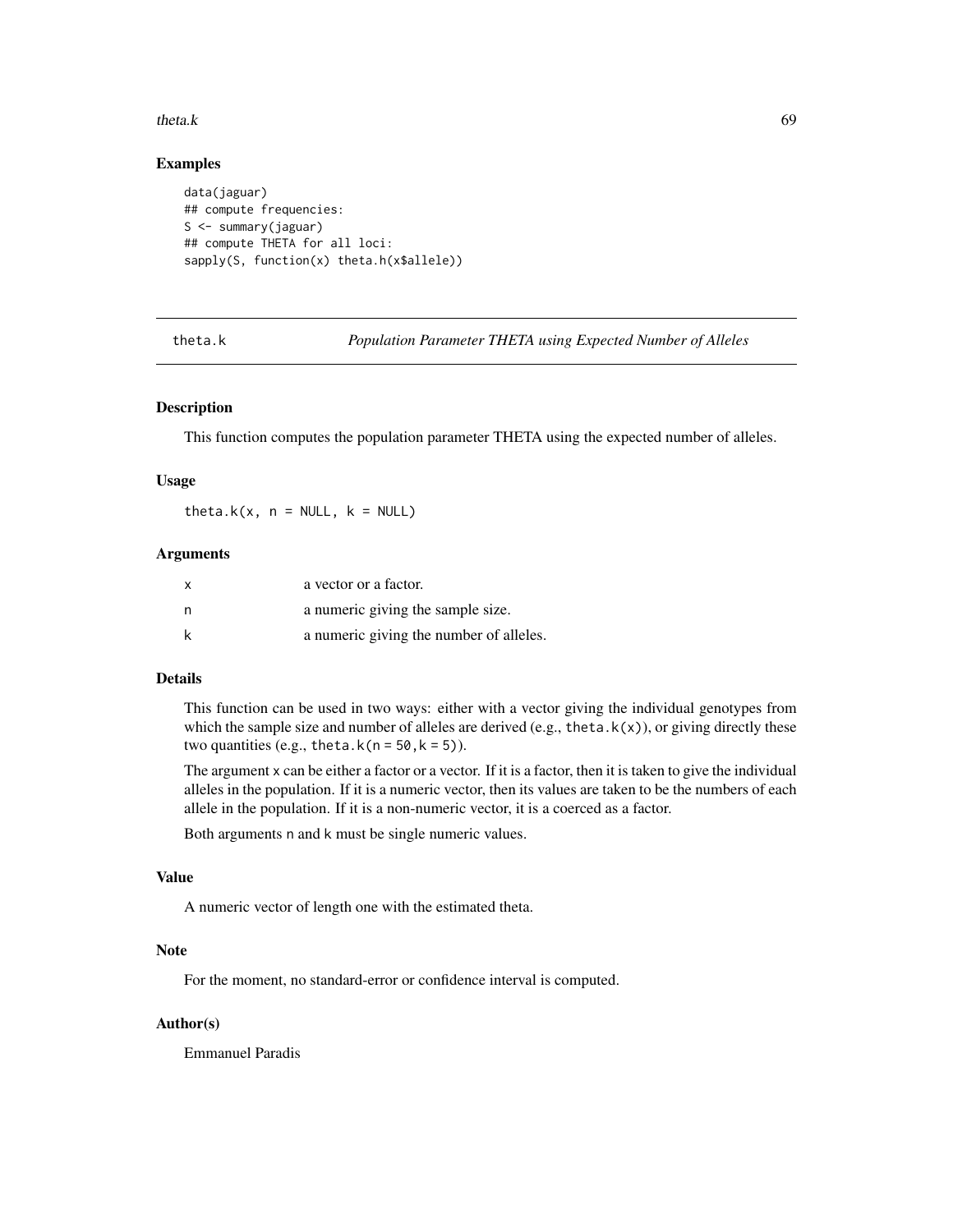## References

Ewens, W. J. (1972) The sampling theory of selectively neutral alleles. *Theoretical Population Biology*, 3, 87–112.

## See Also

[theta.h](#page-67-0), [theta.s](#page-70-0), [theta.tree](#page-71-0)

# Examples

```
data(jaguar)
## compute frequencies:
S <- summary(jaguar)
## compute THETA for all loci:
sapply(S, function(x) theta.k(x$allele))
```
theta.msat *Population Parameter THETA From Micro-Satellites*

## Description

This function estimates the population parameter  $\theta$  using micro-satellite data with three different estimators.

#### Usage

theta.msat(x)

# Arguments

x an object of class "loci".

## Details

The three estimators are based on (i) the variance of the number of repeats, (ii) the expected homozygosity (both described in Kimmel et al., 1998), and (iii) the mean allele frequencies (Haasl and Payseur, 2010).

The data must be micro-satellites, so the allele names must be the allele sizes (see the example). If the data are expressed in repeat counts, then only the first estimator is affected.

# Value

a numeric matrix with loci as rows and the three estimates of  $\theta$  as columns.

## Author(s)

Emmanuel Paradis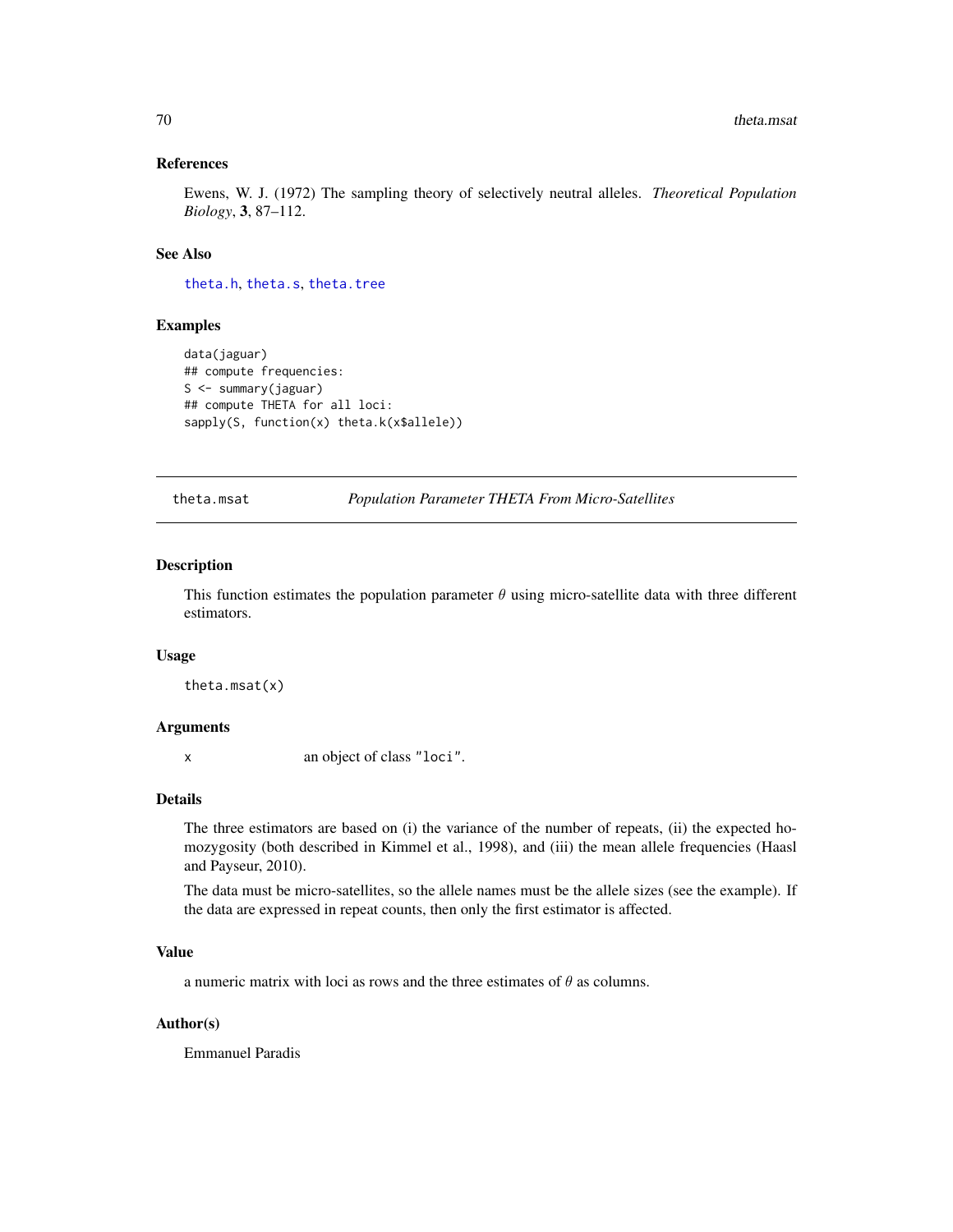#### theta.s  $\frac{71}{2}$

# References

Kimmel, M., Chakraborty, R., King, J. P., Bamshad, M., Watkins, W. S. and Jorde, L. B. (1998) Signatures of population expansion in microsatellite repeat data. *Genetics*, 148, 1921–1930.

Haasl, R. J. and Payseur, B. A. (2010) The number of alleles at a microsatellite defines the allele frequency spectrum and facilitates fast accurate estimation of θ. *Molecular Biology and Evolution*, 27, 2702–2715.

# See Also

[theta.h](#page-67-0), [theta.tree](#page-71-0)

## Examples

data(jaguar) theta.msat(jaguar)

<span id="page-70-0"></span>theta.s *Population Parameter THETA using Segregating Sites*

# Description

This function computes the population parameter THETA using the number of segregating sites s in a sample of  $n$  DNA sequences.

#### Usage

```
theta.s(x, \ldots)## S3 method for class 'DNAbin'
theta.s(x, variance = FALSE, ...)
## Default S3 method:
theta.s(x, n, variance = FALSE, ...)
```
#### Arguments

| X                       | a numeric giving the number of segregating sites.                                                                       |
|-------------------------|-------------------------------------------------------------------------------------------------------------------------|
| n                       | a numeric giving the number of sequences.                                                                               |
| variance                | a logical indicating whether the variance of the estimated THETA should be<br>returned (TRUE), the default being FALSE. |
| $\cdot$ $\cdot$ $\cdot$ | arguments passed to methods.                                                                                            |

# Value

A numeric vector of length one with the estimated theta (the default), or of length two if the standard error is returned (variance = TRUE).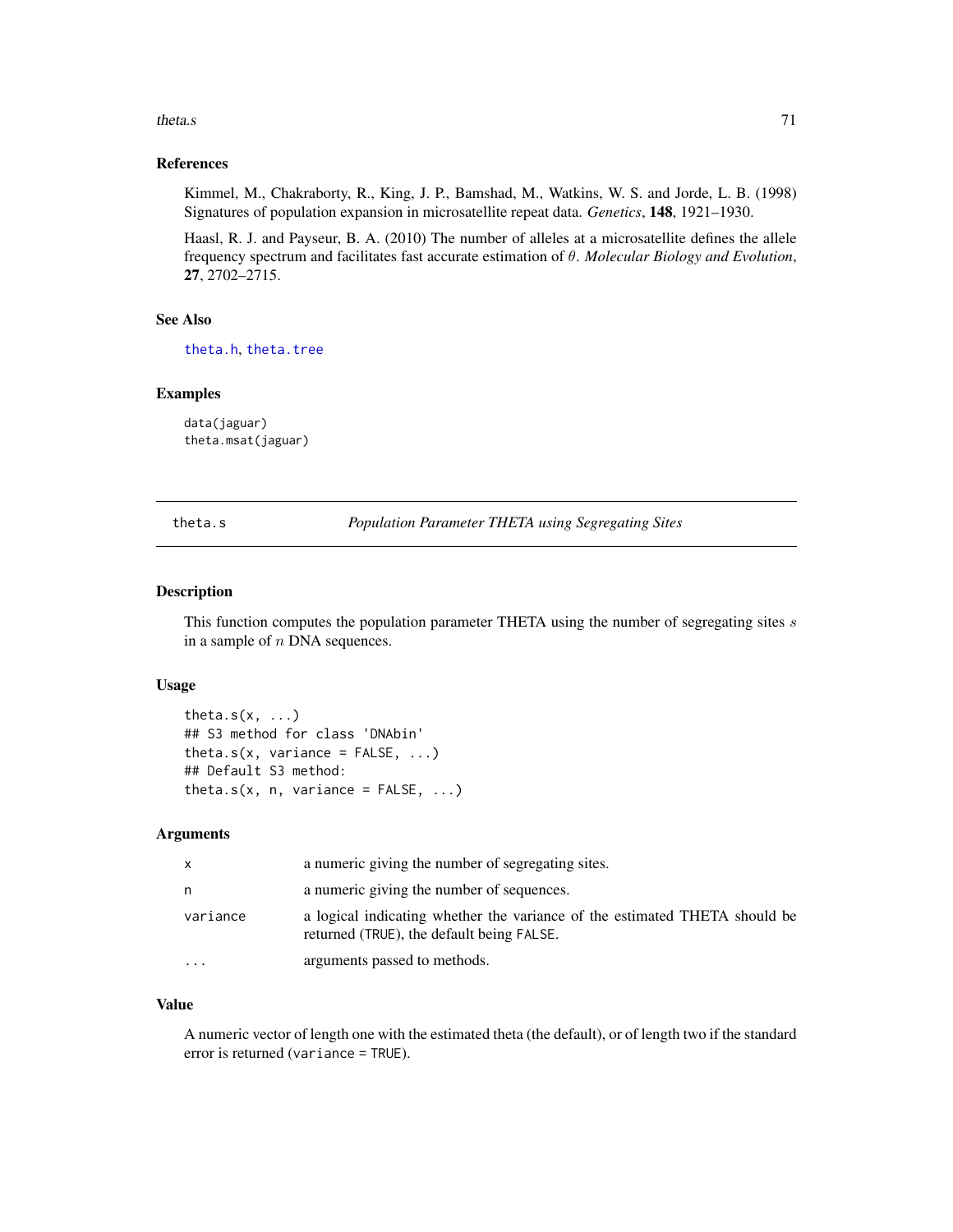## Note

The number of segregating sites needs to be computed beforehand, for instance with the function seg.sites (see example below).

## Author(s)

Emmanuel Paradis

# References

Watterson, G. A. (1975) On the number of segragating sites in genetical models without recombination. *Theoretical Population Biology*, 7, 256–276.

Tajima, F. (1989) Statistical method for testing the neutral mutation hypothesis by DNA polymorphism. *Genetics*, 123, 585–595.

## See Also

[theta.h](#page-67-0), [theta.k](#page-68-0), [seg.sites](#page-0-0), [nuc.div](#page-48-0), [theta.tree](#page-71-0)

#### Examples

```
data(woodmouse)
theta.s(woodmouse)
theta.s(woodmouse, variance = TRUE)
## using the default:
s <- length(seg.sites(woodmouse))
n <- nrow(woodmouse)
theta.s(s, n)
```
<span id="page-71-0"></span>theta.tree *Population Parameter THETA Using Genealogy*

# Description

These functions estimate the population parameter  $\Theta$  from a genealogy (coded a as phylogenetic tree) under the coalescent.

#### Usage

```
theta.tree(phy, theta, fixed = FALSE, analytical = TRUE, log = TRUE)
theta.tree.hetero(phy, theta, fixed = FALSE, log = TRUE)
```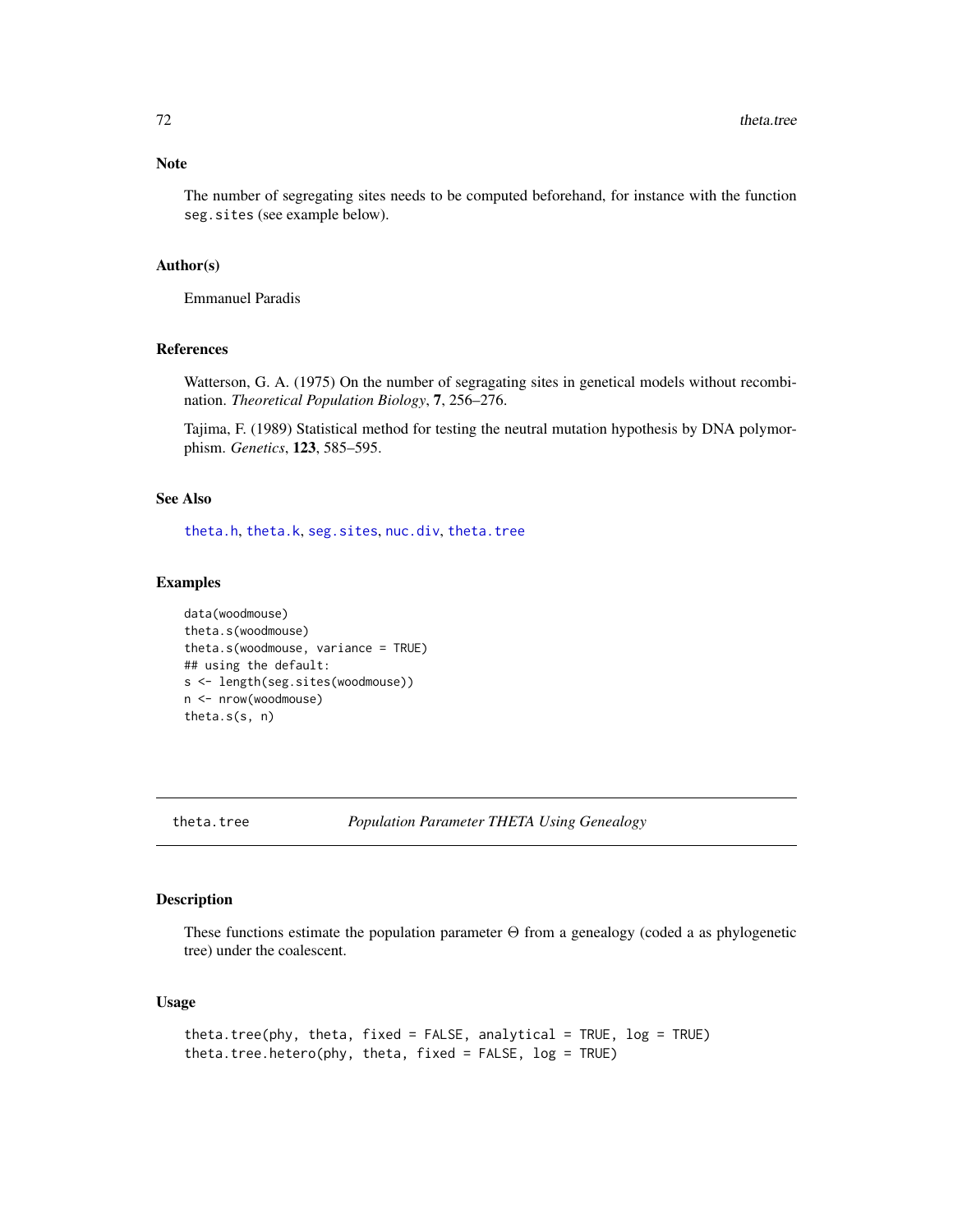#### <span id="page-72-0"></span>theta.tree 73

#### **Arguments**

| phy        | an object of class "phylo".                                                                                                                                                                                            |
|------------|------------------------------------------------------------------------------------------------------------------------------------------------------------------------------------------------------------------------|
| theta      | a numeric vector.                                                                                                                                                                                                      |
| fixed      | a logical specifying whether to estimate theta (the default), or to return the<br>likelihoods for all values in theta.                                                                                                 |
| analytical | a logical specifying whether to use analytical formulae to estimate theta and its<br>standard-error. If FALSE, a numerical optimisation of the likelihood is performed<br>(this option is ignored if $fixed = TRUE$ ). |
| log        | a logical specifying whether to return the likelihoods on a log scale (the default);<br>ignored if fixed = FALSE.                                                                                                      |

### Details

With theta. tree, the tree phy is considered as a genealogy with contemporaneous samples, and therefore should be ultrametric. With theta.tree.hetero, the samples may be heterochronous so phy can be non-ultrametric. If phy is ultrametric, both functions return the same results.

By default,  $\theta$  is estimated by maximum likelihood and the value given in theta is used as starting value for the minimisation function (if several values are given as a vector the first one is used). If fixed = TRUE, then the [log-]likelihood values are returned corresponding to each value in theta.

The present implementation does a numerical optimisation of the log-likelihood function (with [nlminb](#page-0-0)) with the first partial derivative as gradient. It is possible to solve the latter and have a direct analytical MLE of  $\theta$  (and its standard-error), but this does not seem to be faster.

#### Value

If fixed = FALSE, a list with two elements:

the ta the maximum likelihood estimate of  $\Theta$ ;

logLik the log-likelihood at its maximum.

If fixed = TRUE, a numeric vector with the [log-]likelihood values.

### Author(s)

Emmanuel Paradis

#### References

Kingman, J. F. C. (1982) The coalescent. *Stochastic Processes and their Applications*, 13, 235–248. Kingman, J. F. C. (1982) On the genealogy of large populations. *Journal of Applied Probability*, 19A, 27–43.

Wakeley, J. (2009) *Coalescent Theory: An Introduction.* Greenwood Village, CO: Roberts and Company Publishers.

#### See Also

[theta.h](#page-67-0), [theta.s](#page-70-0), [theta.k](#page-68-0)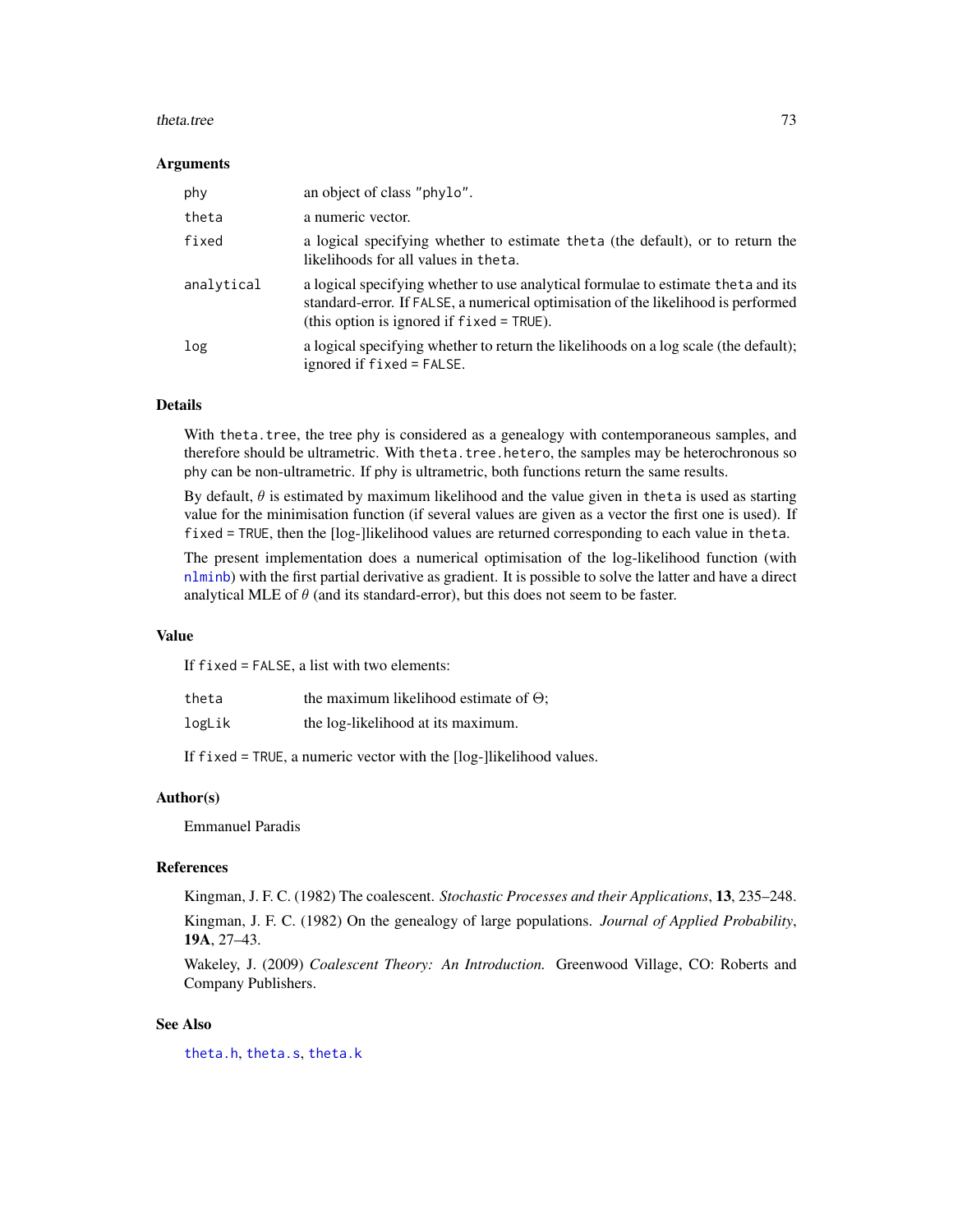#### <span id="page-73-0"></span>Examples

```
tr < -r \text{coal}(50)(o \leq theta.tree(tr))
theta.tree(tr, 10, analytical = FALSE) # uses nlminb()## profile log-likelihood:
THETA <- seq(0.5, 2, 0.01)
logLikelihood <- theta.tree(tr, THETA, fixed = TRUE)
plot(THETA, logLikelihood, type = "l")
xx \leq - seq(o$theta - 1.96 * o$se, o$theta + 1.96 * o$se, 0.01)
yy <- theta.tree(tr, xx, fixed = TRUE)
polygon(c(xx, rev(xx)), c(yy, rep(0, length(xx))),
        border = NA, col = "lightblue")
segments(o$theta, 0, o$theta, o$logLik, col = "blue")
abline(v = 1, lty = 3)legend("topright", legend = expression("log-likelihood",
       "True " * theta, hat(theta) * " (MLE)", "95%\ conf. interv."),
       lty = c(1, 3, 1, 1), lwd = c(1, 1, 1, 15),col = c("black", "black", "blue", "lightblue"))
```
utilities *Utily Functions for pegas*

#### Description

The first three functions extract information on loci, expand.genotype creates a table of all possible genotypes given a set of alleles, proba.genotype calculates expected probabilities of genotypes under Hardy–Weinberg equilibrium, is. snp tests whether a locus is a SNP, is. phased tests whether a gentotype is phased, and unphase unphase phased genotypes.

#### Usage

```
getPloidy(x)
getAlleles(x)
getGenotypes(x)
expand.genotype(n, alleles = NULL, ploidy = 2, matrix = FALSE)
proba.genotype(alleles = c("1", "2"), p, ploidy = 2)
is.snp(x)## S3 method for class 'loci'
is.snp(x)
is.phased(x)
unphase(x)
```
# Arguments

|         | an object of class "loci".                                                   |
|---------|------------------------------------------------------------------------------|
|         | an integer giving how many alleles to consider (ignored if alleles is used). |
| alleles | the allele names as a vector of mode character.                              |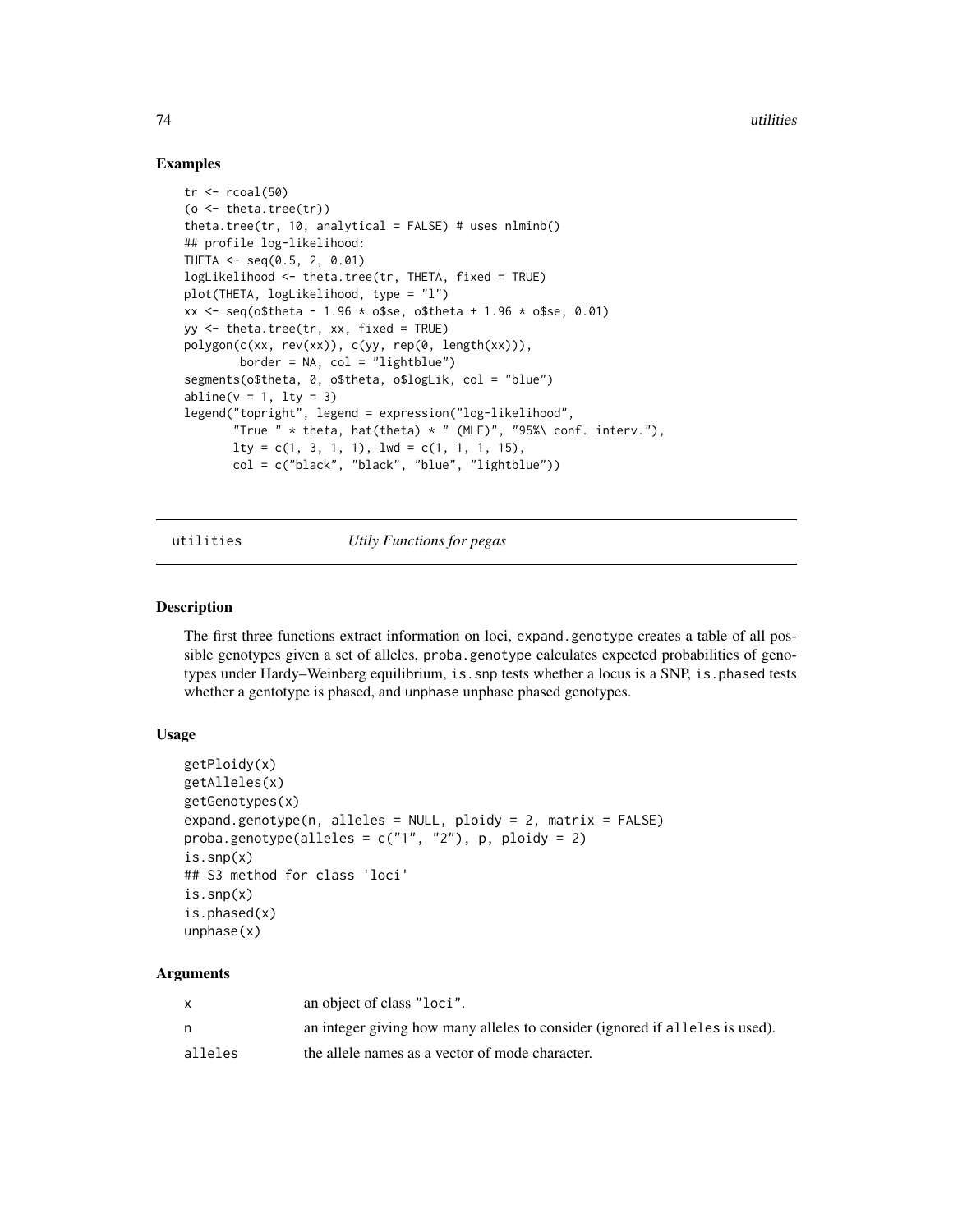#### utilities 75

| ploidy | an integer giving the ploidy level (either 2 or 4 for the moment).                            |
|--------|-----------------------------------------------------------------------------------------------|
| matrix | a logical specifying whether to return the genotypes in a matrix or as a character<br>vector. |
|        | a vector of allele probabilities; if missing, equal probabilities are assumed.                |

#### **Details**

expand.genotype and proba.genotype accept any level of ploidy and any number of alleles.

For is.snp, a locus is defined as a SNP if it has two alleles and their labels are made of a single character (e.g., A and T, or 1 and 2, but not A and AT).

#### Value

getPloidy returns the ploidy level of all genotypes as a matrix of integers with rownames and colnames taken from x.

getAlleles and getGenotypes return the alleles and genotypes, respectively, observed in all loci in an object of class "loci" as a list.

expand.genotype returns a character vector (the default) or a matrix where the rows are the genotypes and the columns are the alleles. The matrix is numeric by default, or character if the argument alleles is given.

proba.genotype returns a numeric vector with names set as the genotypes.

is.snp returns a logical vector specifying whether each locus is a SNP.

is. phased returns a matrix of the same size than the original data specifying whether each genotype is phased or not.

unphase unphases the genotypes and eventually pools those that become identical once unphased (e.g., A|T and T|A).

# Author(s)

Emmanuel Paradis

#### Examples

```
data(jaguar)
X \leftarrow jaguar[, 1:2]
getAlleles(X)
getGenotypes(X)
expand.genotype(2)
expand.genotype(2, LETTERS[1:3])
expand.genotype(3, ploidy = 4)
proba.genotype() # classical HWE with 2 alleles
## an octoploid with a six-allele locus (1287 possible genotypes):
length(p \leq-proba.genotype(alleles = LETTER[1:6], ploidy = 8))max(p) # ~ 0.006
## back to the jaguar data:
s < - summary(X)
## allele counts from the first locus:
p <- s[[1]]$allele
```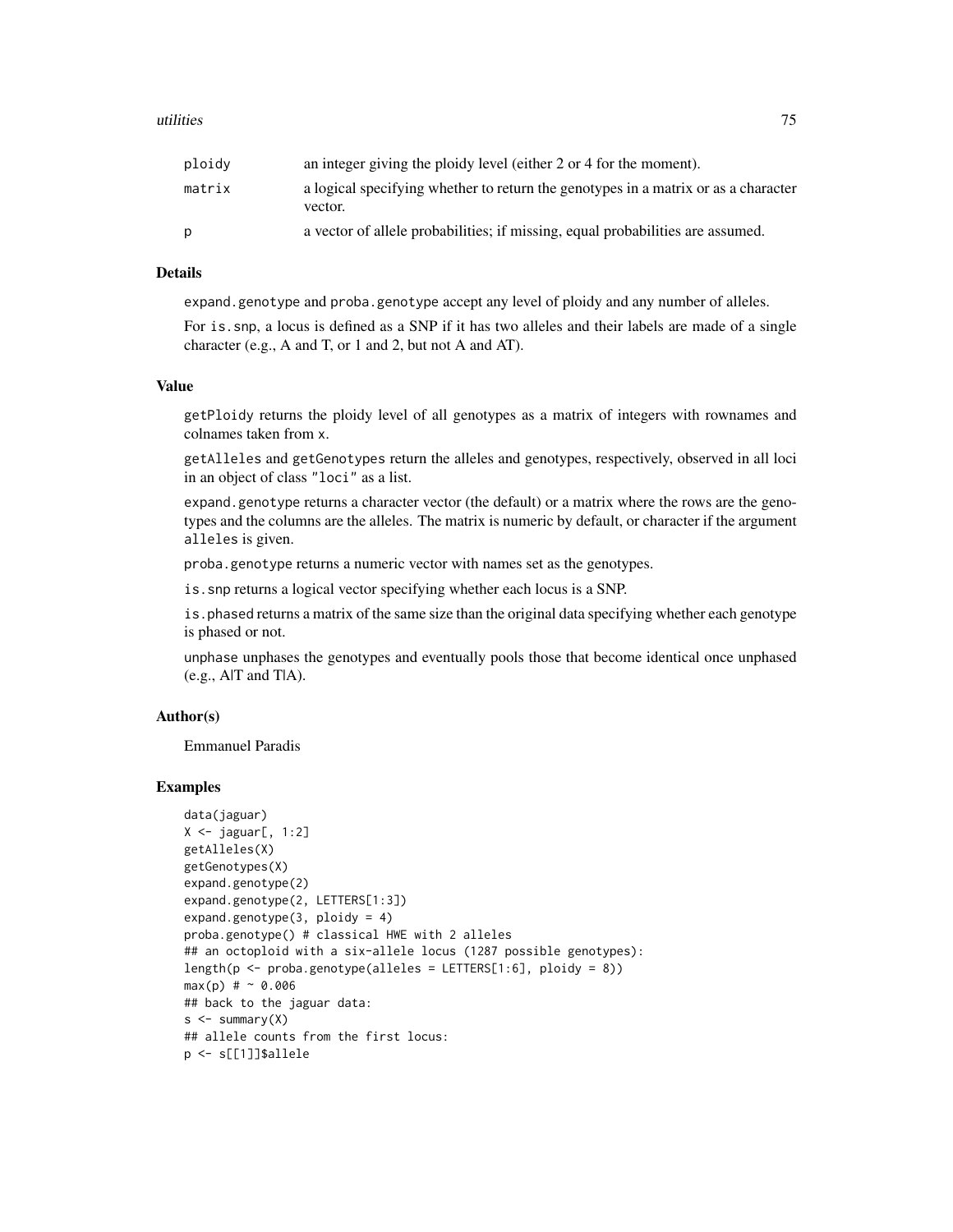```
## expected probabilities for the 136 possible genotypes...
proba.genotype(names(p), p/sum(p))
## ... to be compared with s[[1]]$genotype
```
# VCFloci *Information From VCF Files*

#### Description

These functions help to extract information from VCF files and to select which loci to read with [read.vcf](#page-53-0).

# Usage

```
VCFloci(file, what = "all", chunk.size = 1e9, quiet = FALSE)
## S3 method for class 'VCFinfo'
print(x, ...)VCFheader(file)
VCFlabels(file)
## S3 method for class 'VCFinfo'
is.snp(x)
rangePOS(x, from, to)
selectQUAL(x, threshold = 20)
getINFO(x, what = "DP", as.is = FALSE)
```
## Arguments

| file       | file name of the VCF file.                                                                                                                                                                                        |
|------------|-------------------------------------------------------------------------------------------------------------------------------------------------------------------------------------------------------------------|
| what       | a character specifying the information to be extracted (see details).                                                                                                                                             |
| chunk.size | the size of data in bytes read at once.                                                                                                                                                                           |
| quiet      | a logical: should the progress of the operation be printed?                                                                                                                                                       |
| x          | an object of class "VCF info".                                                                                                                                                                                    |
| from, to   | integer values giving the range of position values.                                                                                                                                                               |
| threshold  | a numerical value indicating the minimum value of quality for selecting loci.                                                                                                                                     |
| as.is      | a logical. By default, get INFO tries to convert its output as numeric: if too many<br>NA's are produced, the output is returned as character. Use $as.is = TRUE$ to<br>force the output to be in character mode. |
| .          | further arguments passed to and from other methods.                                                                                                                                                               |

<span id="page-75-0"></span>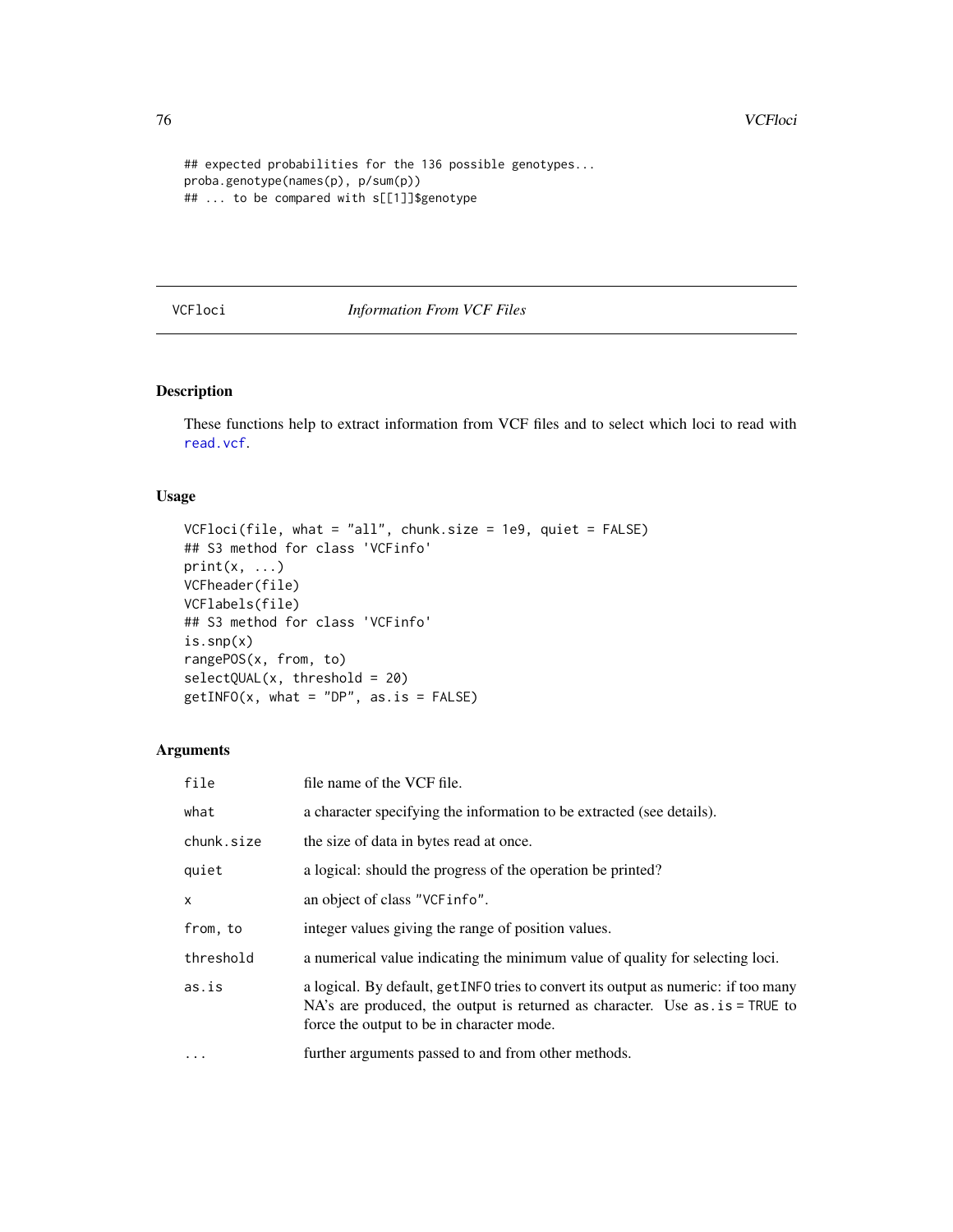#### VCFloci 77

#### Details

The variant call format (VCF) is described in details in the References. Roughly, a VCF file is made of two parts: the header and the genotypes. The last line of the header gives the labels of the genotypes: the first nine columns give information for each locus and are (always) "CHROM", "POS", "ID", "REF", "ALT", "QUAL", "FILTER", "INFO", and "FORMAT". The subsequent columns give the labels (identifiers) of the individuals; these may be missing if the file records only the variants. Note that the data are arranged as the transpose of the usual way: the individuals are as columns and the loci are as rows.

VCFloci is the main function documented here: it reads the information relative to each locus. The option what specifies which column(s) to read. By default, all of them are read. If the user is interested in only the locus positions, the option what = "POS" would be used.

Since VCF files can be very big, the data are read in portions of chunk. size bytes. The default (1) Gb) should be appropriate in most situations. This value should not exceed 2e9.

VCFheader returns the header of the VCF file (excluding the line of labels). VCFlabels returns the individual labels.

The output of VCFloci is a data frame with as many rows as there are loci in the VCF file and storing the requested information. The other functions help to extract specific information from this data frame: their outputs may then be used to select which loci to read with [read.vcf](#page-53-0).

is.snp tests whether each locus is a SNP (i.e., the reference allele, REF, is a single charater and the alternative allele, ALT, also). It returns a logical vector with as many values as there are loci. Note that some VCF files have the information VT (variant type) in the INFO column.

rangePOS and selectQUAL select some loci with respect to values of position or quality. They return the indices (i.e., row numbers) of the loci satisfying the conditions.

getINFO extracts a specific information from the INFO column. By default, these are the total depths (DP) which can be changed with the option what. The meaning of these information should be described in the header of the VCF file.

#### Value

VCFloci returns an object of class "VCFinfo" which is a data frame with a specific print method.

VCFheader returns a single character string which can be printed nicely with cat.

VCFlabels returns a vector of mode character.

is.snp returns a vector of mode logical.

rangePOS and selectQUAL return a vector of mode numeric.

getINFO returns a vector of mode character or numeric (see above).

#### Note

VCFloci is able to read either compressed (\*.gz) or uncompressed files.

#### Author(s)

Emmanuel Paradis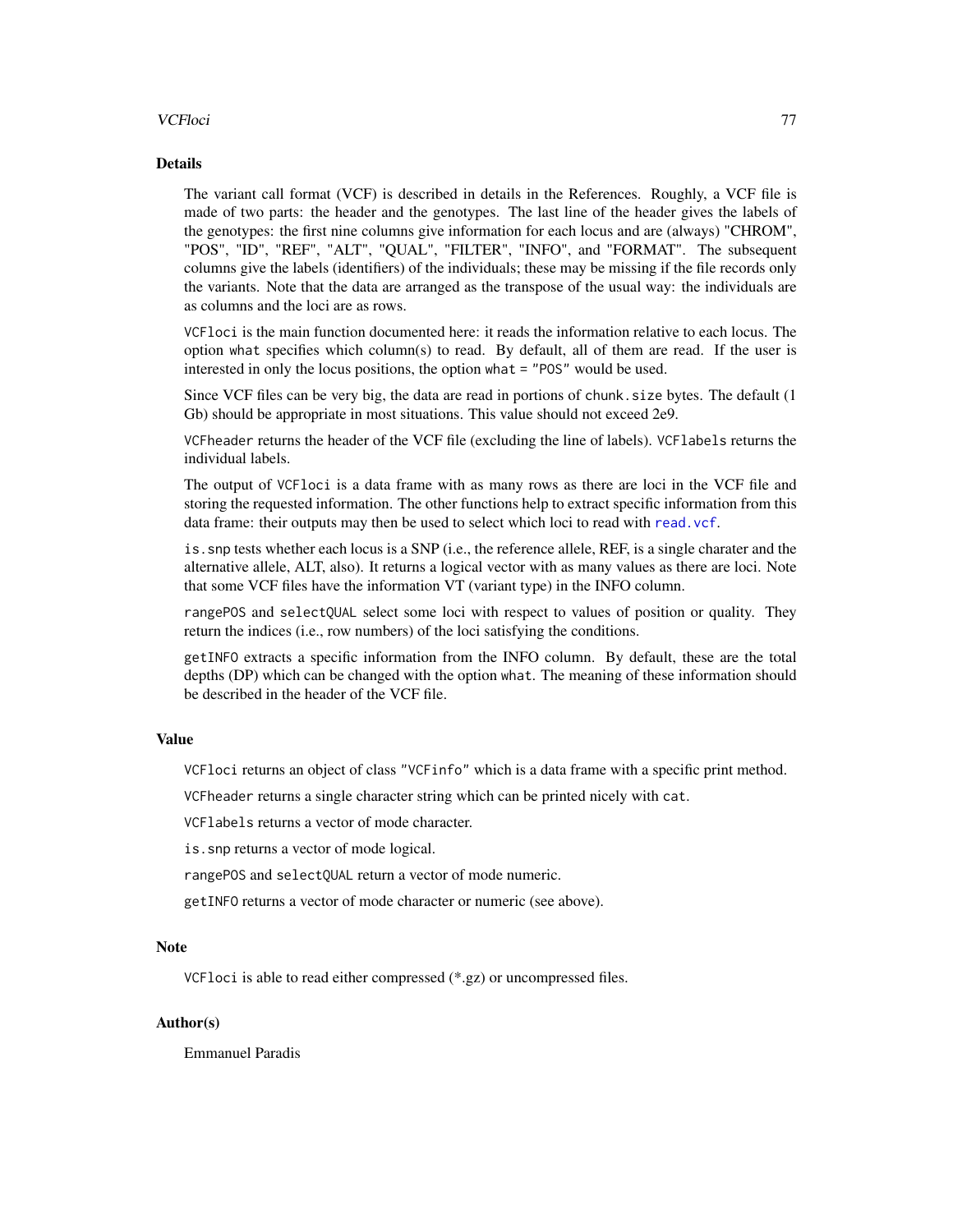#### 78 write.loci

# References

<https://www.internationalgenome.org/wiki/Analysis/vcf4.0> <https://github.com/samtools/hts-specs>

#### See Also

[read.vcf](#page-53-0)

# Examples

## see ?read.vcf

write.loci *Write Allelic Data Files*

# Description

This function writes allelic data into a text file.

### Usage

```
write.loci(x, file = "", loci.sep = " ", allele.sep = "/|", ...)
```
# Arguments

| $\mathsf{x}$ | an object of class "loci".                                                                                                            |
|--------------|---------------------------------------------------------------------------------------------------------------------------------------|
| file         | a file name specified by either a variable of mode character, or a quoted string.<br>By default, the data are printed on the console. |
| loci.sep     | the character(s) use to separate the loci (columns) in the file (a space by default).                                                 |
| allele.sep   | the character(s) used to separate the alleles for each locus in the file (a slash by<br>default).                                     |
| $\cdots$     | further arguments passed to write.table.                                                                                              |

#### Value

NULL

# Author(s)

Emmanuel Paradis

# See Also

[read.loci](#page-52-0), [write.table](#page-0-0) for all its options

<span id="page-77-0"></span>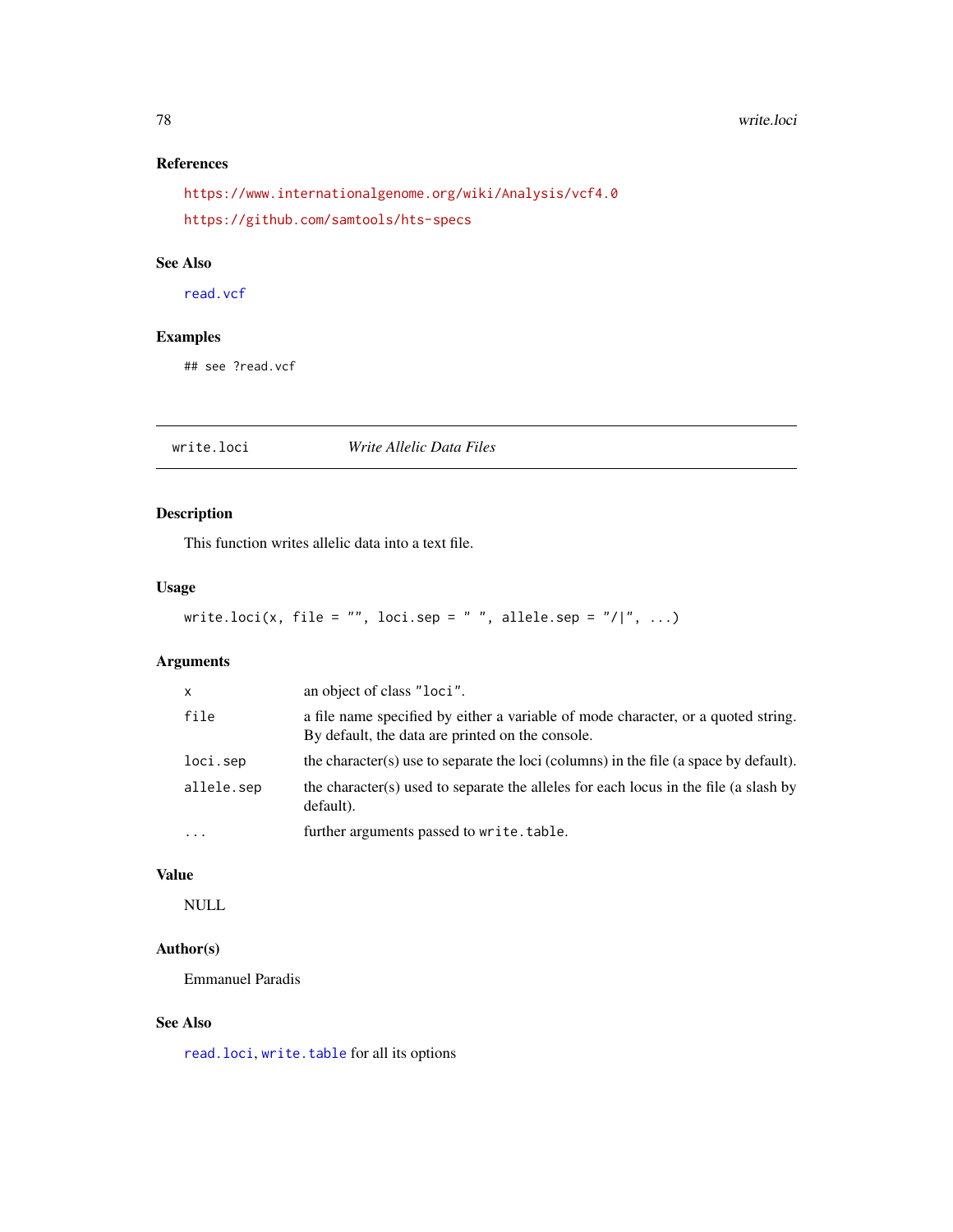#### write.loci **79**

# Examples

```
data(jaguar)
x \leq -jaguar[1:10, 1:3] # take a small subset
write.loci(x)
## use of '...':
write.loci(x, loci.sep = "\t", quote = FALSE, col.names = FALSE)
```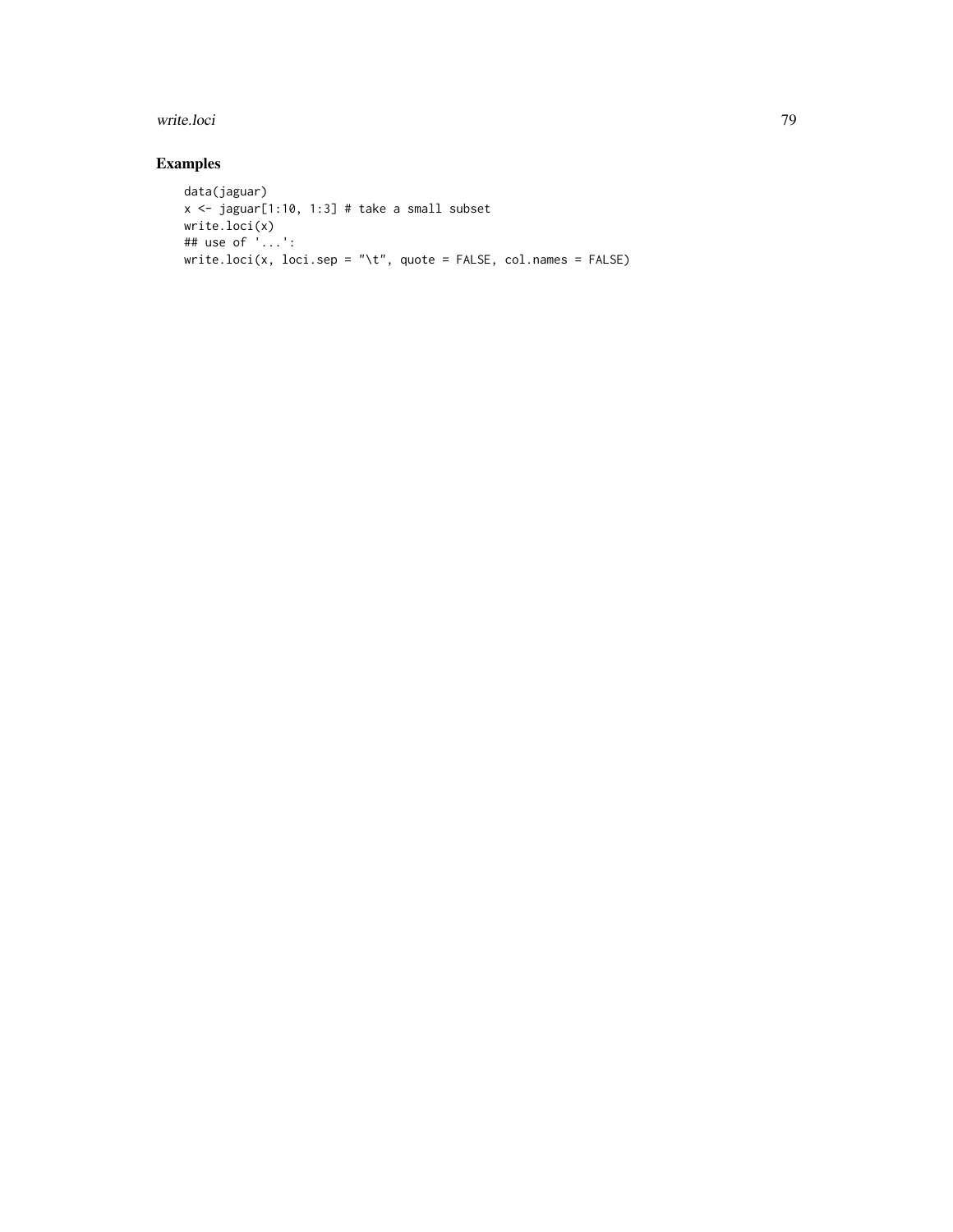# Index

∗ IO alleles2loci, [4](#page-3-0) as.loci, [9](#page-8-0) edit.loci, [17](#page-16-0) read.gtx, [52](#page-51-0) read.loci, [53](#page-52-1) read.vcf, [54](#page-53-1) VCFloci, [76](#page-75-0) write.loci, [78](#page-77-0) ∗ cluster dist.asd, [15](#page-14-0) ∗ datasets jaguar, [37](#page-36-0) ∗ hplot allelicrichness, [6](#page-5-0) getHaploNetOptions, [23](#page-22-0) haploNet, [27](#page-26-0) haplotype, [30](#page-29-0) MMD, [44](#page-43-0) plotNetMDS, [50](#page-49-0) replot, [56](#page-55-0) site.spectrum, [59](#page-58-0) summary.loci, [63](#page-62-0) ∗ htest F4, [18](#page-17-0) Fst, [19](#page-18-0) hw.test, [35](#page-34-0) R2.test, [51](#page-50-0) rr.test, [58](#page-57-0) tajima.test, [67](#page-66-0) ∗ lplot getHaploNetOptions, [23](#page-22-0) mutations, [46](#page-45-0) ∗ manip bind.loci, [11](#page-10-0) by.loci, [12](#page-11-0) cophenetic.haploNet, [13](#page-12-0) diffHaplo, [14](#page-13-0) dist.asd, [15](#page-14-0)

geod, [20](#page-19-0) geoTrans, [21](#page-20-0) hap.div, [24](#page-23-0) haploFreq, [25](#page-24-0) haplotype, [30](#page-29-0) haplotype.loci, [33](#page-32-0) heterozygosity, [34](#page-33-0) na.omit.loci, [48](#page-47-0) nuc.div, [49](#page-48-0) site.spectrum, [59](#page-58-0) subset.haplotype, [62](#page-61-0) summary.loci, [63](#page-62-0) sw, [65](#page-64-0) theta.h, [68](#page-67-1) theta.k, [69](#page-68-1) theta.s, [71](#page-70-1) utilities, [74](#page-73-0) VCFloci, [76](#page-75-0) ∗ models all.equal.haploNet, [3](#page-2-0) amova, [7](#page-6-0) haploNet, [27](#page-26-0) LD, [38](#page-37-0) LDscan, [39](#page-38-0) mjn, [42](#page-41-0) mst, [45](#page-44-0) stairway, [61](#page-60-0) theta.msat, [70](#page-69-0) theta.tree, [72](#page-71-0) ∗ model dist.hamming, [16](#page-15-0) ∗ multivariate dist.asd, [15](#page-14-0) ∗ package pegas-package, [3](#page-2-0) ∗ univar heterozygosity, [34](#page-33-0) nuc.div, [49](#page-48-0) theta.h, [68](#page-67-1)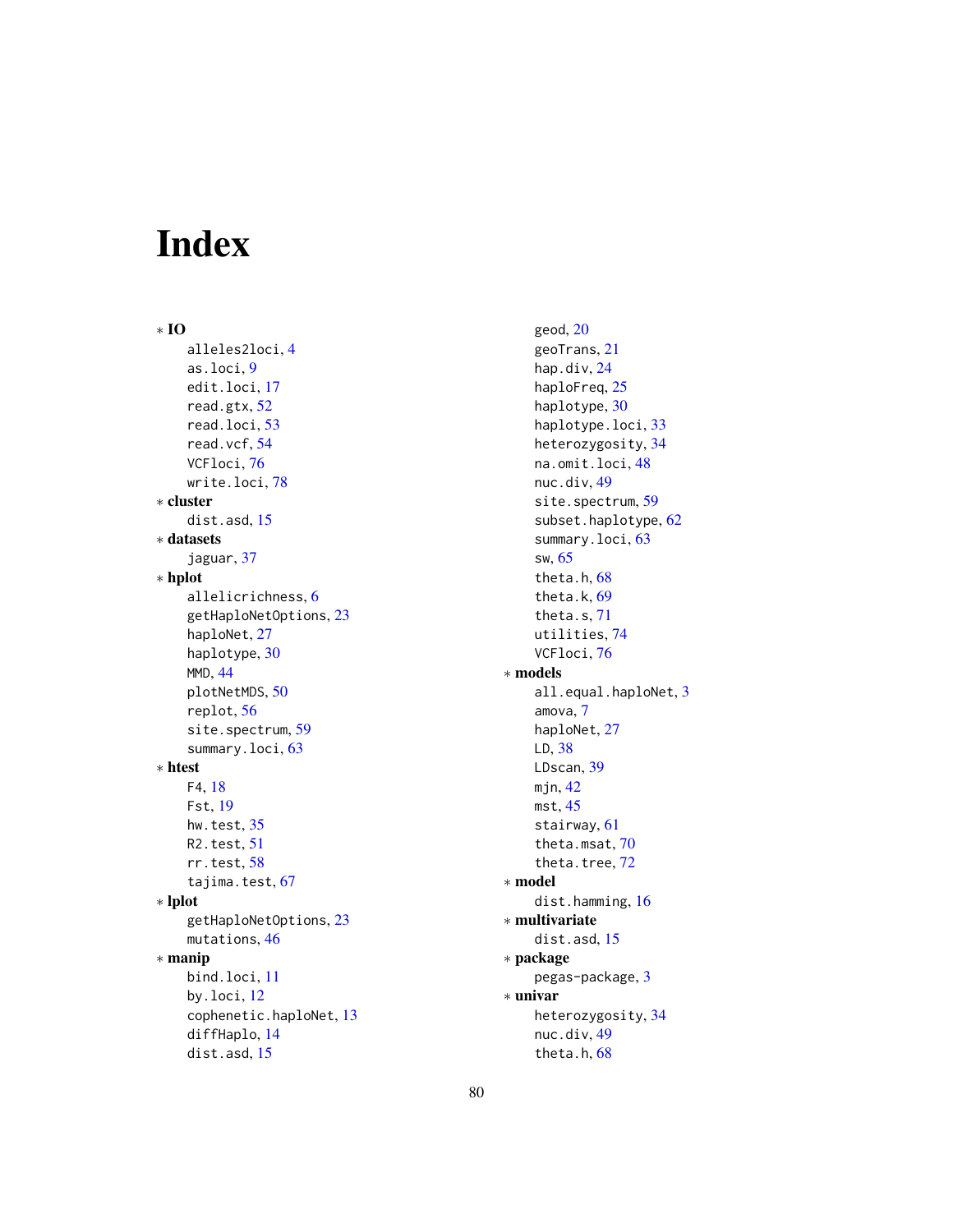#### INDEX  $81$

theta.k, [69](#page-68-1) theta.s, [71](#page-70-1) [.haplotype *(*haplotype*)*, [30](#page-29-0) [.loci *(*summary.loci*)*, [63](#page-62-0) all.equal, *[4](#page-3-0)* all.equal.haploNet, [3](#page-2-0) alleles2loci, [4,](#page-3-0) *[10](#page-9-0)*, *[37](#page-36-0)* allelicrichness, [6](#page-5-0) amova, [7](#page-6-0) as.dist, *[21](#page-20-0)* as.evonet.haploNet *(*haploNet*)*, [27](#page-26-0) as.igraph.haploNet *(*haploNet*)*, [27](#page-26-0) as.loci, *[5](#page-4-0)*, [9](#page-8-0) as.network.haploNet *(*haploNet*)*, [27](#page-26-0) as.phylo.haploNet *(*haploNet*)*, [27](#page-26-0) barplot, *[31](#page-30-0)*, *[59](#page-58-0)* base.freq, *[31](#page-30-0)*, *[50](#page-49-0)* bind.loci, [11](#page-10-0) by, *[12,](#page-11-0) [13](#page-12-0)* by.loci, [12,](#page-11-0) *[18,](#page-17-0) [19](#page-18-0)* cat, *[22](#page-21-0)* cbind.loci *(*bind.loci*)*, [11](#page-10-0) cophenetic, *[14](#page-13-0)* cophenetic.haploNet, [13](#page-12-0) cophenetic.phylo, *[14](#page-13-0)* density, *[44](#page-43-0)* df2genind, *[10](#page-9-0)* diffHaplo, [14,](#page-13-0) *[29](#page-28-0)* dist.asd, [15](#page-14-0) dist.dna, *[28](#page-27-0)*, *[52](#page-51-0)* dist.hamming, [16](#page-15-0) dist.haplotype.loci, *[17](#page-16-0)* dist.haplotype.loci *(*haplotype.loci*)*, [33](#page-32-0) DNAbin, *[31](#page-30-0)*, *[60](#page-59-0)* edit.loci, [17,](#page-16-0) *[64](#page-63-0)* expand.genotype *(*utilities*)*, [74](#page-73-0) F2 *(*F4*)*, [18](#page-17-0) F3 *(*F4*)*, [18](#page-17-0) F4, [18](#page-17-0) Fst, *[19](#page-18-0)*, [19](#page-18-0)

GC.content, *[50](#page-49-0)* genind, *[10](#page-9-0)* genind2loci *(*as.loci*)*, [9](#page-8-0)

geod, [20,](#page-19-0) *[22](#page-21-0)* geoTrans, *[21](#page-20-0)*, [21](#page-20-0) geoTrans2 *(*geoTrans*)*, [21](#page-20-0) getAlleles, *[64](#page-63-0)* getAlleles *(*utilities*)*, [74](#page-73-0) getGenotypes *(*utilities*)*, [74](#page-73-0) getHaploNetOptions, [23](#page-22-0) getINFO *(*VCFloci*)*, [76](#page-75-0) getPhi *(*amova*)*, [7](#page-6-0) getPloidy, *[10](#page-9-0)*, *[16](#page-15-0)* getPloidy *(*utilities*)*, [74](#page-73-0) H *(*heterozygosity*)*, [34](#page-33-0) hap.div, [24](#page-23-0) haploFreq, [25,](#page-24-0) *[29](#page-28-0)*, *[31](#page-30-0)*, *[57](#page-56-0)* haploNet, *[4](#page-3-0)*, *[14](#page-13-0)*, *[26](#page-25-0)*, [27,](#page-26-0) *[31](#page-30-0)*, *[43](#page-42-0)*, *[45,](#page-44-0) [46](#page-45-0)*, *[51](#page-50-0)*, *[57](#page-56-0)* haplotype, *[14](#page-13-0)*, *[17](#page-16-0)*, *[26](#page-25-0)*, *[29](#page-28-0)*, [30,](#page-29-0) *[34](#page-33-0)*, *[60](#page-59-0)*, *[63](#page-62-0)* haplotype.loci, *[31](#page-30-0)*, [33,](#page-32-0) *[39](#page-38-0)*, *[47](#page-46-0)* heterozygosity, [34,](#page-33-0) *[68](#page-67-1)* hw.test, [35](#page-34-0) image.DNAbin, *[31](#page-30-0)* is.phased, *[16](#page-15-0)*, *[39](#page-38-0)* is.phased *(*utilities*)*, [74](#page-73-0) is.snp, *[16](#page-15-0)* is.snp *(*utilities*)*, [74](#page-73-0) is.snp.VCFinfo *(*VCFloci*)*, [76](#page-75-0) jaguar, [37](#page-36-0) LD, *[34](#page-33-0)*, [38,](#page-37-0) *[40,](#page-39-0) [41](#page-40-0)* LD2 *(*LD*)*, [38](#page-37-0) LDmap *(*LDscan*)*, [39](#page-38-0) LDscan, *[39](#page-38-0)*, [39](#page-38-0) lines.stairway *(*stairway*)*, [61](#page-60-0) loci, *[35–](#page-34-0)[37](#page-36-0)* loci *(*read.loci*)*, [53](#page-52-1) loci2alleles *(*alleles2loci*)*, [4](#page-3-0) loci2genind *(*as.loci*)*, [9](#page-8-0) loci2SnpMatrix *(*as.loci*)*, [9](#page-8-0) mjn, *[29](#page-28-0)*, [42,](#page-41-0) *[46,](#page-45-0) [47](#page-46-0)* MMD, [44](#page-43-0) msn *(*mst*)*, [45](#page-44-0) mst, *[4](#page-3-0)*, *[29](#page-28-0)*, *[42,](#page-41-0) [43](#page-42-0)*, [45](#page-44-0) mutations, *[24](#page-23-0)*, [46](#page-45-0) NA, *[19](#page-18-0)*

na.omit, *[48](#page-47-0)* na.omit.loci, [48](#page-47-0)